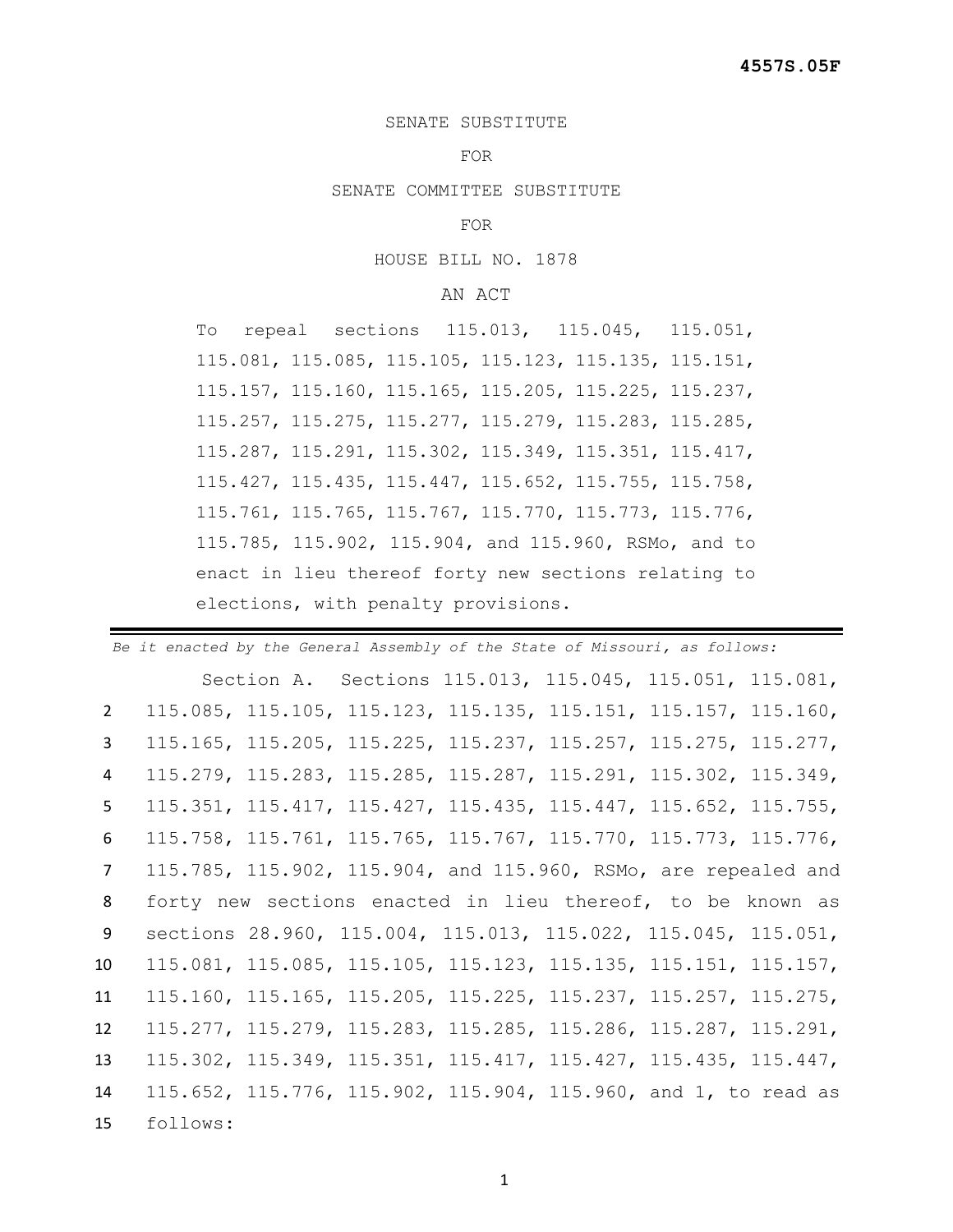|                | 28.960. 1. The secretary of state shall have the              |  |  |  |  |  |
|----------------|---------------------------------------------------------------|--|--|--|--|--|
| $\overline{2}$ | authority to, at his or her discretion, audit the list of     |  |  |  |  |  |
| 3              | registered voters for any local election authority to ensure  |  |  |  |  |  |
| 4              | accuracy.                                                     |  |  |  |  |  |
| 5              | 2. Any audit conducted by the secretary of state              |  |  |  |  |  |
| 6              | shall, at least quarterly, determine whether the local        |  |  |  |  |  |
| 7              | election authority has performed the following voter          |  |  |  |  |  |
| 8              | registration list maintenance activities, as required by law: |  |  |  |  |  |
| 9              | (1) Sending verification notices in accordance with           |  |  |  |  |  |
| 10             | section 115.155; and                                          |  |  |  |  |  |
| 11             | (2) Registering voters and removing names from the            |  |  |  |  |  |
| 12             | voter registration system in accordance with section          |  |  |  |  |  |
| 13             | 115.158.                                                      |  |  |  |  |  |
| 14             | 3. After completing the audit, the secretary of state         |  |  |  |  |  |
| 15             | shall notify the local election authority in writing of any   |  |  |  |  |  |
| 16             | maintenance updates that are required and shall advise the    |  |  |  |  |  |
| 17             | local election authority they have ninety days to make        |  |  |  |  |  |
| 18             | required updates. If, after ninety days, the secretary of     |  |  |  |  |  |
| 19             | state determines that the local election authority has not    |  |  |  |  |  |
| 20             | performed the required maintenance of voter registration      |  |  |  |  |  |
| 21             | lists as required by law, the secretary of state's office     |  |  |  |  |  |
| 22             | may withhold transaction funds associated with maintenance    |  |  |  |  |  |
| 23             | of the voter registration lists from the local election       |  |  |  |  |  |
| 24             | authority.                                                    |  |  |  |  |  |
|                | 115.004. The sections of this chapter and all related         |  |  |  |  |  |
| $\overline{2}$ | rules and regulations shall not be amended or modified in     |  |  |  |  |  |
| 3              | any manner in the twenty-six weeks preceding any              |  |  |  |  |  |
| 4              | presidential election.                                        |  |  |  |  |  |
|                | 115.013. As used in this chapter, unless the context          |  |  |  |  |  |
| $\overline{2}$ | clearly implies otherwise, the following terms mean:          |  |  |  |  |  |
| 3              | "Air-gap" or "air-gapped", a security measure in<br>(1)       |  |  |  |  |  |
| 4              | which equipment is physically and technically isolated from   |  |  |  |  |  |
| 5              | any network and is not directly connected to the internet     |  |  |  |  |  |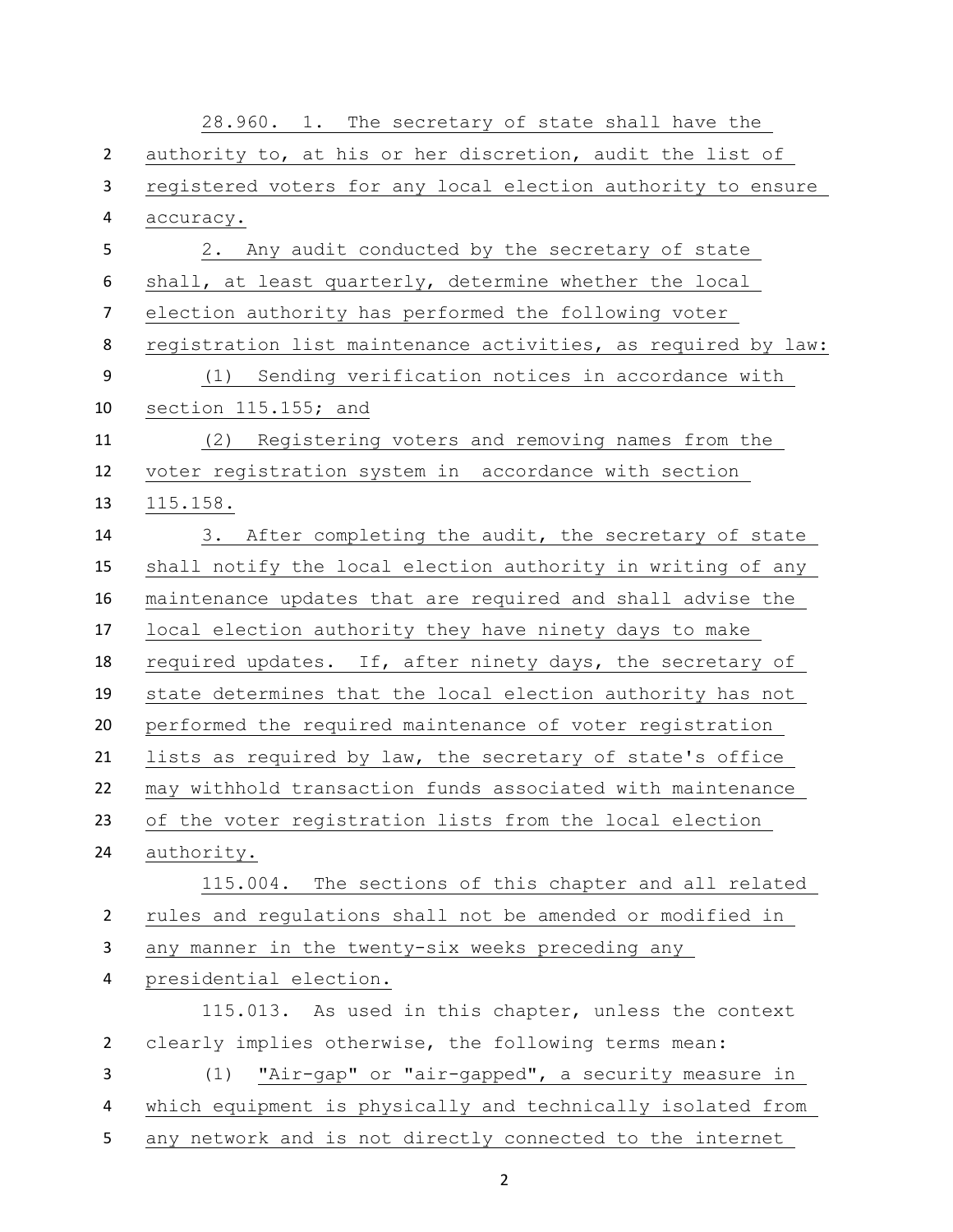nor is it connected to any other system that is connected to the internet. Data can only be passed to an air-gapped device physically via a USB or other removable media;

 (2) "Automatic tabulating equipment", the apparatus necessary to examine and automatically count votes, and the data processing machines which are used for counting votes and tabulating results and which are air-gapped and not physically able to be connected to a network;

 **[**(2)**]** (3) "Ballot", the **[**ballot card,**]** paper ballot, or ballot designed for use with an electronic voting system on which each voter may cast all votes to which he or she is entitled at an election;

 **[**(3)"Ballot card", a ballot which is voted by making a mark which can be tabulated by automatic tabulating equipment; **]**

 (4) "Ballot label", the card, paper, booklet, page, or other material containing the names of all offices and 23 candidates and statements of all questions to be voted on;

 (5) "Counting location", a location selected by the election authority for the automatic processing or counting, or both, of ballots;

 (6) "County", any county in this state or any city not within a county;

 (7) "Disqualified", a determination made by a court of competent jurisdiction, the Missouri ethics commission, an election authority or any other body authorized by law to make such a determination that a candidate is ineligible to hold office or not entitled to be voted on for office;

 (8) "District", an area within the state or within a political subdivision of the state from which a person is elected to represent the area on a policy-making body with representatives of other areas in the state or political subdivision;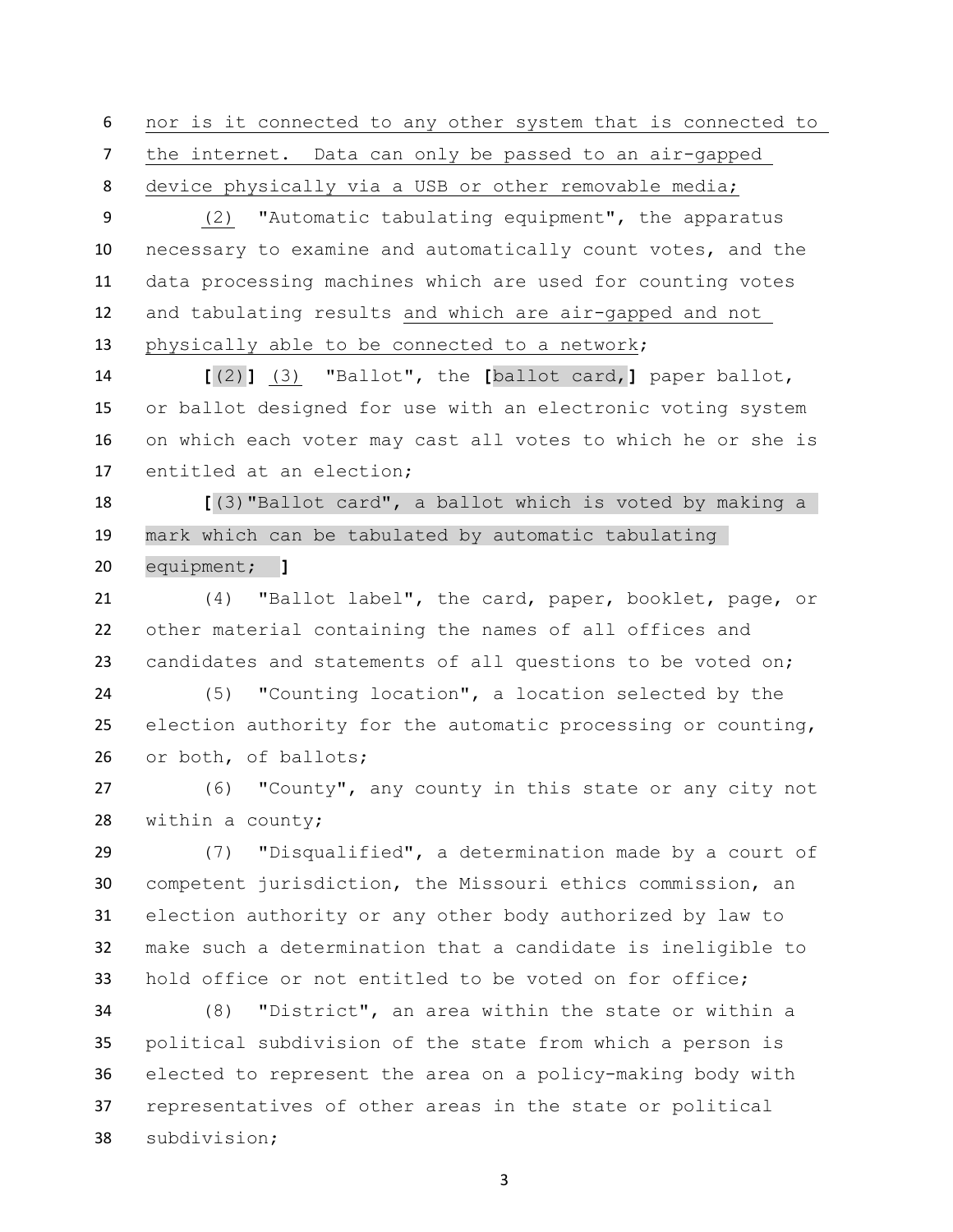(9) "Electronic voting machine", any part of an air- gapped electronic voting system on which a voter is able to cast a ballot under this chapter;

 (10) "Electronic voting system", a system of casting votes by use of marking devices, and counting votes by use of automatic air-gapped tabulating or air-gapped data processing equipment, including computerized voting systems that mark or tabulate ballots;

 (11) "Established political party" for the state, a political party which, at either of the last two general elections, polled for its candidate for any statewide office more than two percent of the entire vote cast for the office. "Established political party" for any district or political subdivision shall mean a political party which polled more than two percent of the entire vote cast at either of the last two elections in which the district or political subdivision voted as a unit for the election of officers or representatives to serve its area;

 (12) "Federal office", the office of presidential elector, United States senator, or representative in Congress;

 (13) "Independent", a candidate who is not a candidate of any political party and who is running for an office for which political party candidates may run;

 (14) "Major political party", the political party whose candidates received the highest or second highest number of votes at the last general election;

 (15) "Marking device", any **[**approved**]** device approved by the secretary of state under section 115.225 which will enable the votes to be counted by automatic tabulating equipment;

 (16) "Municipal" or "municipality", a city, village, or incorporated town of this state;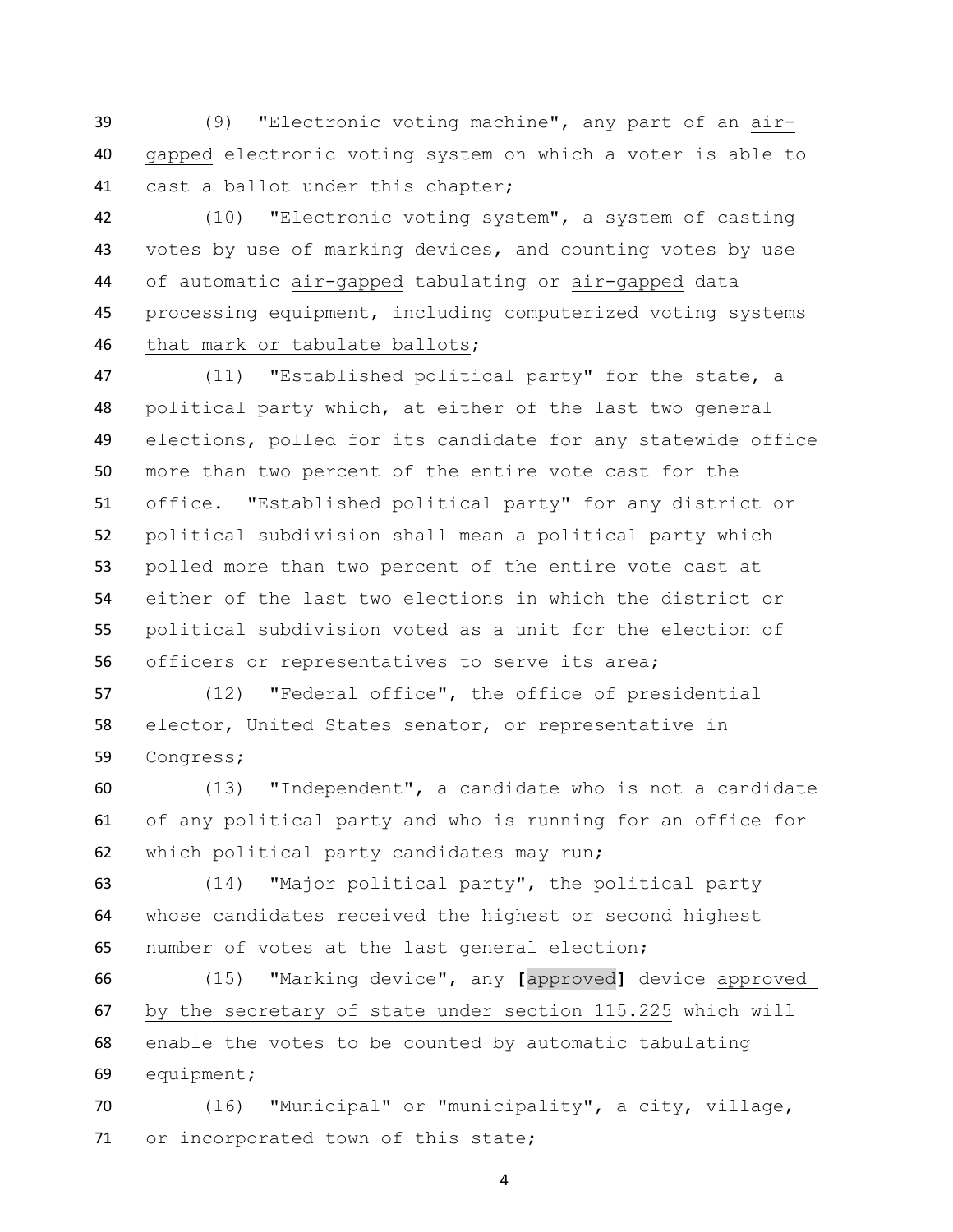(17) "New party", any political group which has filed a valid petition and is entitled to place its list of candidates on the ballot at the next general or special election;

 (18) "Nonpartisan", a candidate who is not a candidate of any political party and who is running for an office for which party candidates may not run;

 (19) "Political party", any established political party and any new party;

 (20) "Political subdivision", a county, city, town, village, or township of a township organization county;

 (21) "Polling place", the voting place designated for all voters residing in one or more precincts for any election;

 (22) "Precincts", the geographical areas into which the election authority divides its jurisdiction for the 88 purpose of conducting elections;

 (23) "Public office", any office established by constitution, statute or charter and any employment under the United States, the state of Missouri, or any political subdivision or special district thereof, but does not include any office in the Missouri state defense force or the National Guard or the office of notary public or city attorney in cities of the third classification or cities of the fourth classification;

 (24) "Question", any measure on the ballot which can 98 be voted "YES" or "NO";

 (25) "Relative within the second degree by consanguinity or affinity", a spouse, parent, child, grandparent, brother, sister, grandchild, mother-in-law, father-in-law, daughter-in-law, or son-in-law;

 (26) "Special district", any school district, water district, fire protection district, hospital district,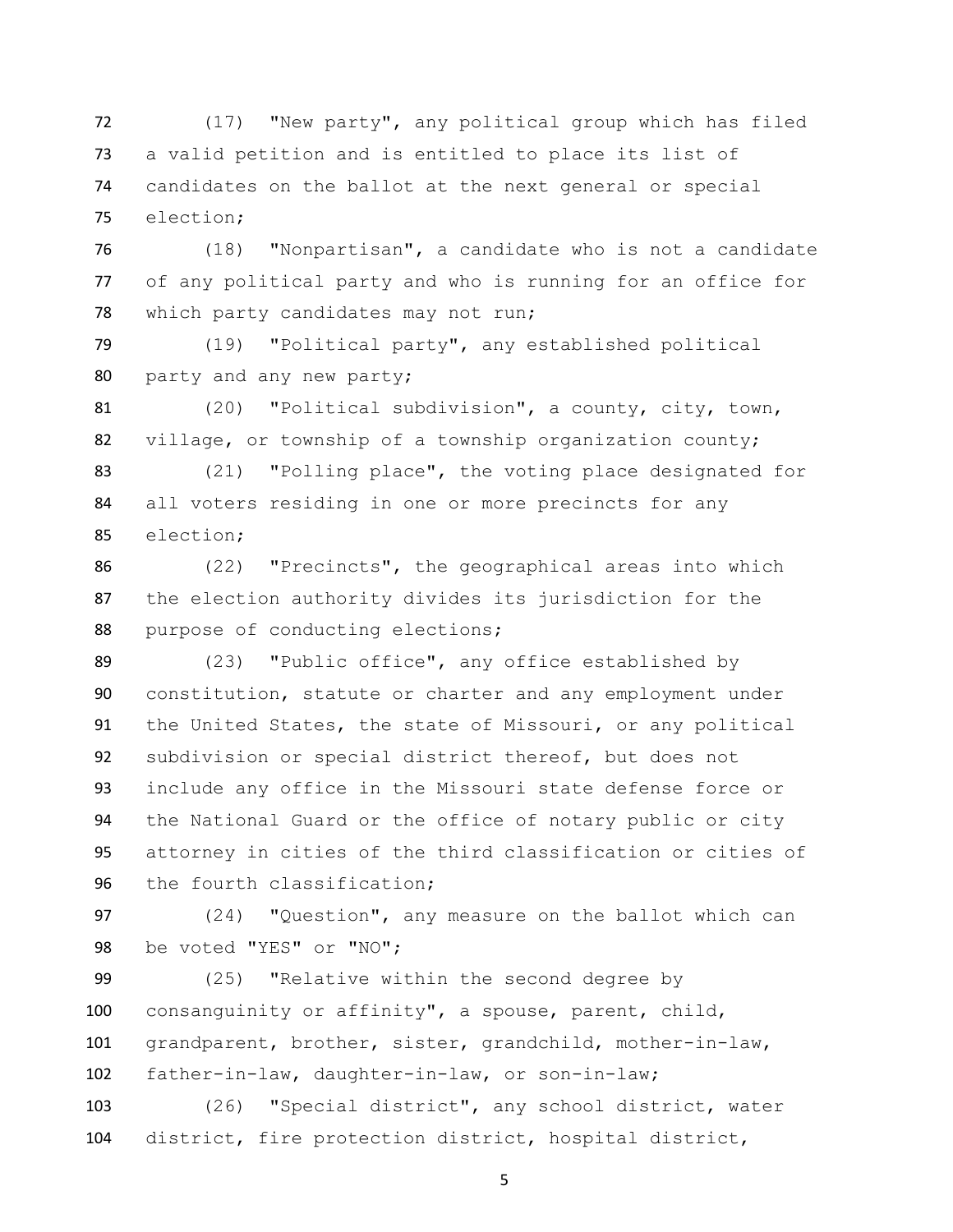health center, nursing district, or other districts with taxing authority, or other district formed pursuant to the laws of Missouri to provide limited, specific services;

 (27) "Special election", elections called by any school district, water district, fire protection district, or other district formed pursuant to the laws of Missouri to 111 provide limited, specific services; and

 (28) "Voting district", the one or more precincts within which all voters vote at a single polling place for any election.

 115.022. 1. Notwithstanding any other law to the contrary, neither the state of Missouri nor any political subdivision thereof that conducts elections shall receive or expend private moneys, excluding in-kind donations, for preparing, administering, or conducting an election, including registering voters. If there is not sufficient appropriation of state funds to proportionally compensate counties pursuant to section 115.063 and 115.065, this section shall not be enforced. 2. Notwithstanding subsection 1 of this section to the contrary, in-kind donations shall not be received from any candidate, candidate committee, campaign committee, or continuing committee, as such terms are defined in chapter

130.

115.045. Each election authority shall have the authority to employ such attorneys and other employees as may be necessary to promptly and correctly perform the duties of the election authority. Where an electronic voting system or voting machines are used, the election authority shall designate competent employees to have custody of and supervise maintenance of the voting equipment. Board of election commissioners' employees shall be subject to the same restrictions and subscribe the same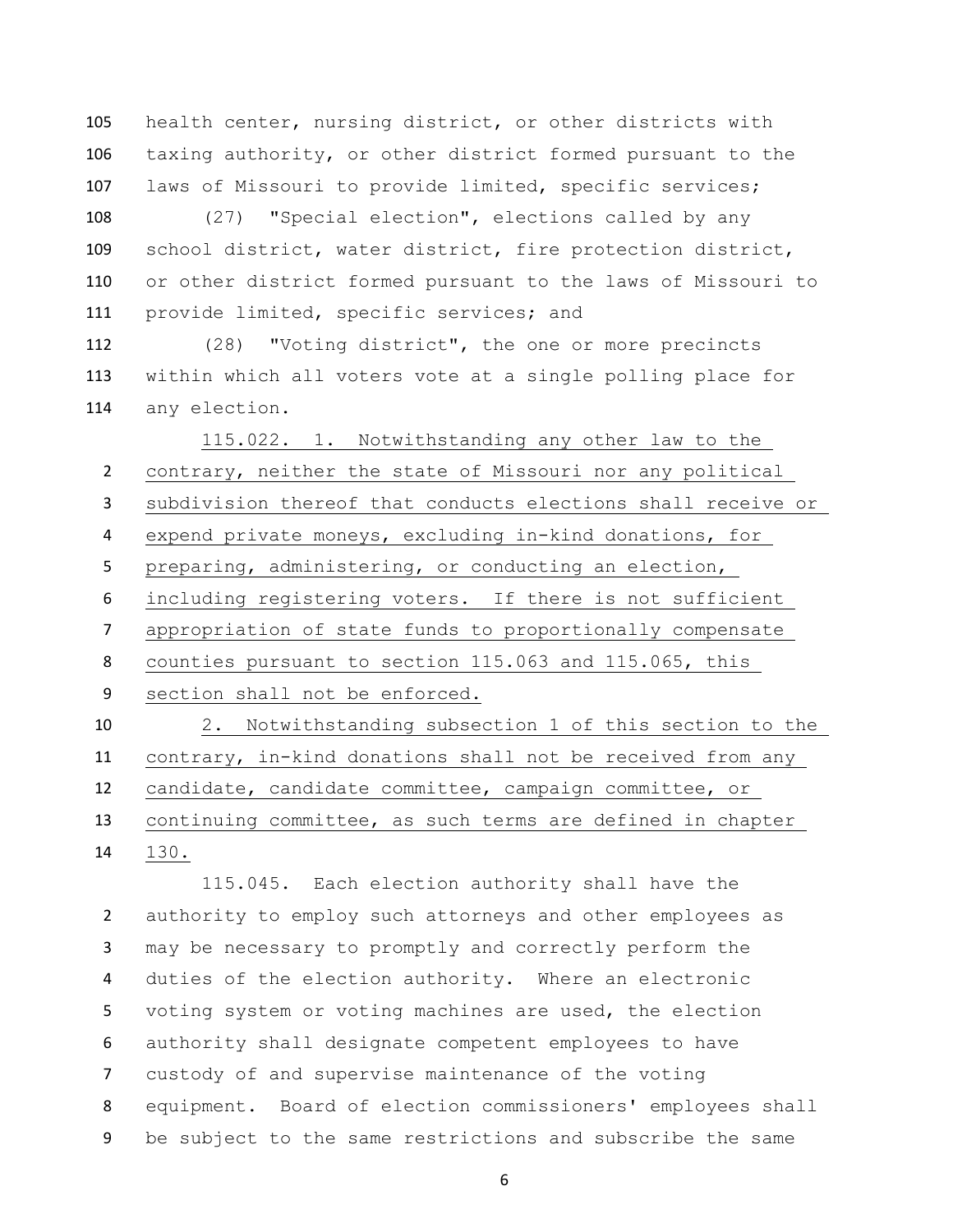oath as members of the board of election commissioners, except that no employee of a board of election commissioners shall be required to post bond or reside and be a registered voter within the jurisdiction of the election authority unless directed to do so by the board. Employee oaths and any bonds shall be filed and preserved in the office of the board.

115.051. 1. In each county which does not have a board of election commissioners, the county clerk shall have the right to employ such deputies and assistants as are necessary to promptly and correctly register voters and conduct elections. Where an electronic voting system or voting machines are used, the county clerk shall designate competent employees to have custody of and supervise maintenance of the voting equipment. Each deputy shall be subject to the same restrictions and subscribe the same oath as the county clerk, except that no employee shall be required to post bond or reside and be a registered voter within the jurisdiction of the election authority unless directed to do so by the clerk. Employee oaths and any bonds shall be filed and preserved in the office of the county clerk.

 2. Within the total amount for deputies and assistants approved by the county commission, the salary of each deputy and assistant shall be set by the county clerk.

115.081. 1. Each election authority shall appoint election judges for each polling place within its jurisdiction in accordance with the provisions of this section.

 2. In all primary and general elections, the election authority shall appoint at least two judges from each major political party to serve at each polling place. The

committee of each major political party within the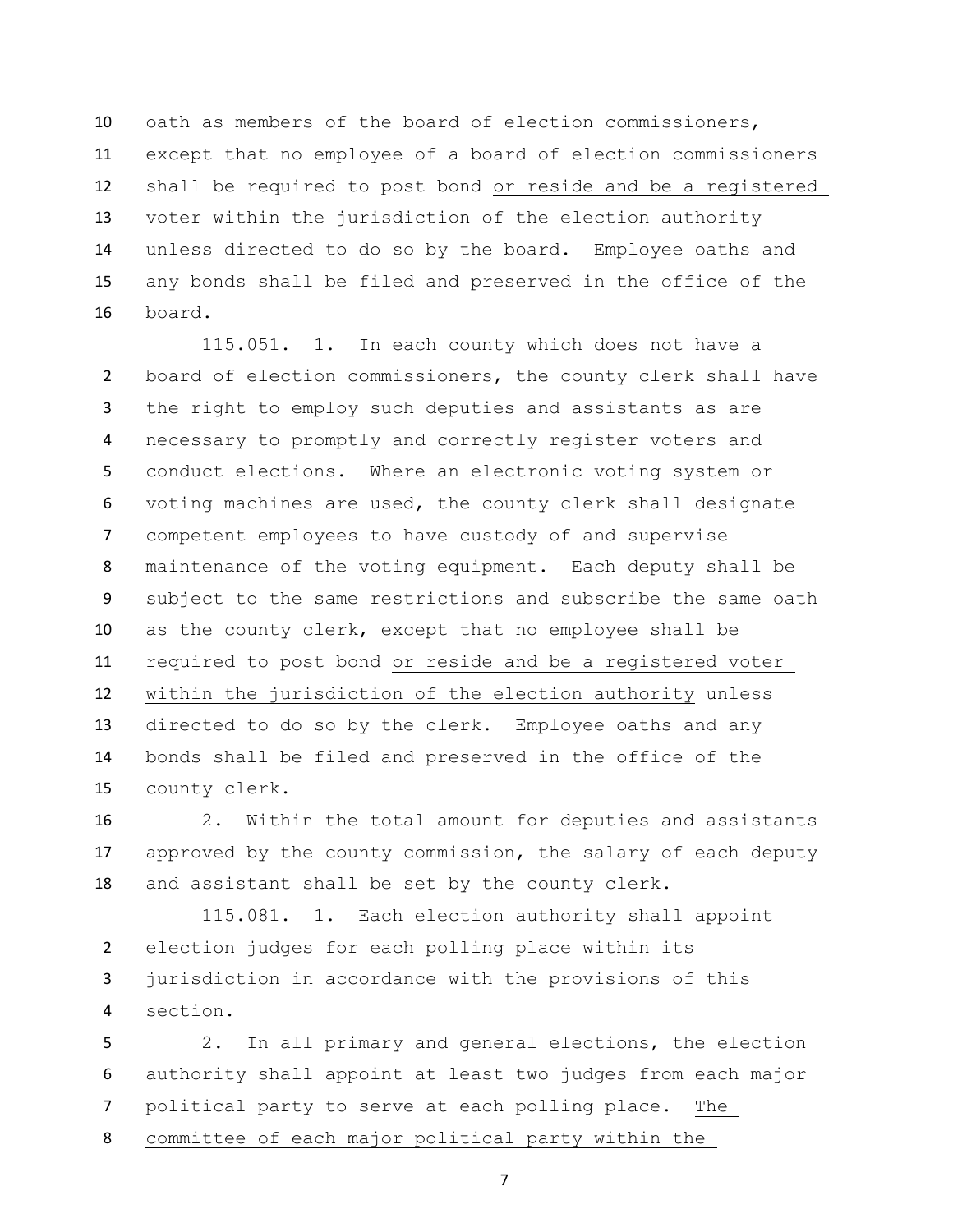jurisdiction of an election authority is authorized to provide the election authority with a list of election judge candidates who meet the requirements under section 115.085. The candidates shall not be required to reside within the jurisdiction of the election authority, as authorized under section 115.085. If a committee of a major political party within the jurisdiction of an election authority fails to provide the prescribed number of qualified names to fill all election judge positions before the date established by the election authority, the election authority may select judges to fill the positions as provided by law. If the election authority determines that a name submitted by a committee of a major political party is not qualified to serve as an election judge, the election authority shall allow the party to submit another name before filling the position as provided by law. No major political party shall have a majority of the judges at any polling place. No established party shall have a greater number of judges at any polling place than any major political party.

 3. In any election that is not a primary or general election, the election authority shall appoint at least one judge from each major political party to serve at each polling place. No major political party shall have a majority of the judges at any polling place. No established party shall have a greater number of judges at any polling place than any major political party.

 4. The election authority shall designate two of the judges appointed for each polling place, one from each major political party, as supervisory judges. Supervisory judges shall be responsible for the return of election supplies from the polling place to the election authority and shall have any additional duties prescribed by the election authority.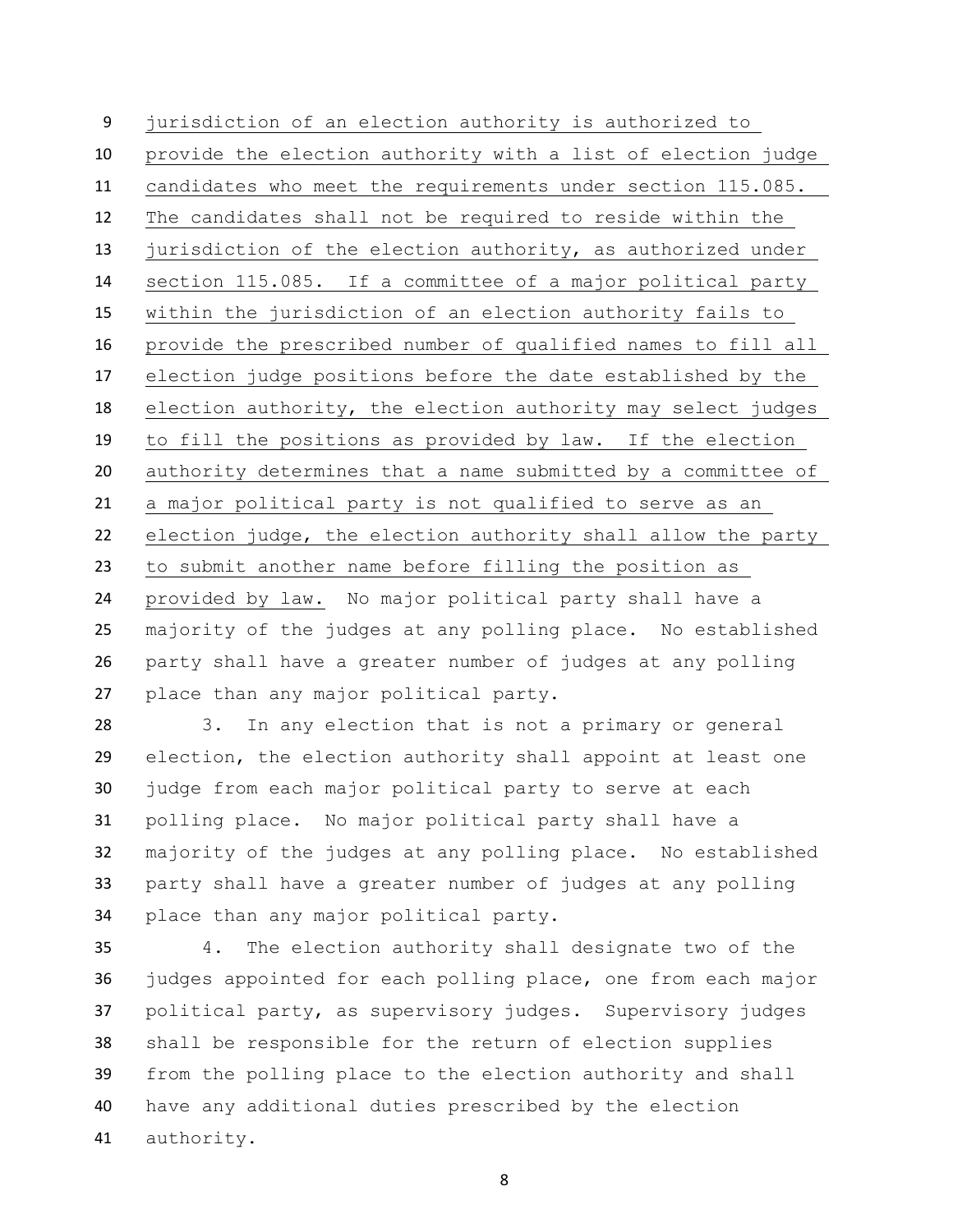5. Election judges may be employed to serve for the first half or last half of any election day. Such judges shall be paid one-half the regular rate of pay. If part- time judges are employed, the election authority shall employ such judges and shall see that a sufficient number for each period are present at all times so as to have the proper total number of judges present at each polling place throughout each election day. The election authority shall require that at each polling place at least one election judge from each political party serve a full day and that at all times during the day there be an equal number of election judges from each political party.

 6. An election authority may appoint additional election judges representing other established political parties and additional election judges who do not claim a political affiliation. Any question which requires a decision by the majority of judges shall only be made by the judges from the major political parties.

115.085. No person shall be appointed to serve as an election judge who is not a registered voter in this state**[**; provided that, before any election authority may appoint judges who are registered voters of another election authority's jurisdiction, the election authority shall obtain the written consent of the election authority for the jurisdiction where the prospective judges are registered to vote**]**. Each election judge shall be a person of good repute and character who can speak, read, and write the English language. No person shall serve as an election judge at any polling place in which his or her name or the name of a relative within the second degree, by consanguinity or affinity, appears on the ballot. However, no relative of any unopposed candidate shall be disqualified from serving as an election judge in any election jurisdiction of the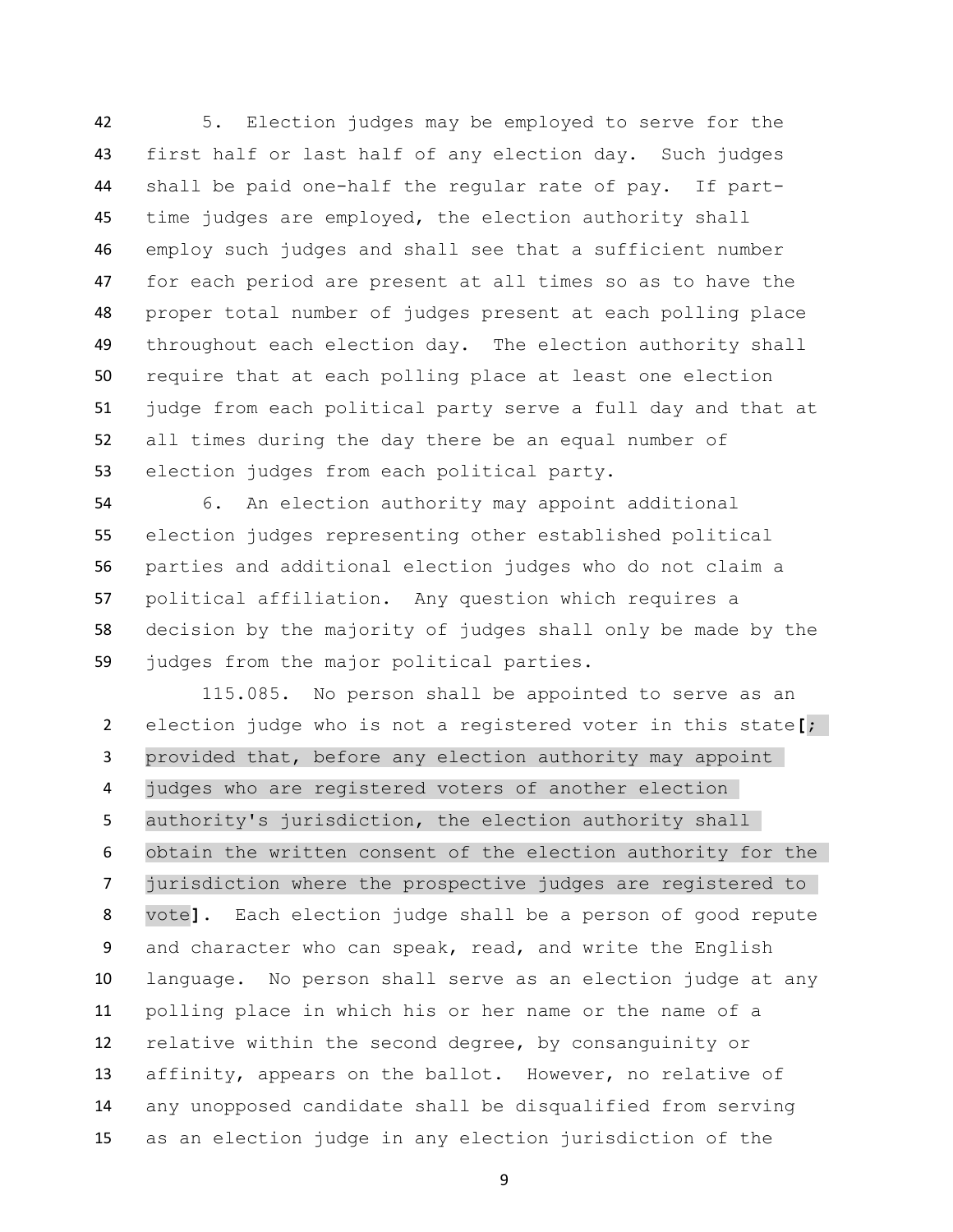state. No election judge shall, during his or her term of office, hold any other elective public office, other than as a member of a political party committee or township office, except any person who is elected to a board or commission of a political subdivision or special district may serve as an election judge except at a polling place where such political subdivision or special district has an issue or candidate on the ballot. In any county having a population of less than two hundred fifty thousand inhabitants, any candidate for the county committee of a political party who is not a candidate for any other office and who is unopposed for election as a member of the committee shall not be disqualified from serving as an election judge.

115.105. 1. The chair of the county committee of each political party named on the ballot shall have the right to designate a challenger for each polling place, who may be present until all ballots are cast on the day of election, and a challenger for each location at which absentee ballots are counted, who may be present while the ballots are being prepared for counting and counted. No later than four business days before the election, the chair of each county committee of each political party named on the ballot shall provide signed official designation forms with the names of the designated challengers and substitutes to the local election authority for confirmation of eligibility to serve as a challenger. The local election authority, after verifying the eligibility of each designated and substitute challenger, shall sign off on the official designation forms, unless the challenger is found not to have the qualifications established by subsection 5 of this section. If the election authority determines that a challenger does not meet the qualifications of subsection 5 of this section, the designating party chair may designate a replacement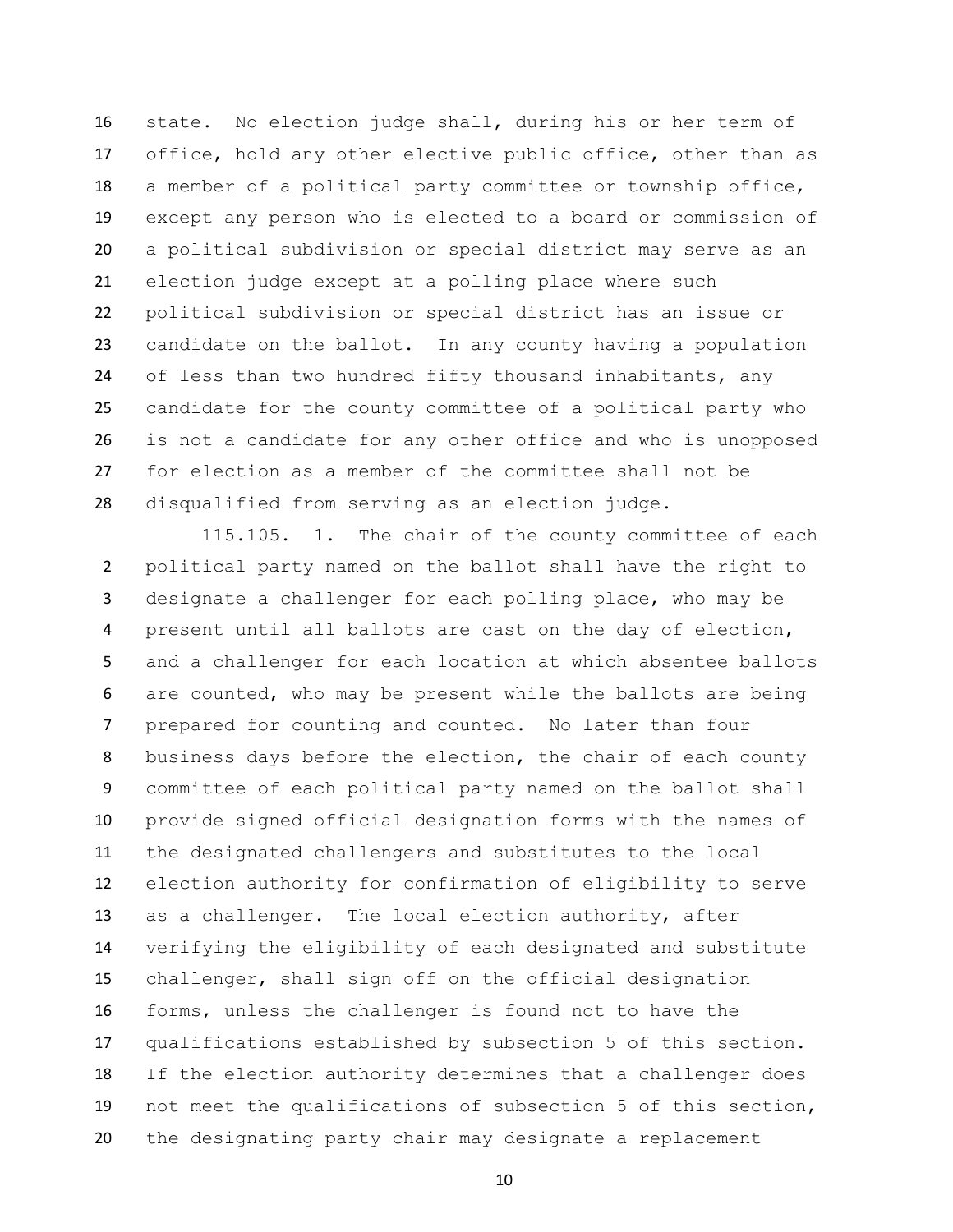challenger and provide the local election authority with the name of the replacement challenger before 5:00 p.m. of the Monday preceding the election. The designating chair may substitute challengers at his or her discretion during such hours.

 2. Challenges may only be made when the challenger believes the election laws of this state have been or will be violated, and each challenger shall report any such belief to the election judges, or to the election authority if not satisfied with the decision of the election judges.

 3. Prior to the close of the polls, challengers may list and give out the names of those who have voted. The listing and giving out of names of those who have voted by a challenger shall not be considered giving information tending to show the state of the count.

 4. **[**In a presidential primary election, challengers 37 may collect information about the party ballot selected by the voter and may disclose party affiliation information after the polls close.

 5.**]** All persons selected as challengers shall have the same qualifications required by section 115.085 for election judges, except that such challenger shall be a registered voter in the jurisdiction of the election authority for which the challenger is designated as a challenger.

 **[**6.**]** 5. Any challenge by a challenger to a voter's identification for validity shall be made only to the election judges or other election authority. If the poll challenger is not satisfied with the decision of the election judges, then he or she may report his or her belief that the election laws of this state have been or will be violated to the election authority as allowed under this section.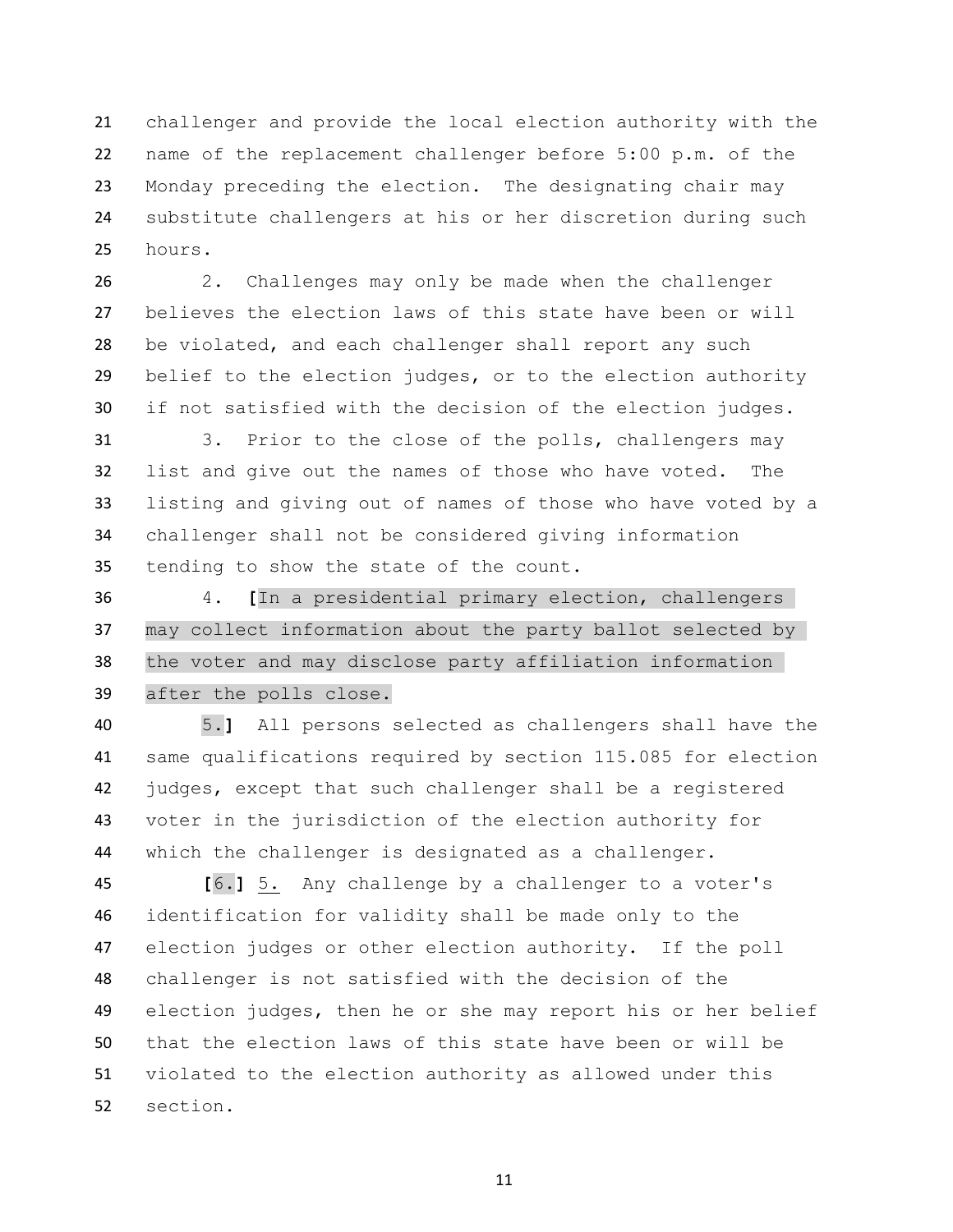115.123. 1. All public elections shall be held on Tuesday. Except as provided in subsections 2 and 3 of this section, and section 247.180, all public elections shall be held on the general election day, the primary election day, the general municipal election day, the first Tuesday after the first Monday in November, or on another day expressly 7 provided by city or county charter, and in nonprimary years on the first Tuesday after the first Monday in August. Bond elections may be held on the first Tuesday after the first Monday in February but no other issue shall be included on the ballot for such election.

 2. **[**Notwithstanding the provisions of subsection 1 of this section, an election for a presidential primary held pursuant to sections 115.755 to 115.785 shall be held on the second Tuesday after the first Monday in March of each presidential election year.

 3.**]** The following elections shall be exempt from the provisions of subsection 1 of this section:

 (1) Bond elections necessitated by fire, vandalism or natural disaster;

 (2) Elections for which ownership of real property is required by law for voting;

 (3) Special elections to fill vacancies and to decide tie votes or election contests; and

 (4) Tax elections necessitated by a financial hardship due to a five percent or greater decline in per-pupil state revenue to a school district from the previous year.

 **[**4.**]** 3. Nothing in this section prohibits a charter city or county from having its primary election in March if the charter provided for a March primary before August 28, 1999.

 **[**5.**]** 4. Nothing in this section shall prohibit elections held pursuant to section 65.600, but no other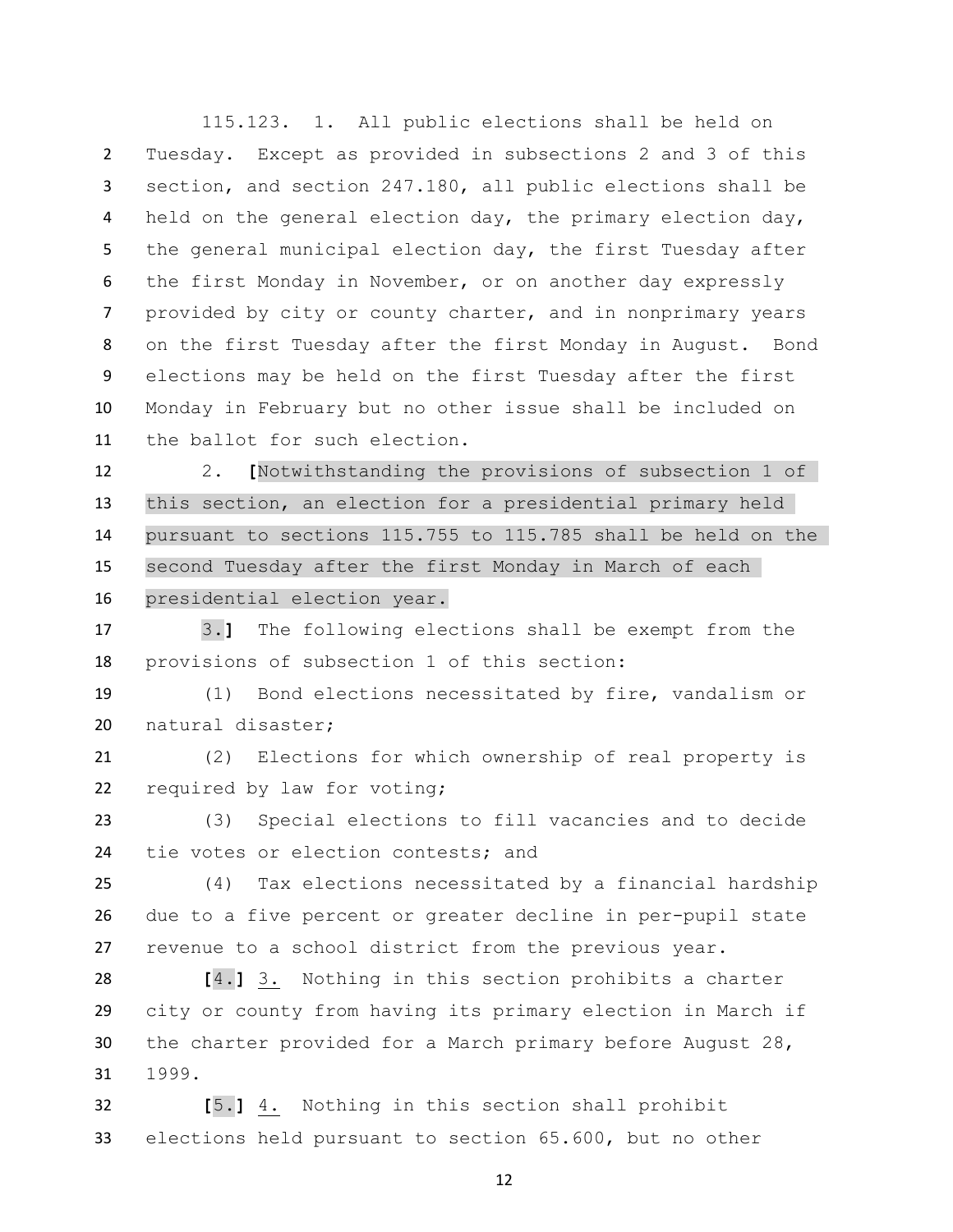issues shall be on the March ballot except pursuant to this chapter.

 115.135. 1. Any person who is qualified to vote, or who shall become qualified to vote on or before the day of election, shall be entitled to register in the jurisdiction within which he or she resides. In order to vote in any election for which registration is required, a person must be registered to vote in the **[**jurisdiction of his or her residence**]** state of Missouri no later than 5:00 p.m., or the normal closing time of any public building where the registration is being held if such time is later than 5:00 p.m., on the fourth Wednesday prior to the election, unless the voter is an interstate former resident, **[**an intrastate new resident,**]** a new resident, or a covered voter, as defined in section 115.275. **[**Except as provided in subsection 4 of this section, in no case shall registration for an election extend beyond 10:00 p.m. on the fourth Wednesday prior to the election.**]** Any person registering after such date shall be eligible to vote in subsequent elections.

 2. A person applying to register with an election authority or a deputy registration official shall identify himself or herself by presenting a copy of a birth certificate, a Native American tribal document, other proof of United States citizenship, a valid Missouri drivers license or other form of personal identification at the time of registration.

 3. Except as provided in federal law or federal elections and in section 115.277, no person shall be entitled to vote if the person has not registered to vote in the jurisdiction of his or her residence **[**prior to the deadline to register to vote**]**.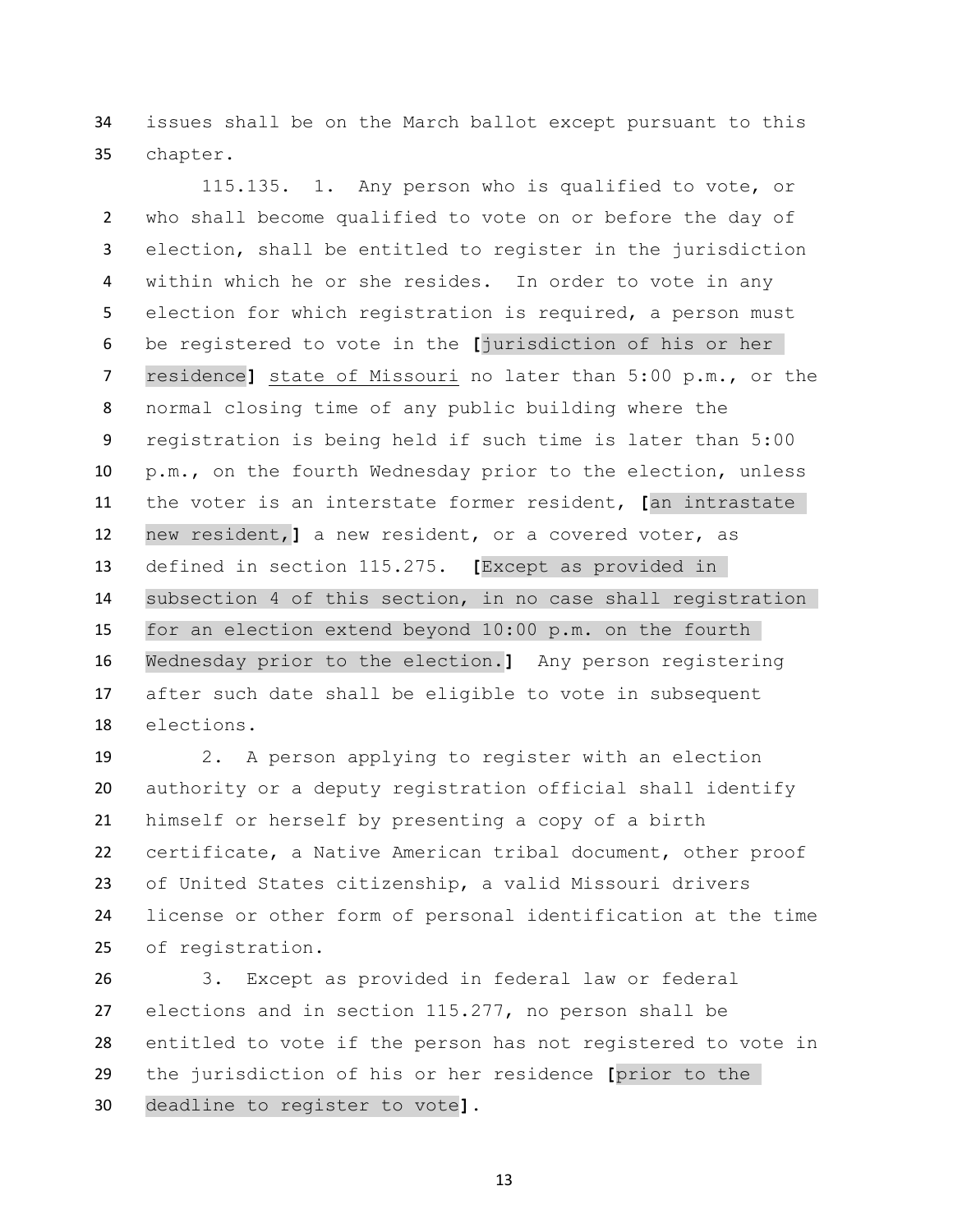4. A covered voter as defined in section 115.275 who has been discharged from military service, has returned from a military deployment or activation, or has separated from employment outside the territorial limits of the United States after the deadline to register to vote, and who is otherwise qualified to register to vote, may register to vote in an election in person before the election authority until 5:00 p.m. on the Friday before such election. Such persons shall produce sufficient documentation showing evidence of qualifying for late registration pursuant to this section.

115.151. 1. Each qualified applicant who appears before the election authority shall be deemed registered as of the time the applicant's completed, signed and sworn registration application is witnessed by the election authority or deputy registration official.

 2. Each applicant who registers by mail shall be deemed to be registered as of the date the application is postmarked, if such application is accepted and not rejected by the election authority and the verification notice required pursuant to section 115.155 is not returned as undeliverable by the postal service.

 3. Each applicant who registers at a voter registration agency or the division of motor vehicle and drivers licensing of the department of revenue shall be deemed to be registered as of the date the application is signed by the applicant, if such application is accepted and not rejected by the election authority and the verification notice required pursuant to section 115.155 is not returned as undeliverable by the postal service. Voter registration agencies **[**and the division of motor vehicle and drivers licensing of the department of revenue**]** shall transmit voter registration application forms to the appropriate election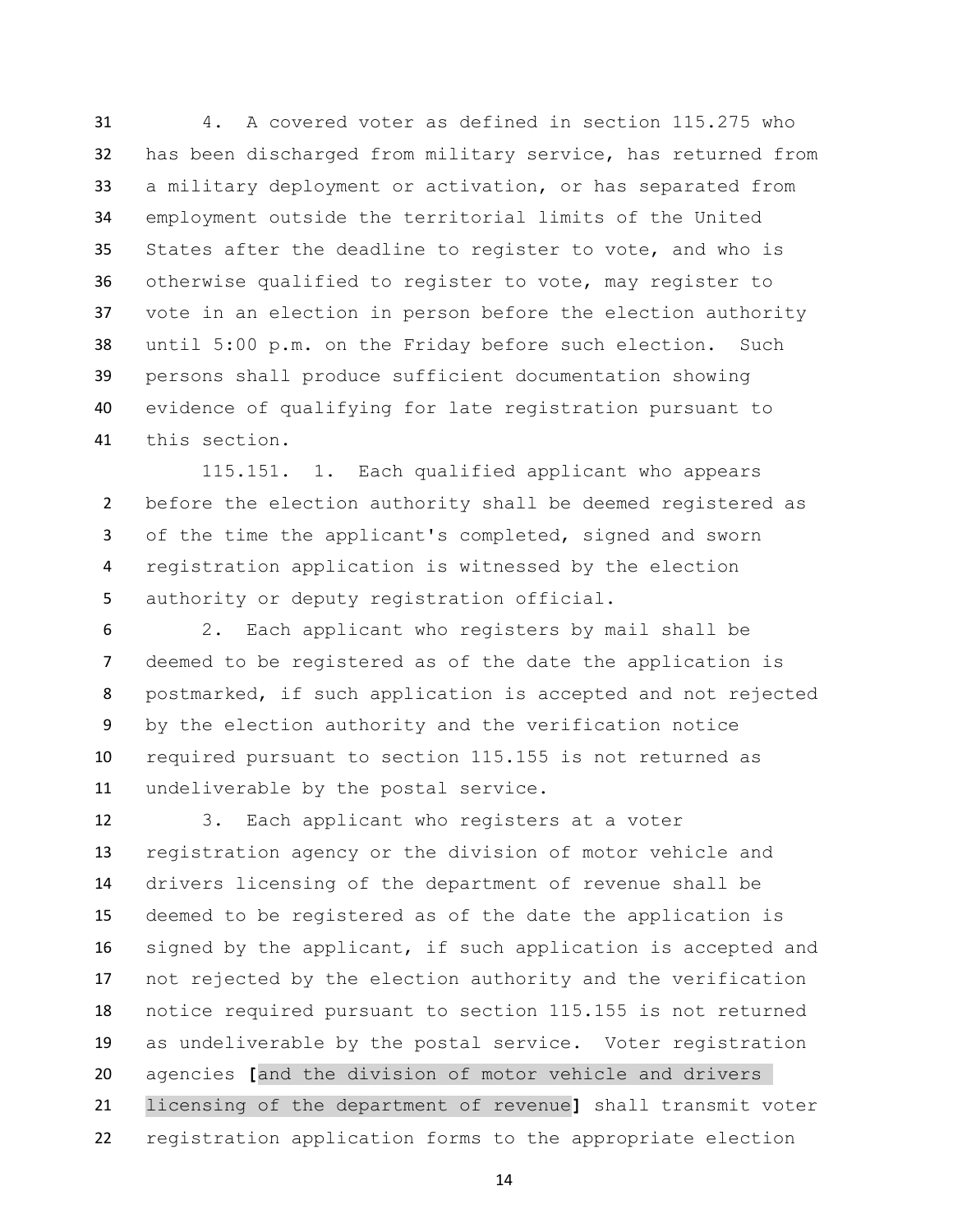authority not later than five business days after the form is completed by the applicant. The division of motor vehicle and drivers licensing of the department of revenue shall transmit voter registration application forms to the appropriate election authority not later than three business days after the form is completed by the applicant.

115.157. 1. The election authority may place all information on any registration cards in computerized form in accordance with section 115.158. No election authority or secretary of state shall furnish to any member of the public electronic media or printout showing any registration information, except as provided in this section. Except as provided in subsection 2 of this section, the election authority or secretary of state shall make available electronic media or printouts showing only unique voter identification numbers, voters' names, **[**dates**]** year of birth, addresses, townships or wards, and precincts. Electronic data shall be maintained in at least the following separate fields: (1) Voter identification number; (2) First name; (3) Middle initial; (4) Last name; (5) Suffix; (6) Street number; (7) Street direction; (8) Street name; (9) Street suffix; 23 (10) Apartment number; (11) City; (12) State; (13) Zip code;

(14) Township;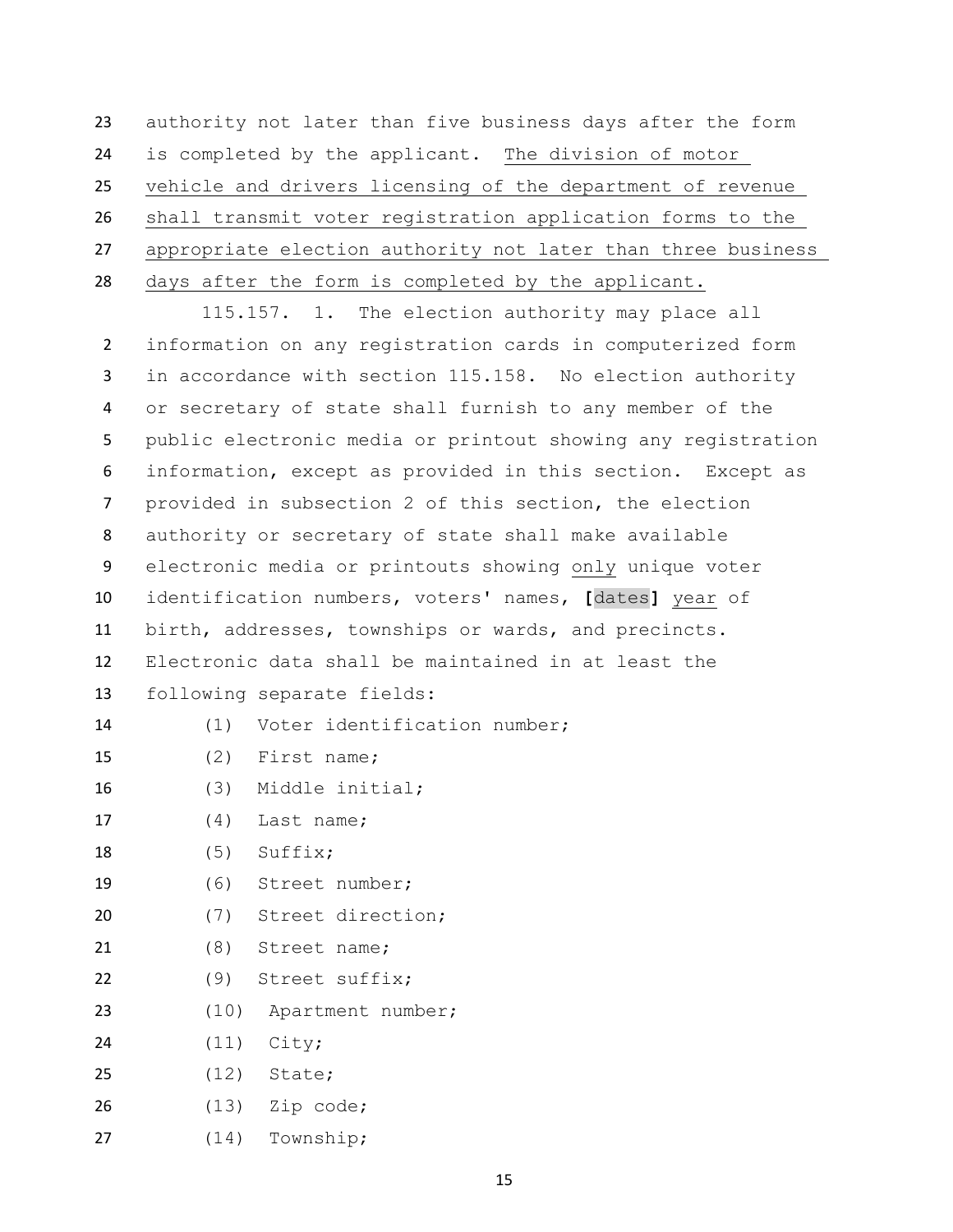- (15) Ward;
- (16) Precinct;
- (17) Senatorial district;
- (18) Representative district;
- 

(19) Congressional district.

 2. All election authorities shall enter voter history in their computerized registration systems and shall, not more than **[**six**]** three months after the election, forward such data to the Missouri voter registration system established in section 115.158. In addition, election authorities shall forward registration and other data in a manner prescribed by the secretary of state to comply with the Help America Vote Act of 2002.

 3. Except as provided in subsection 6 of this section, the election authority shall furnish, for a fee, electronic media or a printout showing only the names, **[**dates**]** year of birth and addresses of voters, or any part thereof, within the jurisdiction of the election authority who voted in any specific election, including primary elections, by township, ward or precinct, provided that nothing in this chapter shall require such voter information to be released to the public over the internet and shall not be used for

commercial purposes.

 4. **[**Except as provided in subsection 6 of this section, upon a request by a candidate, a duly authorized representative of a campaign committee, or a political party committee, the secretary of state shall furnish, for a fee determined by the secretary of state and in compliance with section 610.026, media in an electronic format or, if so requested, in a printed format, showing the names, addresses, and voter identification numbers of voters within the jurisdiction of a specific election authority who applied for an absentee ballot under section 115.279 for any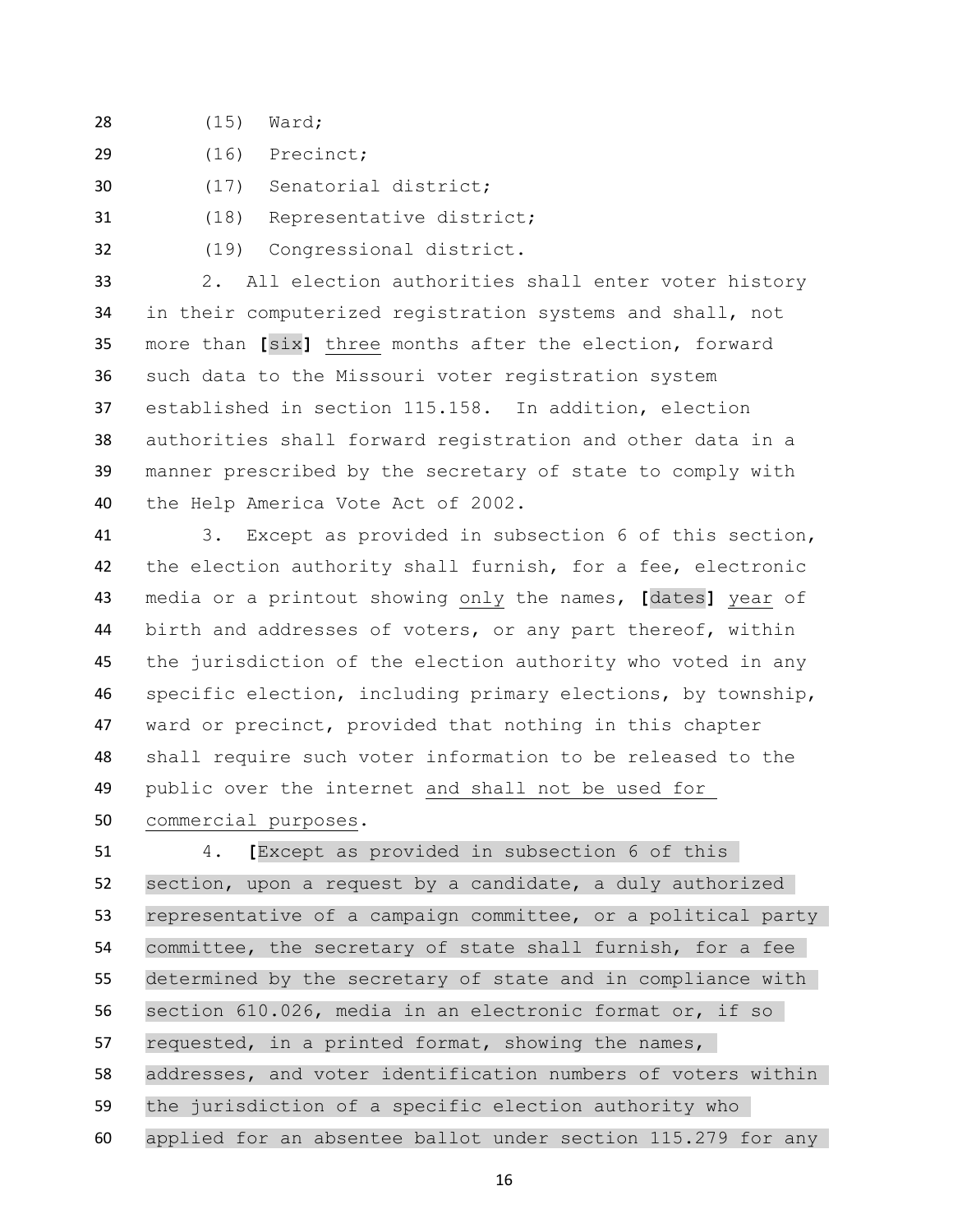specific election involving a ballot measure or an office for which the declaration of candidacy is required to be filed with the secretary of state pursuant to section 115.353, including primary elections, by township, ward, or precinct. Nothing in this section shall require such voter information to be released to the public over the internet. For purposes of this section, the terms "candidate", "campaign committee", and "political party committee" shall have the same meaning given to such terms in section 130.011.

 5.**]** The amount of fees charged for information provided in this section shall be established pursuant to chapter 610. All revenues collected by the secretary of state pursuant to this section shall be deposited in the state treasury and credited to the secretary of state's technology trust fund account established pursuant to section 28.160. **[**In even-numbered years, each election authority shall, upon request, supply the voter registration list for its jurisdiction to all candidates and party committees for a charge established pursuant to chapter 610. Except as provided in subsection 6 of this section, all election authorities shall make the information described in this section available pursuant to chapter 610. Any election authority who fails to comply with the requirements of this section shall be subject to the provisions of chapter 610.

 6.**]** 5. Any person working as an undercover officer of a local, state or federal law enforcement agency, persons in witness protection programs, and victims of domestic violence and abuse who have received orders of protection pursuant to chapter 455 shall be entitled to apply to the circuit court having jurisdiction in his or her county of residence to have the residential address on his or her voter registration records closed to the public if the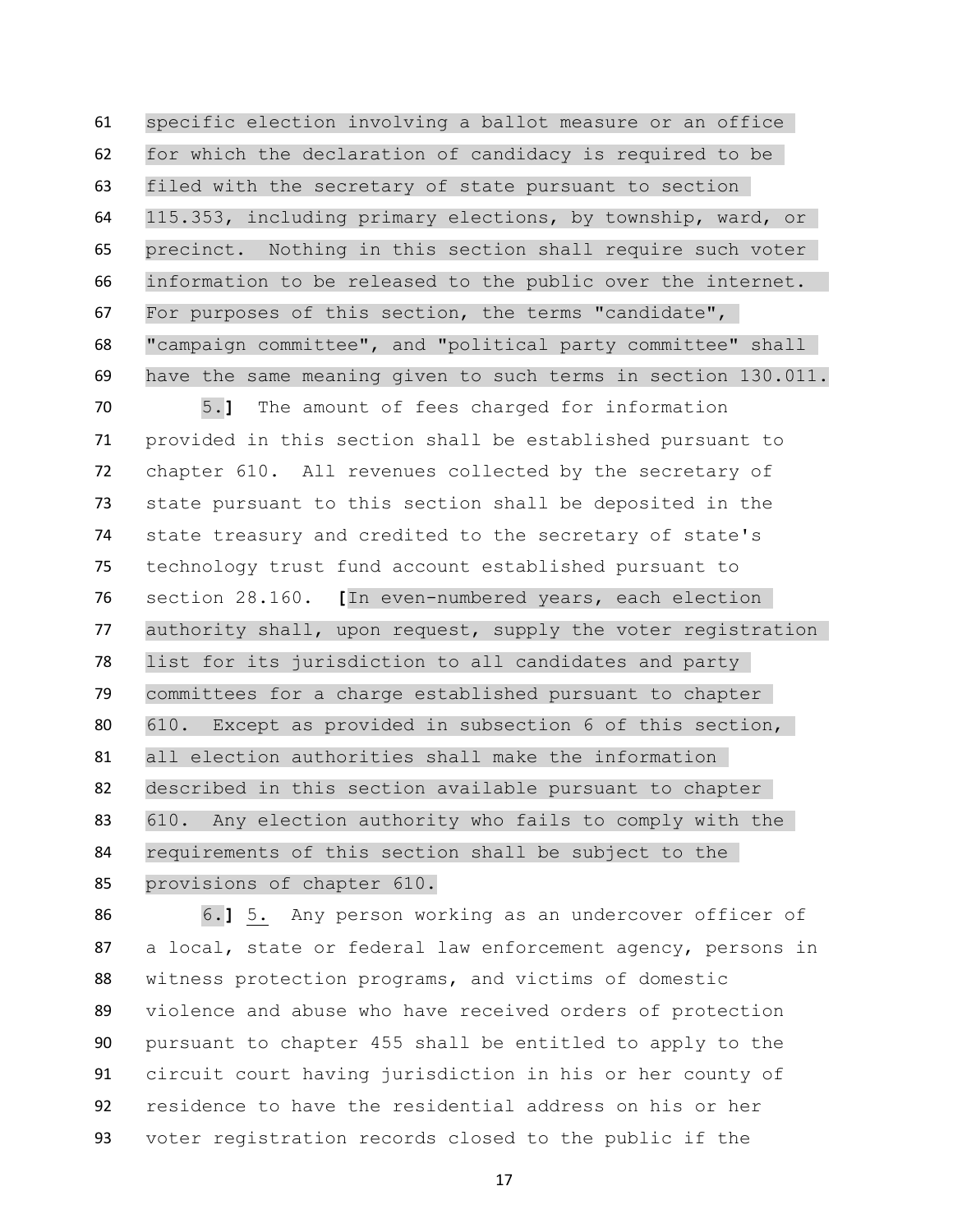release of such information could endanger the safety of the person. Any person working as an undercover agent or in a witness protection program shall also submit a statement from the chief executive officer of the agency under whose direction he or she is serving. The petition to close the residential address shall be incorporated into any petition for protective order provided by circuit clerks pursuant to chapter 455. If satisfied that the person filing the petition meets the qualifications of this subsection, the circuit court shall issue an order to the election authority to keep the residential address of the voter a closed record and the address may be used only for the purposes of administering elections pursuant to this chapter. The election authority may require the voter who has a closed residential address record to verify that his or her residential address has not changed or to file a change of address and to affirm that the reasons contained in the original petition are still accurate prior to receiving a ballot. A change of address within an election authority's jurisdiction shall not require that the voter file a new petition. Any voter who no longer qualifies pursuant to this subsection to have his or her residential address as a closed record shall notify the circuit court. Upon such notification, the circuit court shall void the order closing the residential address and so notify the election authority.

115.160. 1. All Missouri driver's license applicants shall receive a voter registration application form as a simultaneous part of the application for a driver's license, renewal of driver's license, change of address, duplicate request and a nondriver's license.

 2. If a single application form is used, the voter registration application portion of any application described in subsection 1 of this section may not require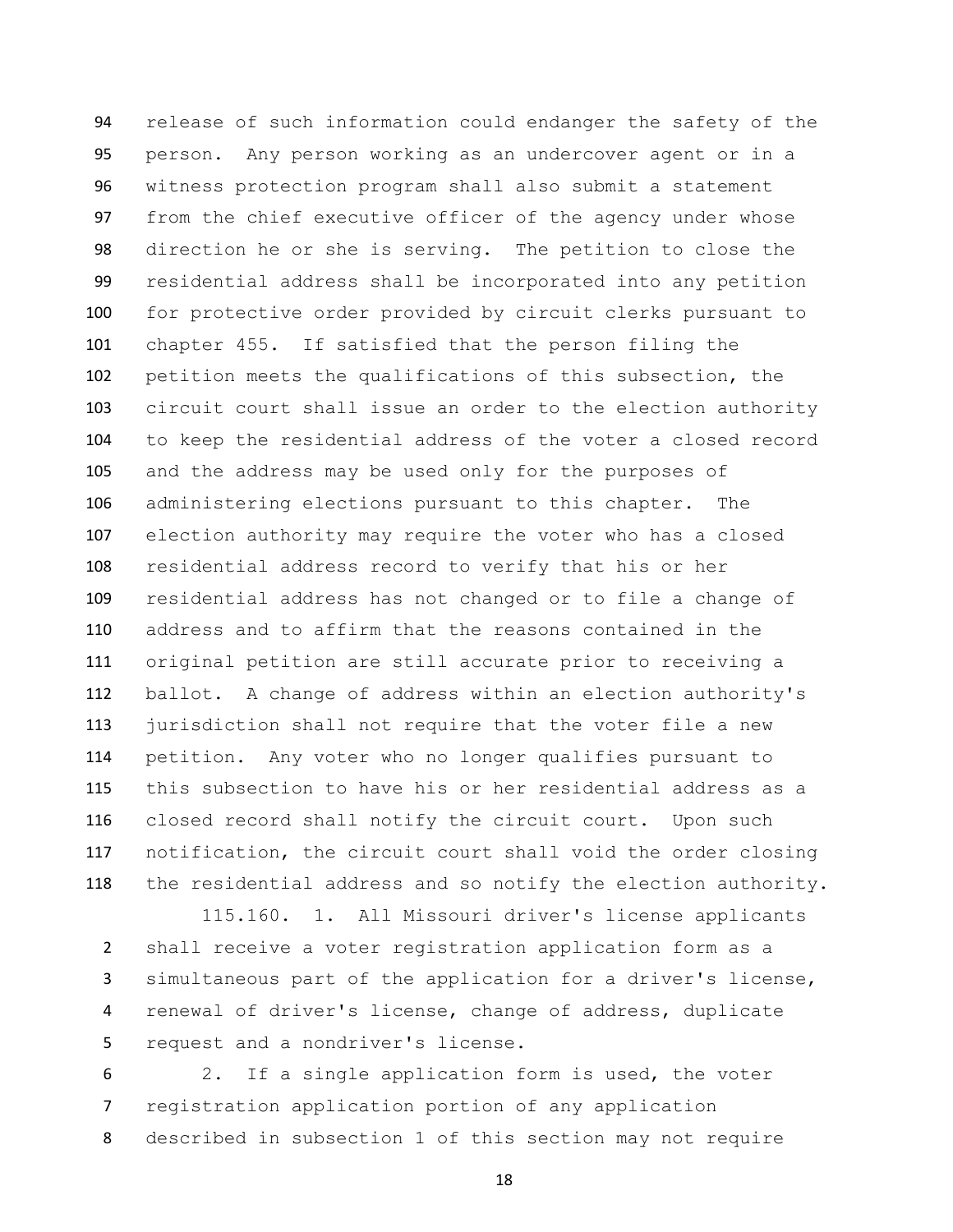any information that duplicates information required in the driver's license portion of the form, except a second signature or other information required by law.

 3. After conferring with the secretary of state as the chief state election official responsible for overseeing of the voter registration process, the director of revenue shall adopt rules and regulations pertaining to the format of the voter registration application used by the department. The director of revenue shall utilize electronic voter registration application forms and provide for secure electronic transfer of voter registration information to election authorities. The secretary of state and the director of revenue shall ensure the confidentiality and integrity of the voter registration data collected, maintained, received, or transmitted under this section.

 4. No information relating to the failure of an applicant for a driver's license or nondriver's license to sign a voter registration application may be used for any purpose other than voter registration.

 5. Any voter registration application received pursuant to the provisions of this section shall be forwarded, in a secure and electronic manner, to the election authority located within that county or any city not within a county, or if there is more than one election 33 authority within the county, then to the election authority located nearest to the location where the driver's license application was received. Voter registration information, including an electronic image of the signature of the applicant, shall be transmitted in a format compatible with the Missouri voter registration system established in section 115.158 which allows for review by the election authority and does not require the election authority to manually reenter the information, provided that the election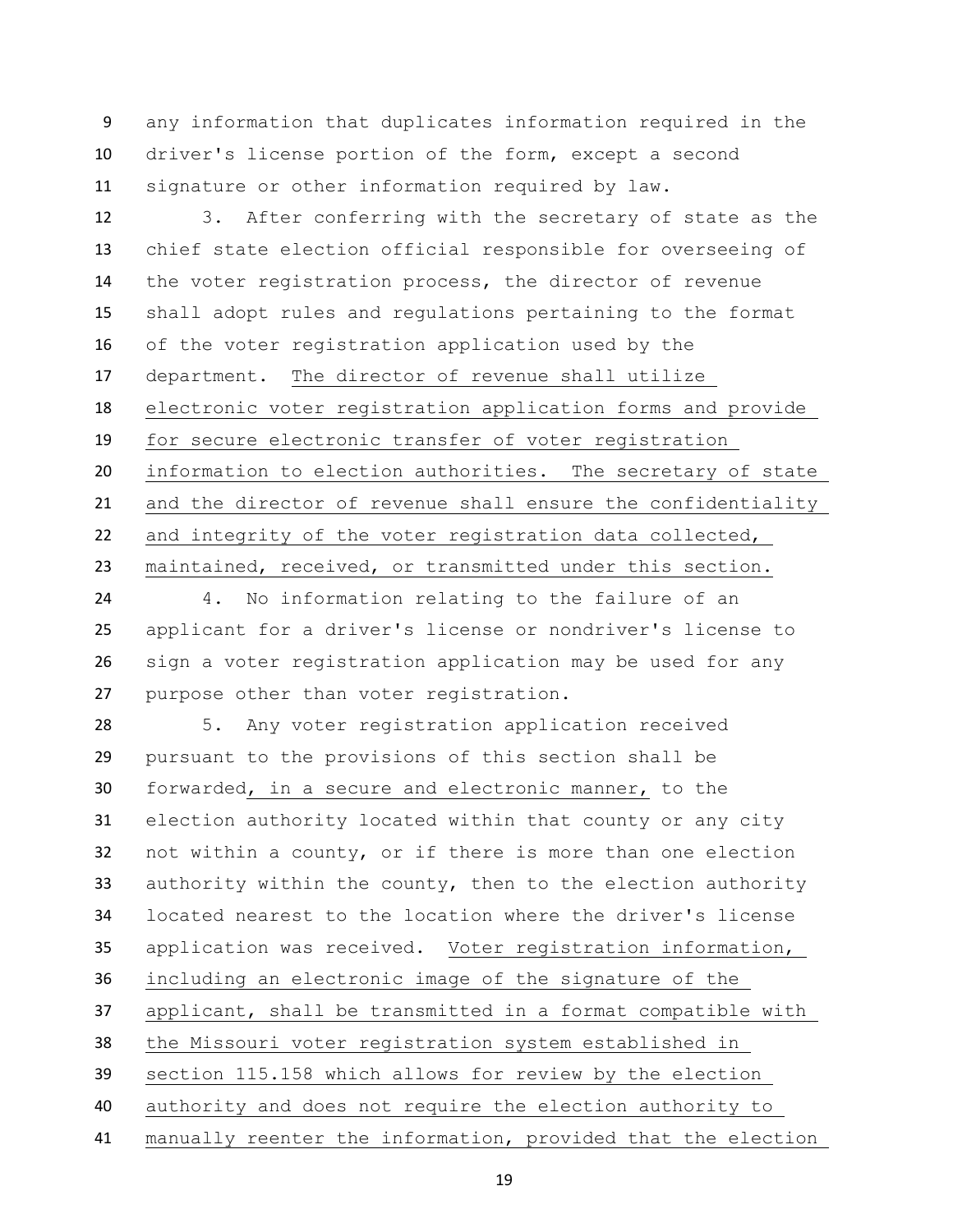authority shall print out a paper copy of the information and retain such information in the manner required by section 115.145. The election authority receiving the application forms shall review the applications and forward, in a secure and electronic manner, any applications pertaining to a different election authority to that election authority.

 6. A completed voter registration application accepted in the driver's licensing process shall be transmitted to the election authority described in subsection 5 of this section not later than **[**five**]** three business days after the form is completed by the applicant.

 7. Any person registering to vote when applying for or renewing a Missouri driver's license shall submit with the application form a copy of a birth certificate, a Native American tribal document, or other proof of United States citizenship, a valid Missouri driver's license, or other form of personal identification. Any person who, at the time of a transaction with the division of motor vehicle and driver licensing of the department of revenue, provides a document that establishes noncitizenship shall not be offered the opportunity to register to vote as part of the transaction.

 115.165. 1. If the voter files a change of address application in person at the office of the election authority, at the polling place, or pursuant to section 115.159, 115.160, 115.162 or 115.193, or otherwise provides signed written notice of the move, including notice by facsimile, electronic, or online transmission, an election authority may change the address on a voter registration record for a voter who moves within the election authority's jurisdiction after comparing and verifying the signature. Before changing the address on a voter record, the election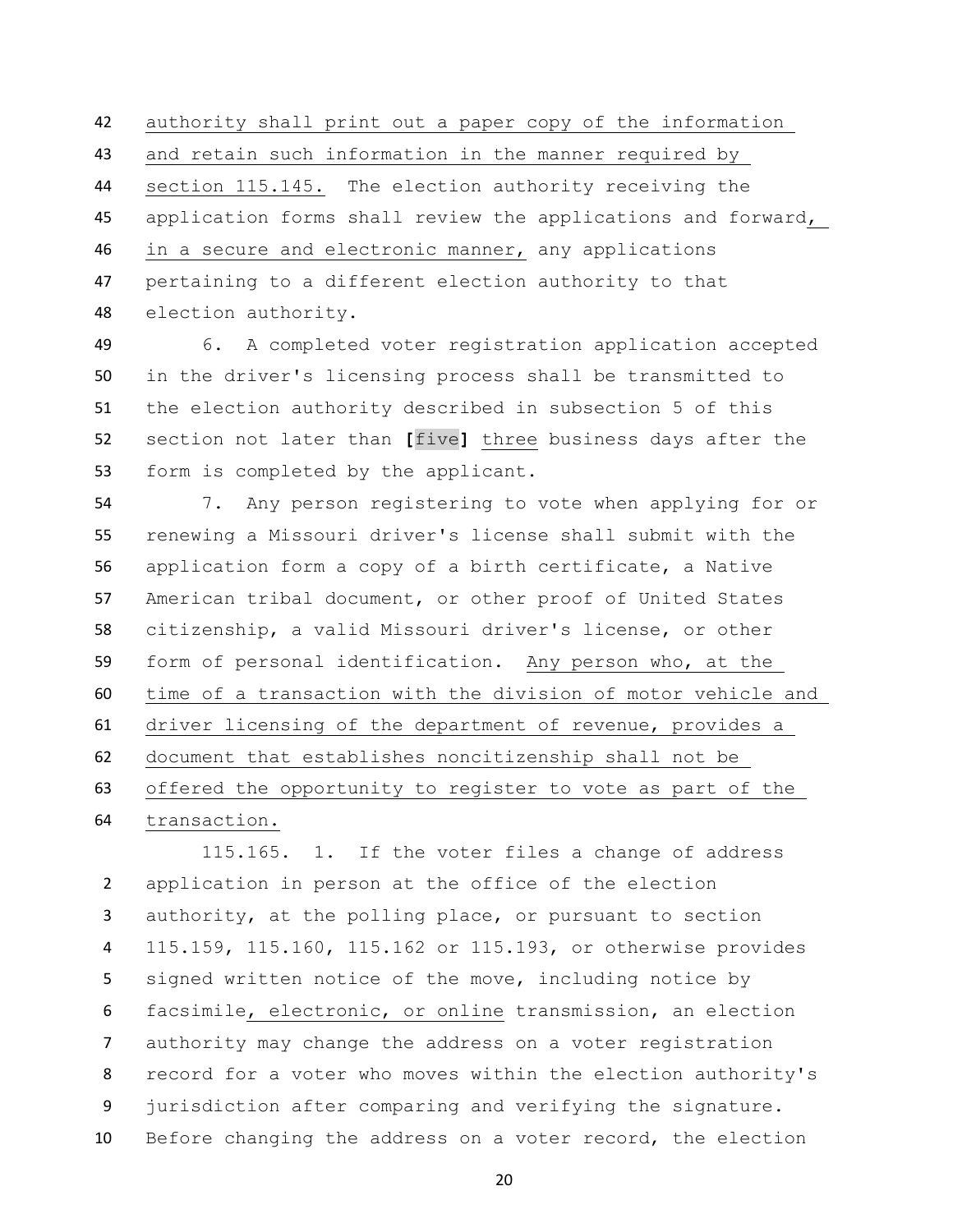authority shall be satisfied that the record is that of the person providing the change of address information.

 2. A registered voter who has changed his or her residence within an election authority's jurisdiction and has not been removed from the list of registered voters pursuant to this chapter shall be permitted to file a change of address with the election authority or before an election judge at a polling place and vote at a central polling place or at the polling place that serves his or her new address upon written or oral affirmation by the voter of the new address.

 3. A registered voter who has changed his or her residence within the state and has not been removed from the list of registered voters under this chapter shall be permitted to file a change of address in person at the office of the election authority on election day. In order to change an address in person on election day under this subsection, a registered voter shall provide a form of personal photo identification required under subsection 1 of section 115.427.

 4. If the applicant for registration was last registered in another jurisdiction within this state or another state, the election authority shall send notice of the registration to the election authority where the applicant was previously registered. The election authority sending the notice shall provide identifying information to assist the election authority receiving the notice to determine whether the person named was previously registered in such jurisdiction and whether, based on the identifying information provided, the application can be removed from the voting record in the former jurisdiction.

 **[**4.**]** 5. Upon receipt of a notice from another election authority that a voter has registered in another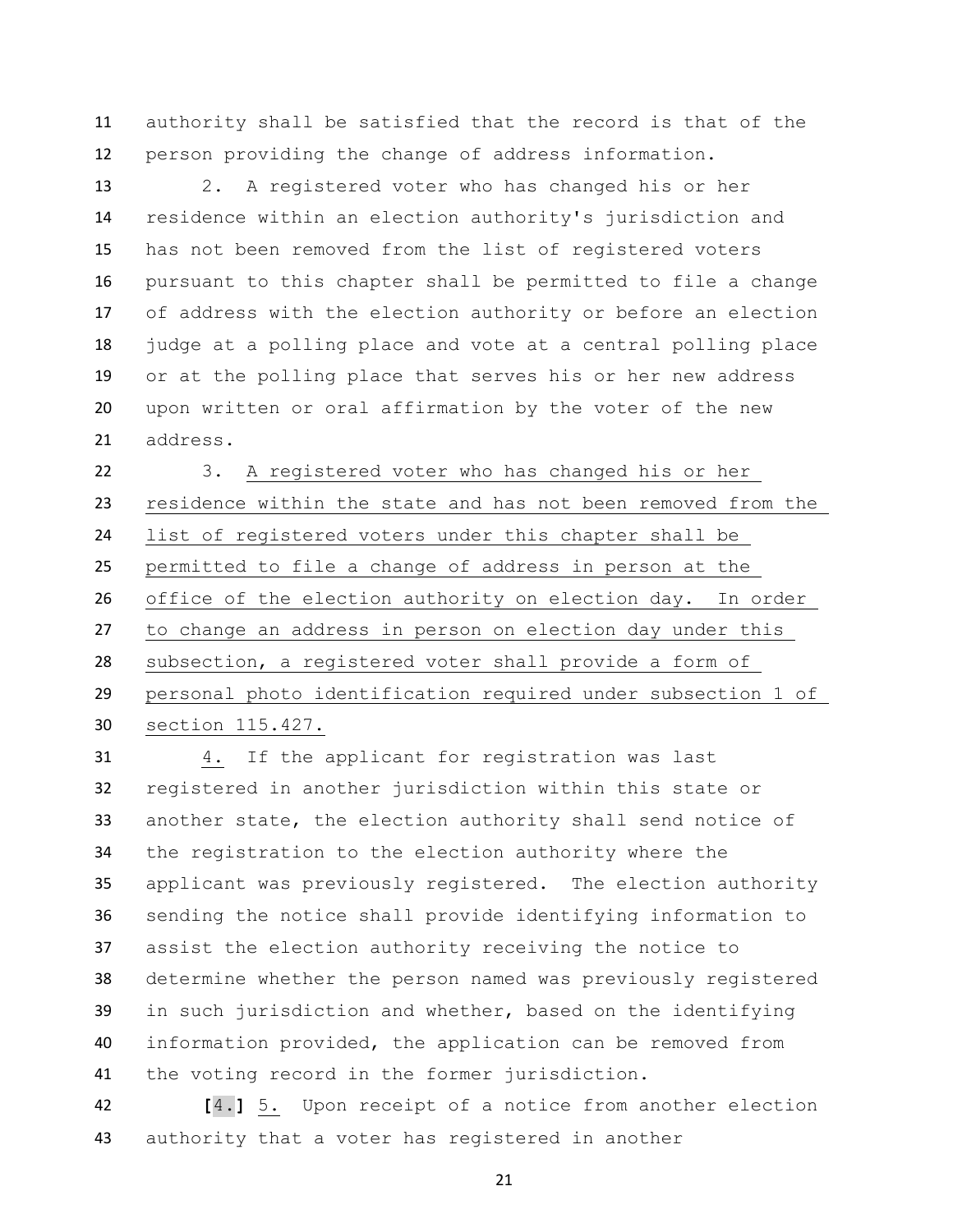jurisdiction in this state or another state, the election authority shall determine whether sufficient information is provided in the notice to identify the person named in such notice as previously registered in the election authority's jurisdiction and presently removable from the voting records in the election authority's jurisdiction. Every election authority is authorized to examine the information provided in a notice of duplicate registration provided by the Missouri voter registration system authorized pursuant to section 115.158 to determine if a voter in one election authority's voter registration records has subsequently registered in another jurisdiction. If, after reviewing the information provided, the election authority is satisfied that the person identified in the notice is listed as a registered voter in the election authority's jurisdiction but has subsequently registered in another jurisdiction, the election authority may remove the person's registration from the list of registered voters.

 115.205. 1. **[**Any**]** No person **[**who is**]** shall be paid or otherwise compensated for soliciting **[**more than ten**]** voter registration applications, other than a governmental entity or a person who is paid or compensated by a governmental entity for such solicitation**[**, shall be registered with the secretary of state as a voter registration solicitor**]**. A voter registration solicitor who solicits more than ten voter registration applications shall register for every election cycle that begins on the day after the general election and ends on the day of the general election two years later. A voter registration solicitor shall be at least eighteen years of age and shall be a registered voter in the state of Missouri.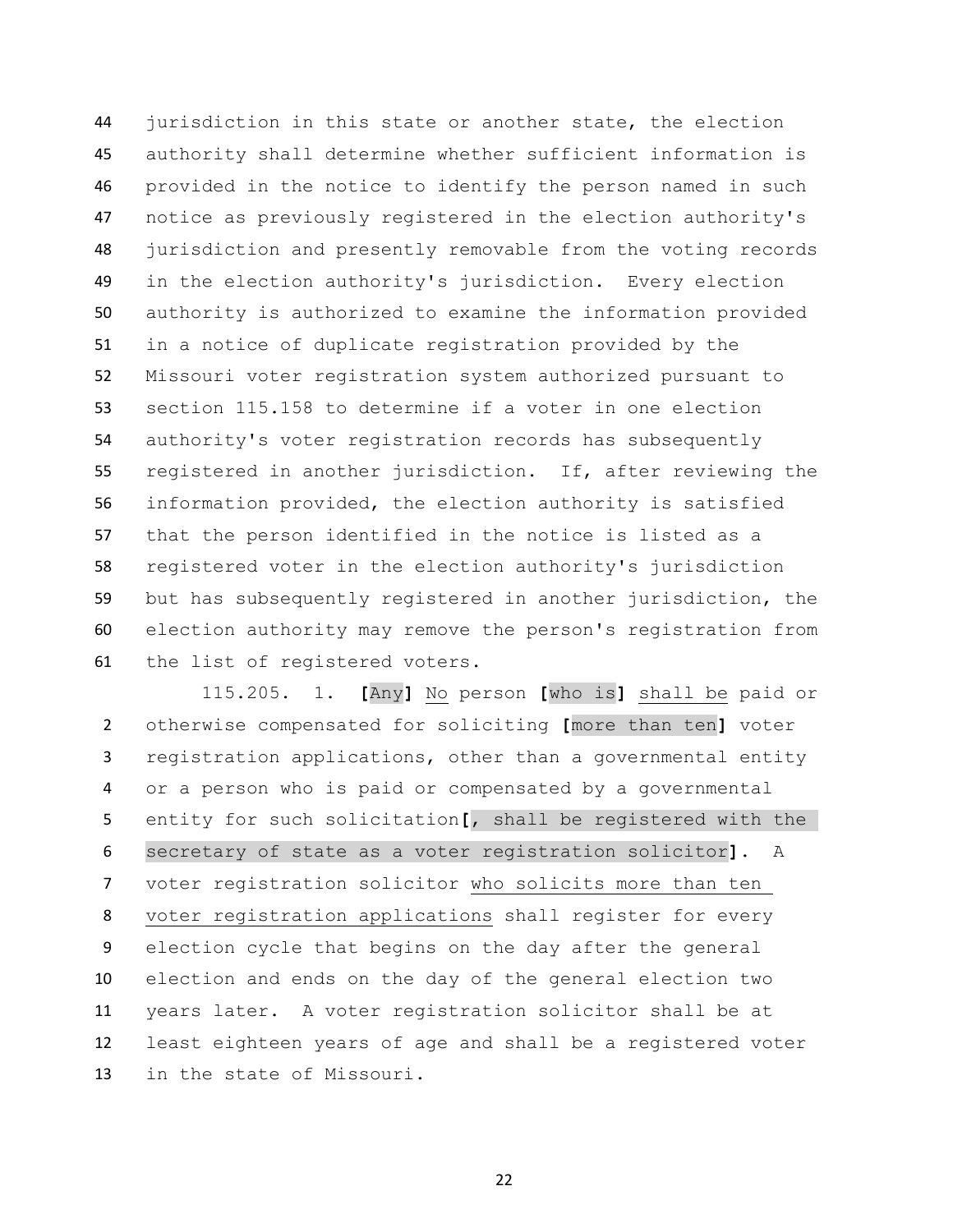2. Each voter registration solicitor shall provide the following information in writing to the secretary of state's office:

(1) The name of the voter registration solicitor;

 (2) The residential address, including street number, city, state, and zip code;

 (3) The mailing address, if different from the residential address; and

 (4) **[**Whether the voter registration solicitor expects to be paid for soliciting voter registrations;

 (5) If the voter registration solicitor expects to be paid, the identity of the payor; or

(6)**]** The signature of the voter registration solicitor.

 3. The solicitor information required in subsection 2 of this section shall be submitted to the secretary of state's office with the following oath and affirmation:

 "I HEREBY SWEAR OR AFFIRM UNDER PENALTY OF PERJURY THAT ALL STATEMENTS MADE BY ME ARE TRUE AND CORRECT.".

 4. Any voter registration solicitor who knowingly fails to register with the secretary of state is guilty of a class three election offense. Voter registration applications shall be accepted by the election authority if such applications are otherwise valid, even if the voter registration solicitor who procured the applications fails to register with or submits false information to the secretary of state.

115.225. 1. Before use by election authorities in this state, the secretary of state shall approve the marking devices and the automatic tabulating equipment used in electronic voting systems and may promulgate rules and regulations to implement the intent of sections 115.225 to 115.235.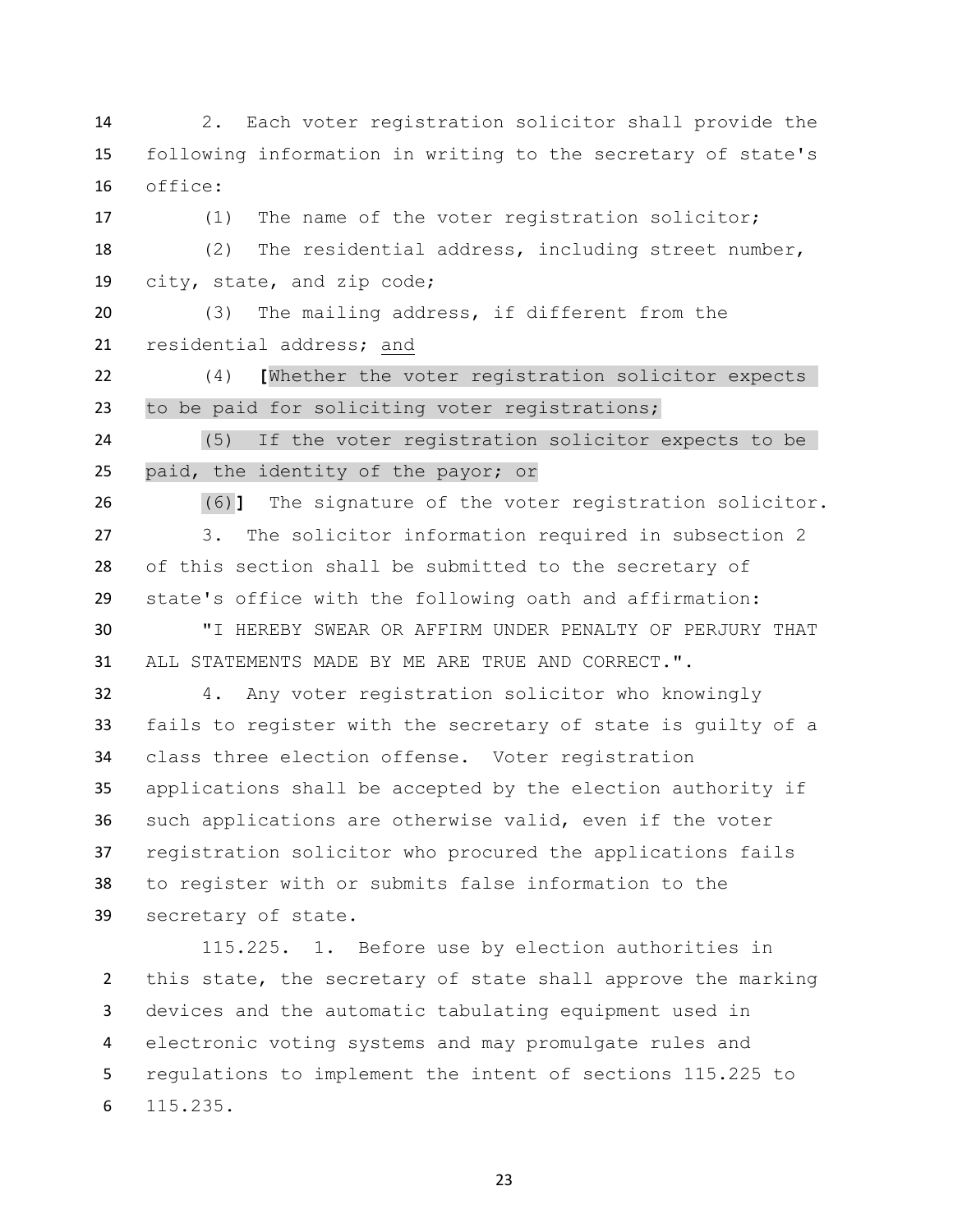2. No electronic voting system shall be approved unless it:

(1) Permits voting in absolute secrecy;

 (2) Permits each voter to vote for as many candidates for each office as a voter is lawfully entitled to vote for;

 (3) Permits each voter to vote for or against as many questions as a voter is lawfully entitled to vote on, and no more;

 (4) Provides facilities for each voter to cast as many write-in votes for each office as a voter is lawfully entitled to cast;

 (5) Permits each voter in a primary election to vote for the candidates of only one party announced by the voter 20 in advance:

 (6) Permits each voter at a presidential election to vote by use of a single mark for the candidates of one party or group of petitioners for president, vice president and 24 their presidential electors;

 (7) Accurately counts all proper votes cast for each candidate and for and against each question;

 (8) Is set to reject all votes, except write-in votes, for any office and on any question when the number of votes exceeds the number a voter is lawfully entitled to cast;

 (9) Permits each voter, while voting, to clearly see the ballot label;

 (10) Has been tested and is certified by an independent authority that meets the voting system standards developed by the Federal Election Commission or its successor agency. The provisions of this subdivision shall not be required for any system purchased prior to August 28, 2002.

 3. The secretary of state shall promulgate rules and regulations to allow the use of a computerized voting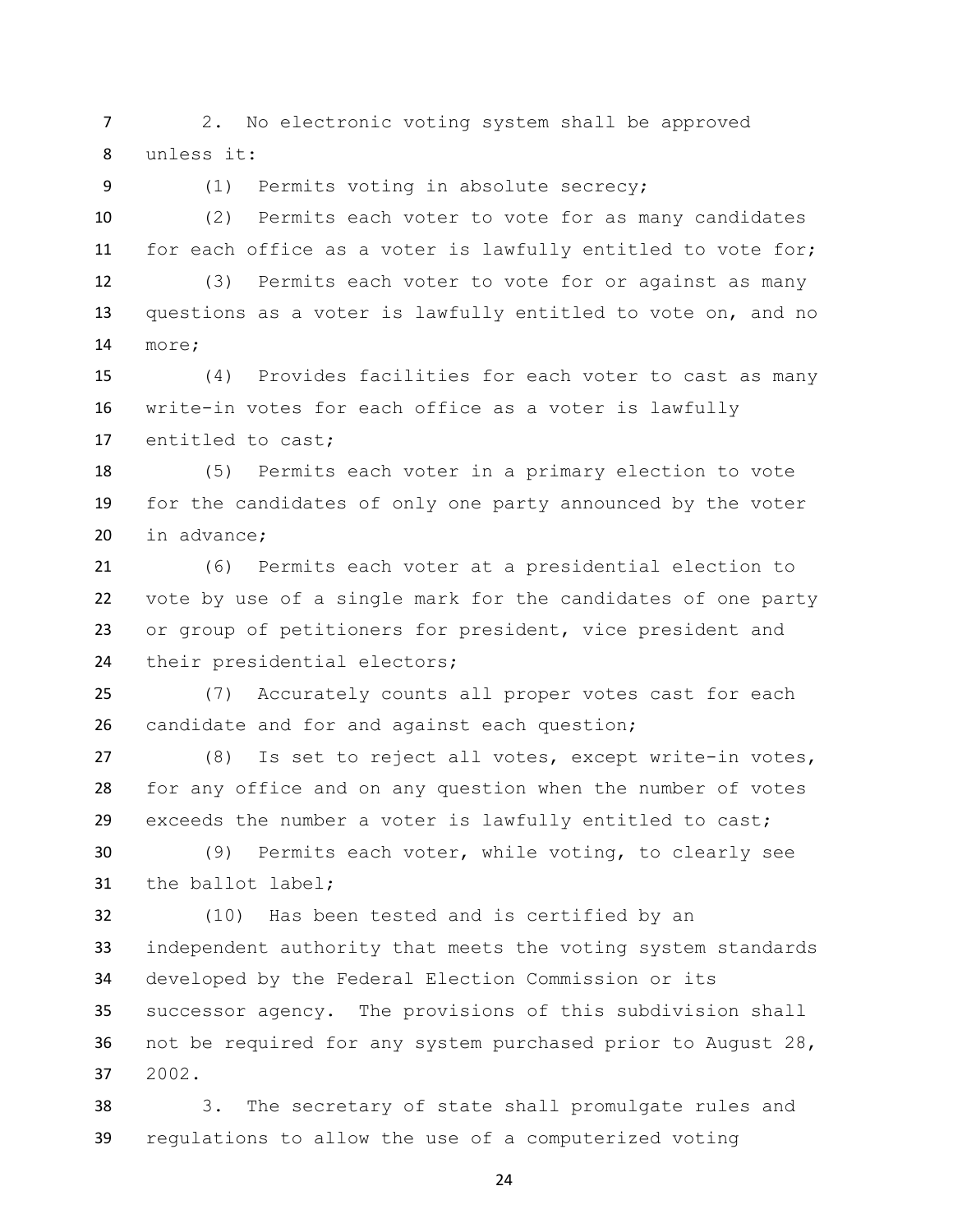system. The procedures shall provide for the use of a computerized voting system with the ability to provide a paper audit trail. Notwithstanding any provisions of this chapter to the contrary, such a system may allow for the storage of processed ballot materials in an electronic form.

 4. Any rule or portion of a rule, as that term is defined in section 536.010, that is created under the authority delegated in this section shall become effective only if it complies with and is subject to all of the provisions of chapter 536 and, if applicable, section 536.028. This section and chapter 536 are nonseverable and if any of the powers vested with the general assembly pursuant to chapter 536 to review, to delay the effective date or to disapprove and annul a rule are subsequently held unconstitutional, then the grant of rulemaking authority and any rule proposed or adopted after August 28, 2002, shall be invalid and void.

 5. If any election authority uses any touchscreen direct-recording electronic vote-counting machine, the election authority may continue to use such machine. Upon the removal of such voting machine from the election authority's inventory because of mechanical malfunction, wear and tear, or any other reason, the machine shall not be replaced and no additional direct-recording electronic vote counting machine shall be added to the election authority's inventory. Such machines shall not be used beginning January 1, 2024. Equipment that is designed for accessibility shall provide a paper ballot audit trail. 6. The secretary of state shall have authority to require cyber security testing, including penetration testing, of vendor machines, programs, and systems. Failure to participate in such testing shall result in a revocation of vendor certification. Upon notice from another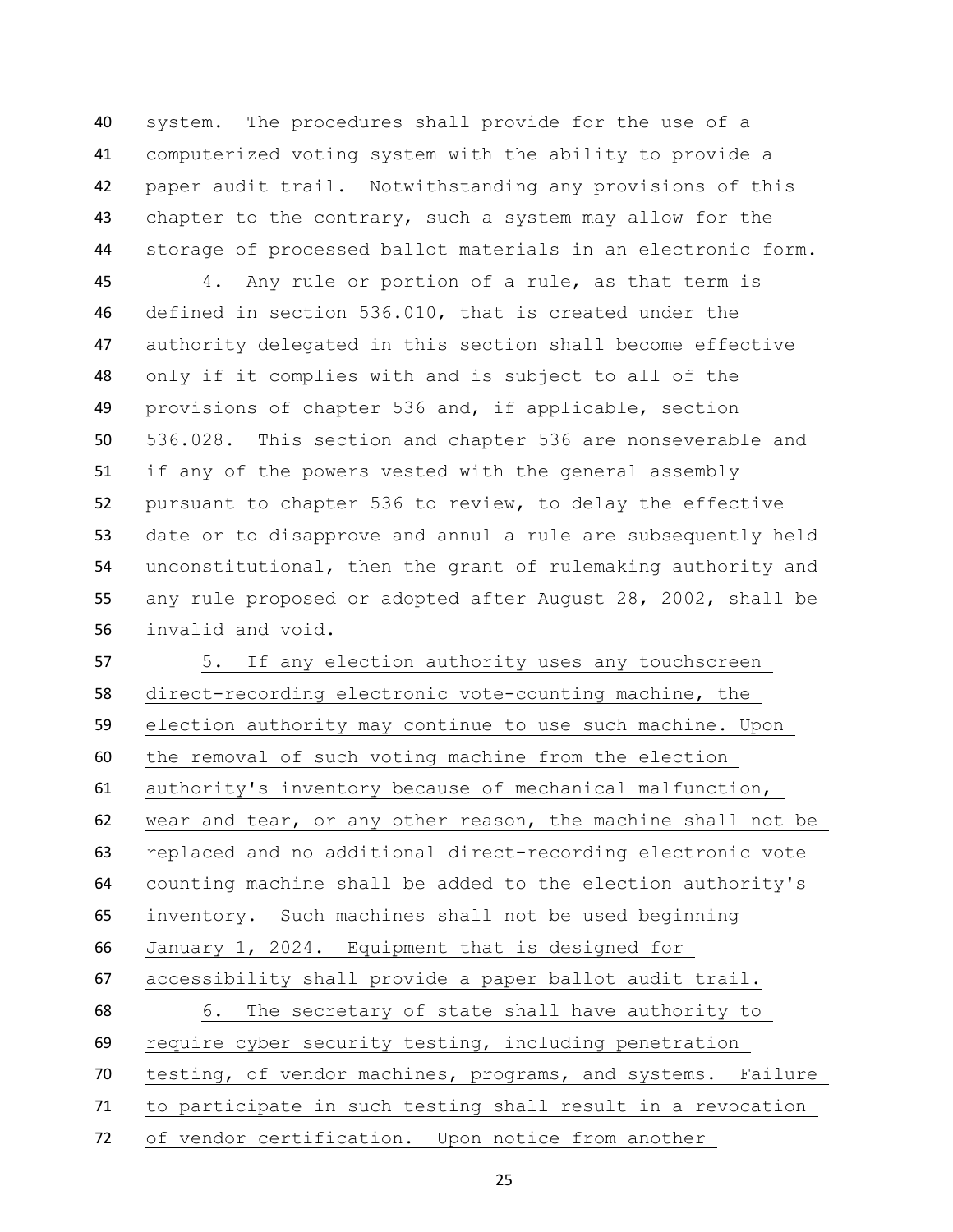jurisdiction of cyber security failures or certification withholds or revocation, the secretary of state shall have authority to revoke or withhold certification for vendors. The requirements of this section shall be subject to appropriation for the purpose of cyber security testing. 7. All election authorities and the secretary of state shall be members of the Elections Infrastructure Information Sharing and Analysis Center (EI-ISAC). If the EI-ISAC ceases to exist, the secretary of state may designate a new organization of which each election authority shall be a member, provided such organization shall have substantially the same purpose and mission as the EI-ISAC.

115.237. 1. Each ballot printed or designed for use with an electronic voting system for any election pursuant to this chapter shall contain all questions and the names of all offices and candidates certified or filed pursuant to this chapter and no other. Beginning January 1, 2024, the official ballot shall be a paper ballot that is hand marked by the voter, or in such other manner as is permitted pursuant to chapter 115 and federal law. As far as practicable, all questions and the names of all offices and candidates for which each voter is entitled to vote shall be printed on one page except for the ballot for political party committee persons in polling places not utilizing an electronic voting system which may be printed separately and in conformity with the requirements contained in this section. As far as practicable, ballots containing only questions and the names of nonpartisan offices and candidates shall be printed in accordance with the provisions of this section, except that the ballot information may be listed in vertical or horizontal rows. The names of candidates for each office shall be listed in the order in which they are filed.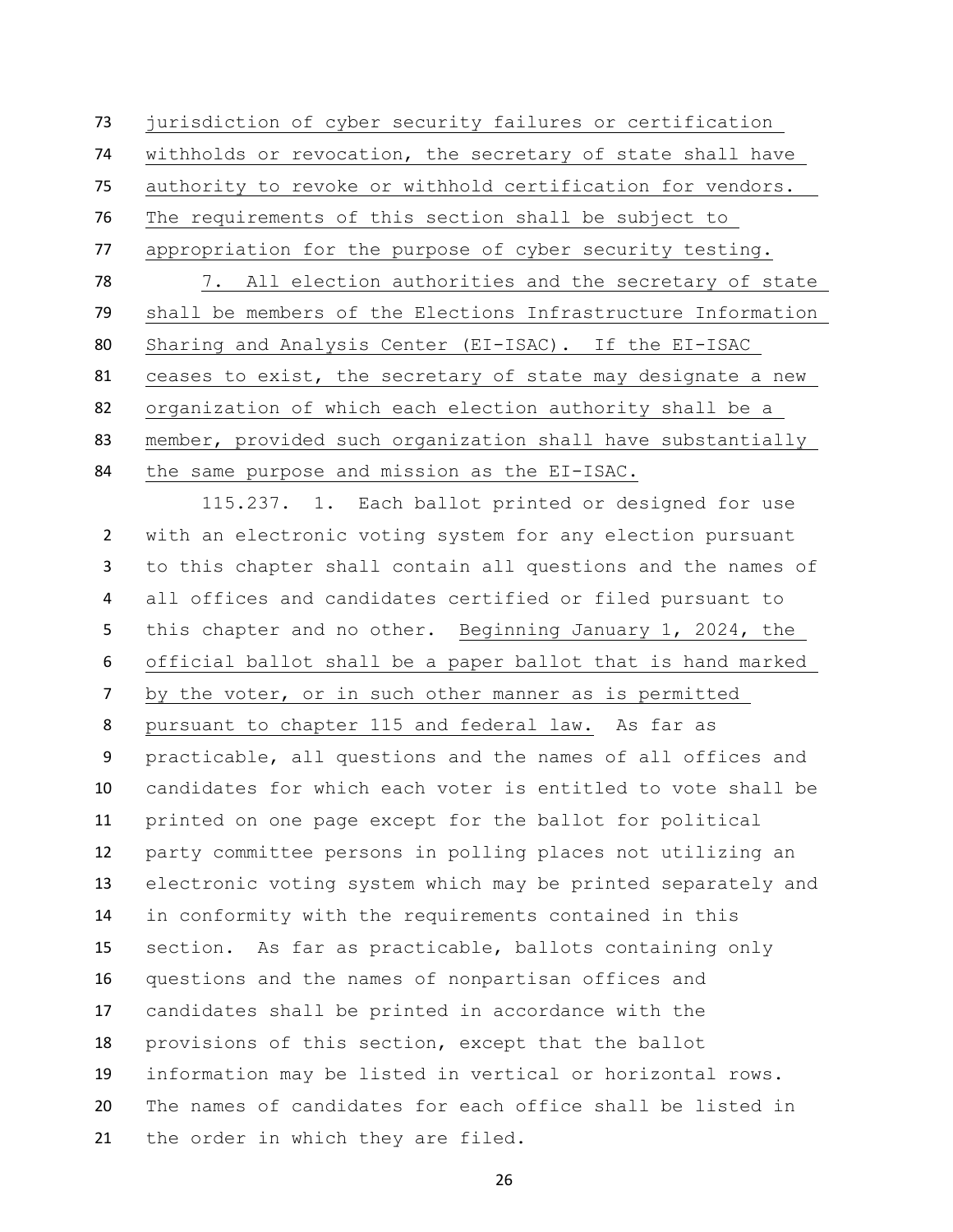2. In polling places using electronic voting systems, the ballot information may be arranged in vertical or horizontal rows or on a number of separate pages or screens. In any event, the name of each candidate, the candidate's party, the office for which he or she is a candidate, and each question shall be indicated clearly on the ballot.

 3. Nothing in this subchapter shall be construed as prohibiting the use of a separate paper ballot for questions **[**or for the presidential preference primary**]** in any polling place using an electronic voting system.

 4. Where electronic voting systems are used and when write-in votes are authorized by law, a write-in ballot, which may be in the form of a separate paper ballot, card, or envelope, may be provided by the election authority to permit each voter to write in the names of persons whose names do not appear on the ballot.

 5. No ballot printed or designed for use with an electronic voting system for any partisan election held under this chapter shall allow a person to vote a straight political party ticket. For purposes of this subsection, a "straight political party ticket" means voting for all of the candidates for elective office who are on the ballot representing a single political party by a single selection on the ballot.

 6. The secretary of state shall promulgate rules that specify uniform standards for ballot layout for each electronic or computerized ballot counting system approved under the provisions of section 115.225 so that the ballot used with any counting system is, where possible, consistent with the intent of this section. Nothing in this section shall be construed to require the format specified in this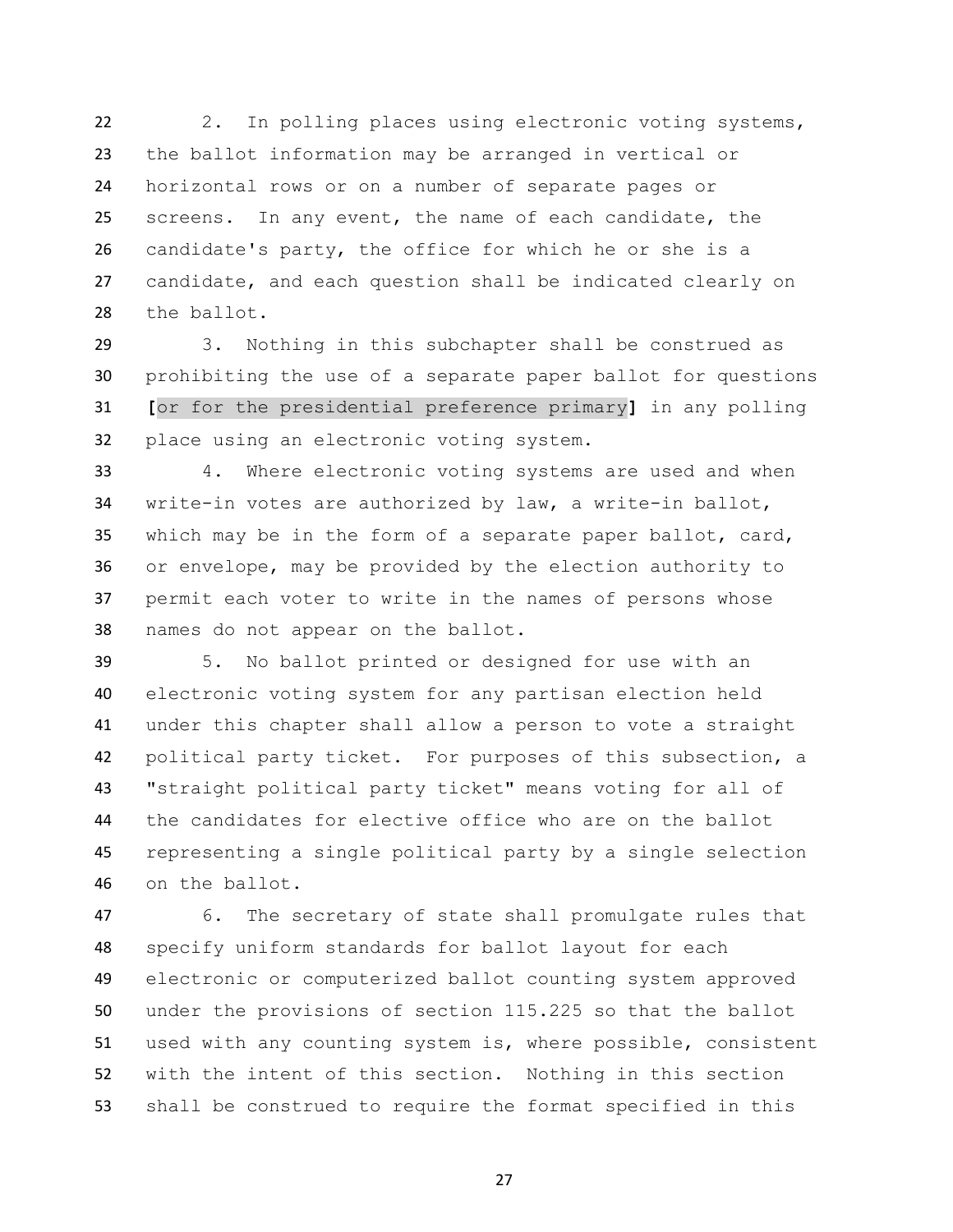section if it does not meet the requirements of the ballot counting system used by the election authority.

 7. Any rule or portion of a rule, as that term is defined in section 536.010, that is created under the authority delegated in this section shall become effective only if it complies with and is subject to all of the provisions of chapter 536 and, if applicable, section 536.028. This section and chapter 536 are nonseverable and if any of the powers vested with the general assembly pursuant to chapter 536 to review, to delay the effective date or to disapprove and annul a rule are subsequently held unconstitutional, then the grant of rulemaking authority and any rule proposed or adopted after August 28, 2002, shall be invalid and void.

 115.257. 1. In jurisdictions where electronic voting machines are used, the election authority shall cause the voting machines to be put in order, set, adjusted and made ready for voting before they are delivered to polling places.

 2. At least five days before preparing electronic voting machines for any election, notice of the time and place of such preparation shall be mailed to each independent candidate and the chairman of the county committee of each established political party named on the ballot. The preparation shall be watched by two observers designated by the election authority, one from each major political party, and shall be open to representatives of the political parties, candidates, the news media and the public.

 3. When an electronic voting machine has been examined by such observers and shown to be in good working order, the machine shall be locked against voting. The observers shall certify the vote count on each machine is set at zero.

 4. After an electronic voting machine has been properly prepared and locked, its keys shall be retained by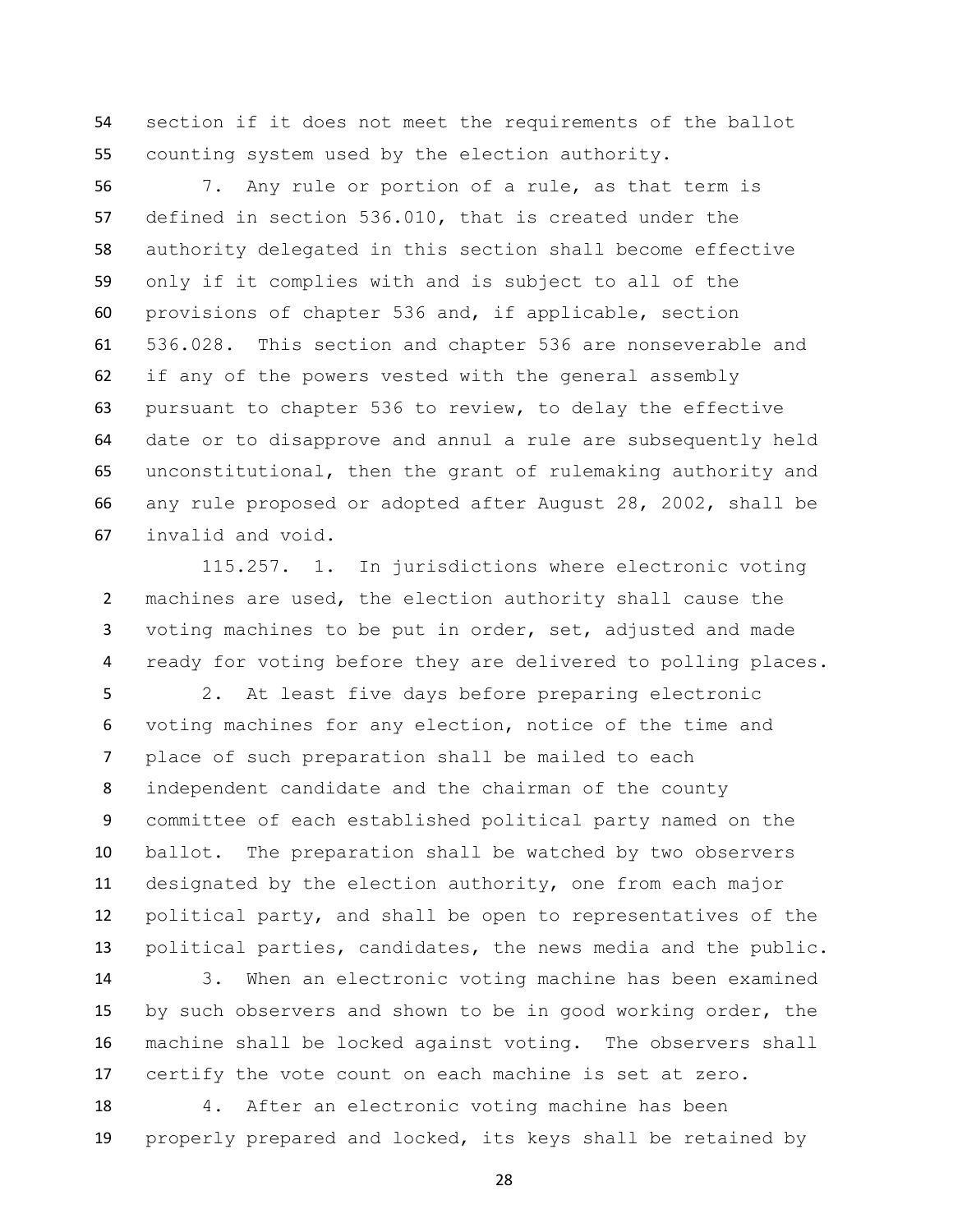the election authority and delivered to the election judges along with the other election supplies.

 5. For the purpose of processing absentee ballots, cast by voters in person in the office of the election authority that is deemed designated as a polling place, the election authority may cause voting machines, if used, to be put in order, set, adjusted, tested, and made ready for voting within one business day of the printing of absentee ballots as provided in section 115.281. The election authority shall have the recording counter except for the protective counter on the voting machine set to zero (000). After the voting machines have been made ready for voting, the election authority shall not permit any person to handle any voting machine, except voters while they are voting and others expressly authorized by the election authority. The election authority shall neither be nor permit any other person to be in any position or near any position that enables the authority or person to see how any absentee voter votes or has voted.

 6. Nothing in this section shall prohibit the on-site storage of electronic voting machines and the preparation of the electronic machines for voting, provided the electronic voting machines are put in order, set, adjusted and made 43 ready for voting as provided in subsections 1, 2, 3, 4, and 5 of this section.

 115.275. As used in sections 115.275 to 115.304, unless the context clearly indicates otherwise, the following terms shall mean:

 (1) "Absentee ballot", any **[**of the ballots**]** ballot a person is authorized to cast **[**away from a polling place**]** in 6 the office of the election authority, by mail, or at another authorized location designated by the election authority pursuant to the provisions of sections 115.275 to 115.304;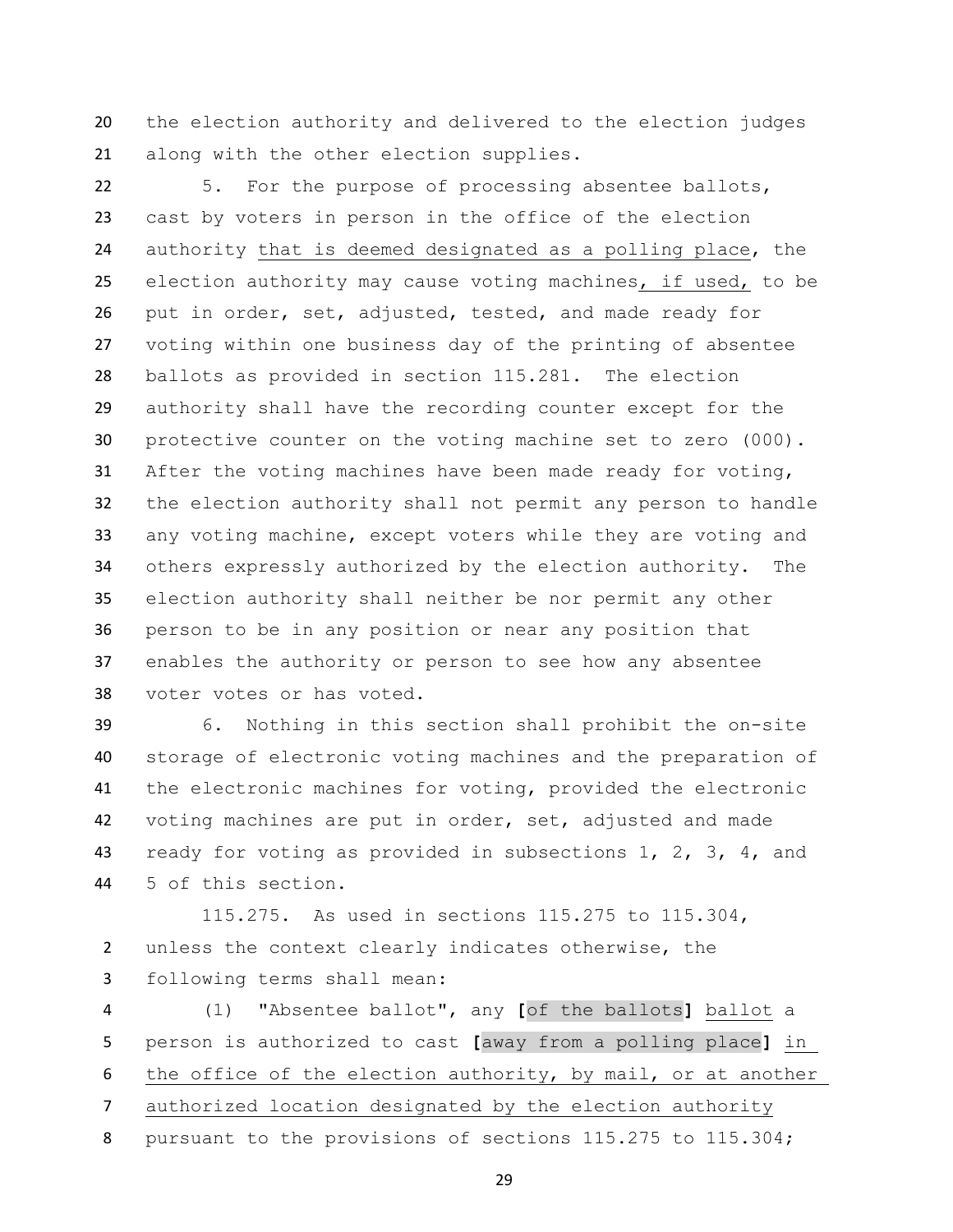- 
- (2) "Covered voter":

 (a) A uniformed services voter who is registered to vote in this state;

 (b) A uniformed services voter defined in this section whose voting residence is in this state and who otherwise satisfies this state's voter eligibility requirements;

(c) An overseas voter;

 (d) Civilian employees of the United States government working outside the boundaries of the United States, and 18 their spouses and dependents;

 (e) Active members of religious or welfare organizations assisting servicemen, and their spouses and dependents; or

 (f) Persons who have been honorably discharged from the Armed Forces, including the Space Force, or who have terminated their service or employment in any group mentioned in this section within sixty days of an election, 26 and their spouses and dependents;

 (3) "Interstate former resident", a former resident and registered voter in this state who moves from Missouri to another state after the deadline to register to vote in any presidential election in the new state and who otherwise possesses the qualifications to register and vote in such state;

 (4) **[**"Intrastate new resident", a registered voter of this state who moves from one election authority's jurisdiction in the state to another election authority's jurisdiction in the state after the last day authorized in this chapter to register to vote in an election and otherwise possesses the qualifications to vote;

 (5)**]** "New resident", a person who moves to this state after the last date authorized in this chapter to register to vote in any presidential election;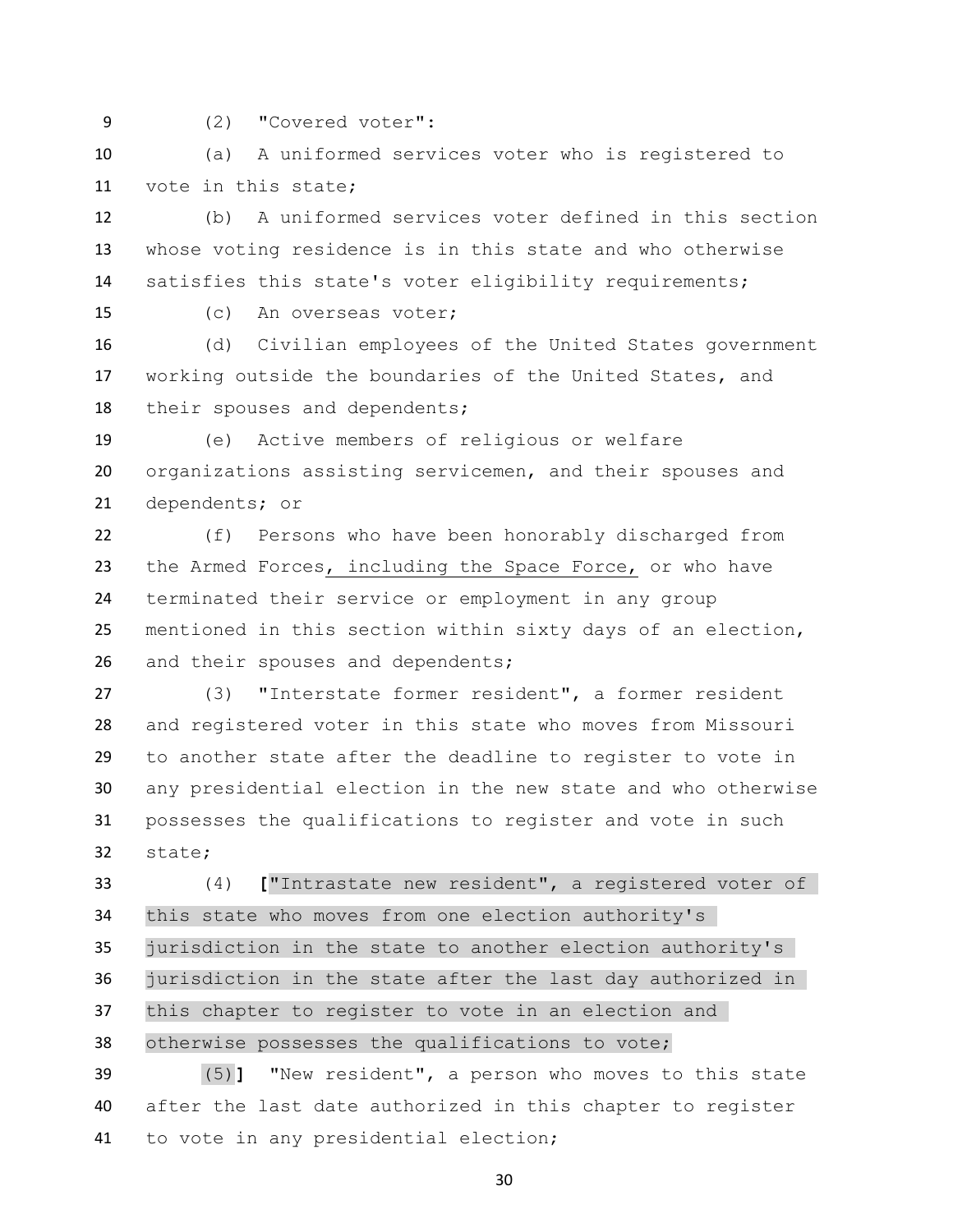**[**(6)**]** (5) "Overseas voter":

 (a) A person who resides outside the United States and is qualified to vote in the last place in which the person was domiciled before leaving the United States; or

 (b) A person who resides outside the United States and, but for such residence, would be qualified to vote in the last place in which the person was domiciled before leaving the United States;

**[**(7)**]** (6) "Uniformed services":

 (a) Active and reserve components of the Army, Navy, Air Force, Marine Corps, Space Force, or Coast Guard of the United States;

 (b) The Merchant Marine, the commissioned corps of the Public Health Service, or the commissioned corps of the National Oceanic and Atmospheric Administration of the United States; or

(c) The Missouri National Guard;

 **[**(8)**]** (7) "Uniformed services voter", an individual who is qualified to vote and is:

 (a) A member of the active or reserve components of the Army, Navy, Air Force, Marine Corps, Space Force, or Coast Guard of the United States who is on active duty;

 (b) A member of the Merchant Marine, the commissioned corps of the Public Health Service, or the commissioned corps of the National Oceanic and Atmospheric Administration of the United States;

 (c) A member on activated status of the National Guard; or

 (d) A spouse or dependent of a member referred to in this subdivision;

 **[**(9)**]** (8) "United States", used in the territorial sense, the several states, the District of Columbia, Puerto Rico, the United States Virgin Islands, and any territory or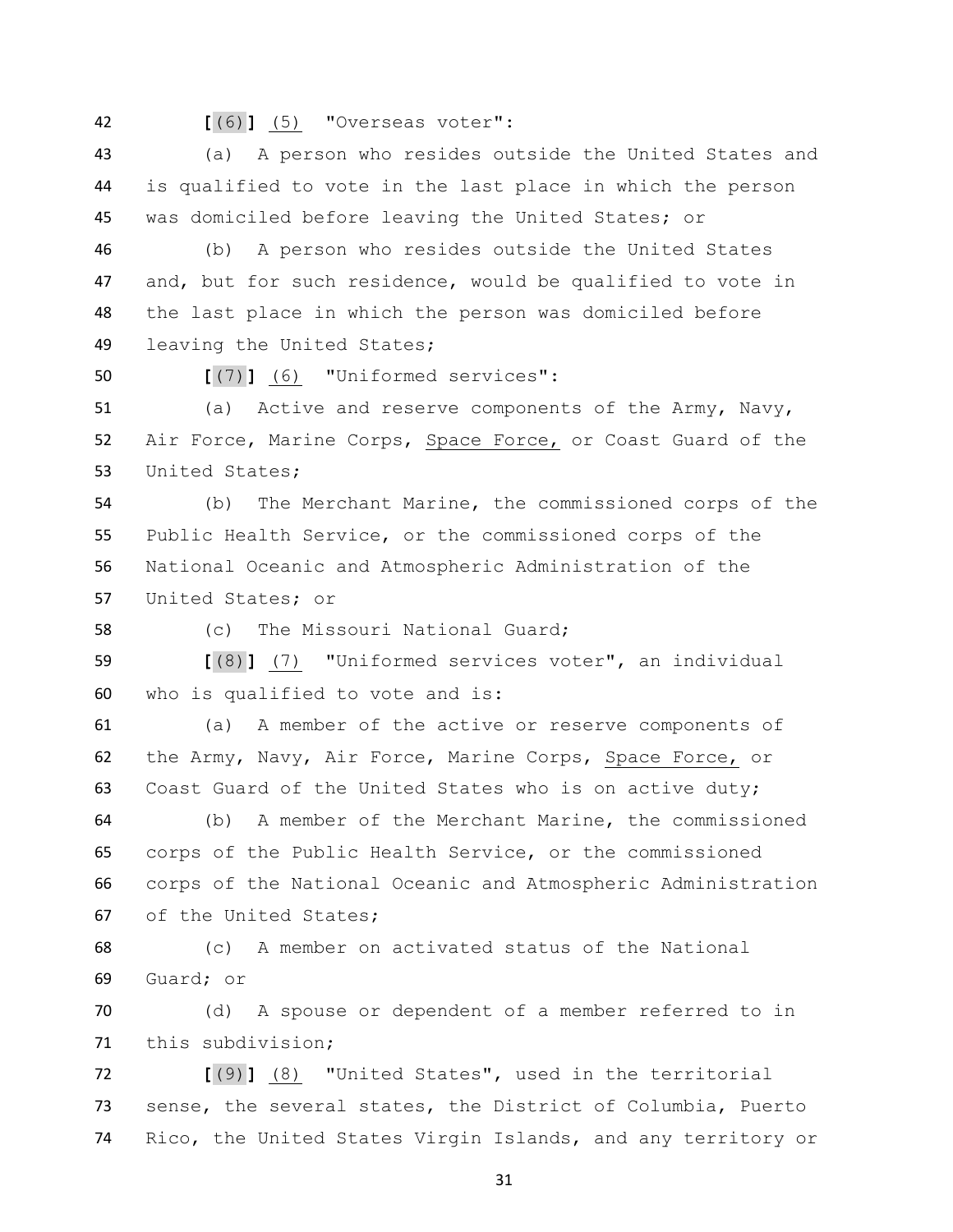insular possession subject to the jurisdiction of the United States.

115.277. 1. A registered voter of this state may cast an absentee ballot in person at a location designated by the election authority for all candidates and issues for which such voter is eligible to vote at the polling place if such voter expects to be prevented from going to the polls to vote on election day due to one of the reasons listed in subsection 3 of this section. A registered voter casting a ballot under the provisions of this subsection shall provide a form of personal photo identification that is consistent with subsection 1 of section 115.427.

 2. Except as provided in subsections **[**2, 3,**]** 4, **[**and**]** 5, and 6 of this section, **[**any**]** a registered voter of this state may **[**vote by**]** cast an absentee ballot for all candidates and issues for which such voter would be eligible to vote at the polling place if such voter expects to be prevented from going to the polls to vote on election day due to**[**:**]** one of the reasons listed in subsection 3 of this section. An absentee ballot that is not requested and completed in person at the office of the election authority with a form of personal photo identification that is consistent with subsection 1 of section 115.427 shall have the statement on the ballot envelope notarized as required under section 115.283, except that absentee ballots requested under subdivisions (2) and (5) of subsection 3 of this section shall not require notarization. This subsection shall apply only in the case of absentee ballots that are not cast in person. 3. A voter may request an absentee ballot for any of the following reasons: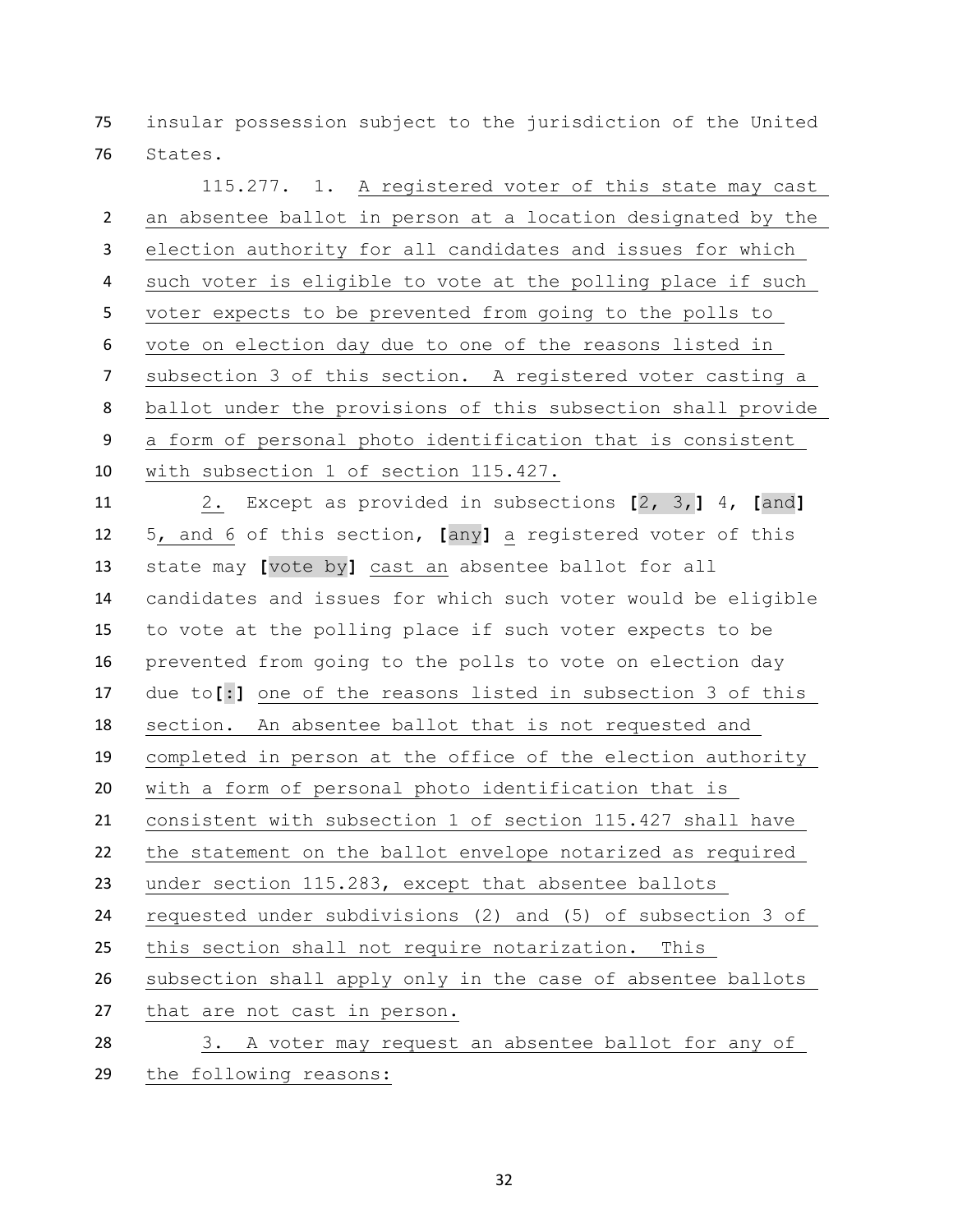(1) Absence on election day from the jurisdiction of the election authority in which such voter is registered to vote;

 (2) Incapacity or confinement due to illness or physical disability on election day, including a person who is primarily responsible for the physical care of a person who is incapacitated or confined due to illness or 37 disability and resides at the same address;

(3) Religious belief or practice;

(4) Employment as:

 (a) An election authority, as a member of an election authority, or by an election authority at a location other than such voter's polling place;

(b) A first responder;

(c) A health care worker; or

(d) A member of law enforcement;

 (5) Incarceration, provided all qualifications for voting are retained;

 (6) Certified participation in the address confidentiality program established under sections 589.660 to 589.681 because of safety concerns**[**; or

 (7) For an election that occurs during the year 2020, the voter has contracted or is in an at-risk category for contracting or transmitting severe acute respiratory syndrome coronavirus 2. This subdivision shall expire on December 31, 2020**]**.

 **[**2.**]** 4. Any covered voter who is eligible to register and vote in this state may vote in any election for federal office, statewide office, state legislative office, or statewide ballot initiatives by submitting a federal postcard application to apply to vote by absentee ballot or by submitting a federal postcard application at the polling place even though the person is not registered. A federal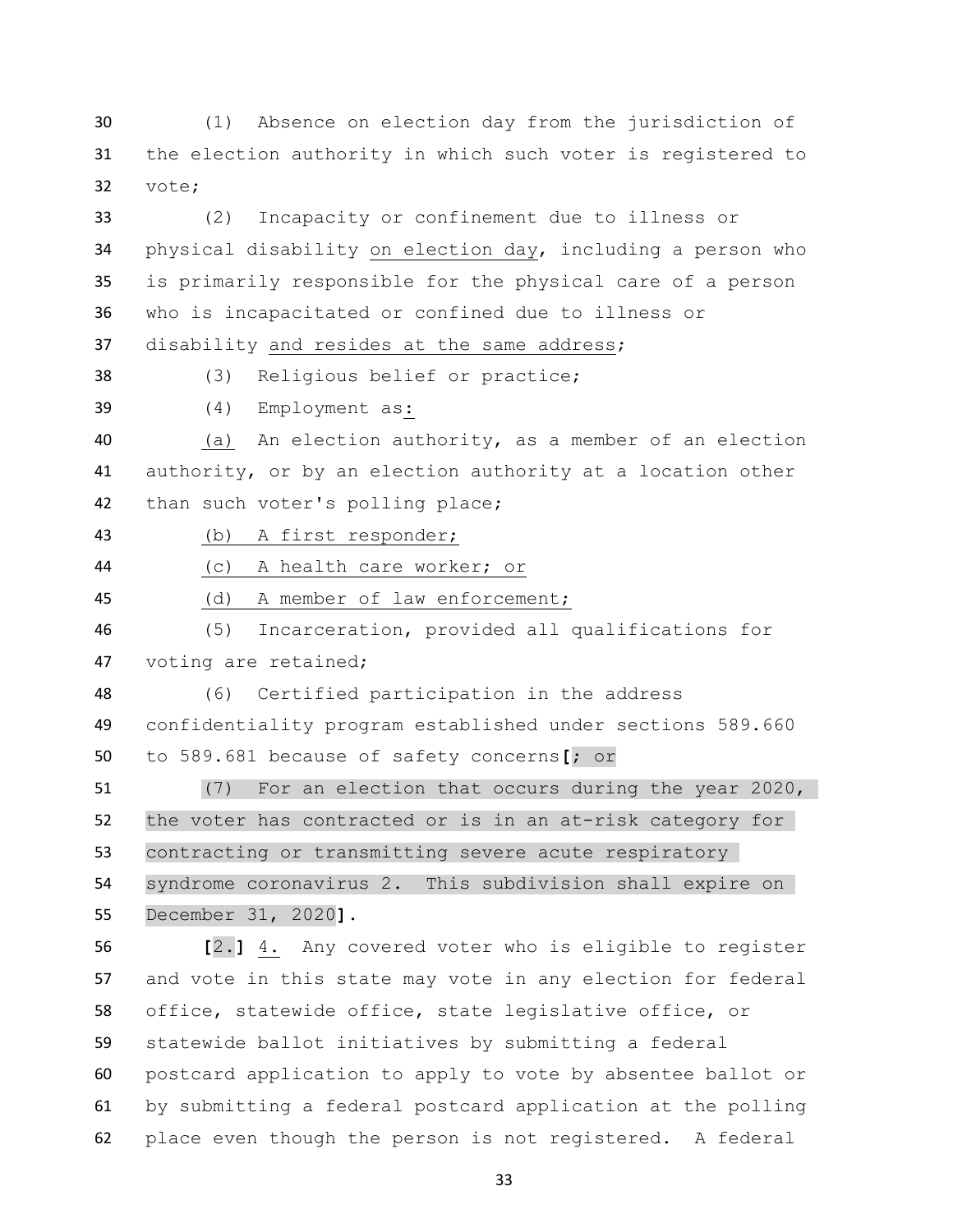postcard application submitted by a covered voter pursuant to this subsection shall also serve as a voter registration application under section 115.908 and the election authority shall, if satisfied that the applicant is entitled to register, place the voter's name on the voter registration file. Each covered voter may vote by absentee ballot or, upon submitting an affidavit that the person is qualified to vote in the election, may vote at the person's polling place.

 **[**3.**]** 5. Any interstate former resident may vote by absentee ballot for presidential and vice presidential electors.

 **[**4. Any intrastate new resident may vote by absentee ballot at the election for presidential and vice presidential electors, United States senator, representative in Congress, statewide elected officials and statewide questions, propositions and amendments from such resident's new jurisdiction of residence after registering to vote in such resident's new jurisdiction of residence.

 5.**]** 6. Any new resident may vote by absentee ballot for presidential and vice presidential electors after registering to vote in such resident's new jurisdiction of residence.

 **[**6. For purposes of this section, the voters who are in an at-risk category for contracting or transmitting severe acute respiratory syndrome coronavirus 2 are voters who:

89 (1) Are sixty-five years of age or older;

 (2) Live in a long-term care facility licensed under chapter 198;

 (3) Have chronic lung disease or moderate to severe asthma;

- (4) Have serious heart conditions;
- (5) Are immunocompromised;
	-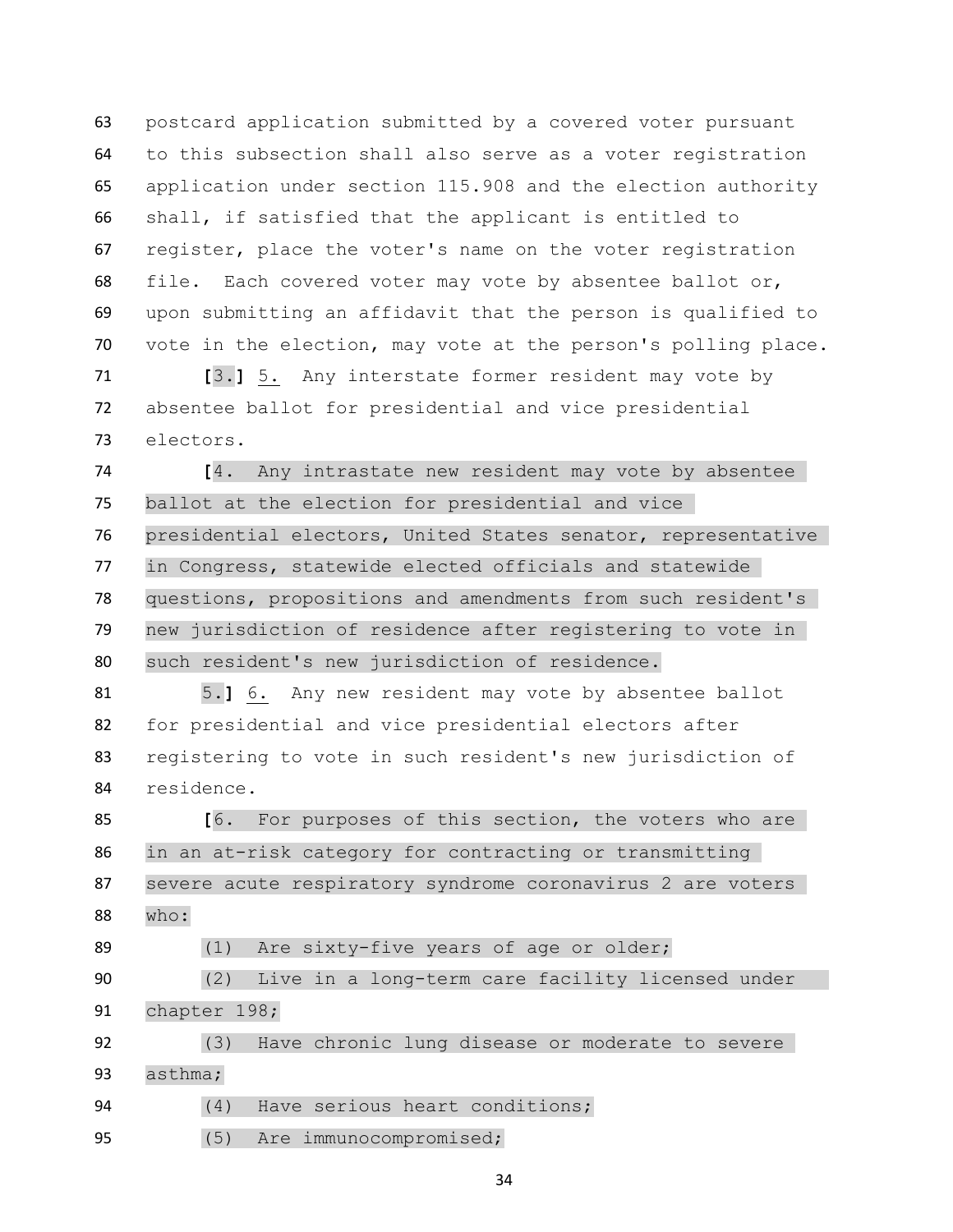(6) Have diabetes;

 (7) Have chronic kidney disease and are undergoing dialysis; or

## (8) Have liver disease.**]**

 115.279. 1. Application for an absentee ballot may be made by the applicant in person, or by mail, or for the applicant, in person, by his or her guardian or a relative within the second degree by consanguinity or affinity. The election authority shall accept applications by facsimile transmission and by electronic mail within the limits of its telecommunications capacity.

 2. Notwithstanding section 115.284, no individual, group, or party shall solicit a voter into obtaining an absentee ballot application. Absentee ballot applications shall not have the information pre-filled prior to it being provided to a voter. Nothing in this section shall be interpreted to prohibit a state or local election authority from assisting an individual voter.

 3. Each application shall be made to the election authority of the jurisdiction in which the person is or would be registered. Each application shall be in writing and shall state the applicant's name, address at which he or she is or would be registered, his or her reason for voting an absentee ballot, the address to which the ballot is to be mailed, if mailing is requested, and for absent uniformed services and overseas applicants, the applicant's email address if electronic transmission is requested. If the reason for the applicant voting absentee is due to the reasons established under subdivision (6) of subsection 1 of section 115.277, the applicant shall state the voter's identification information provided by the address confidentiality program in lieu of the applicant's name, address at which he or she is or would be registered, and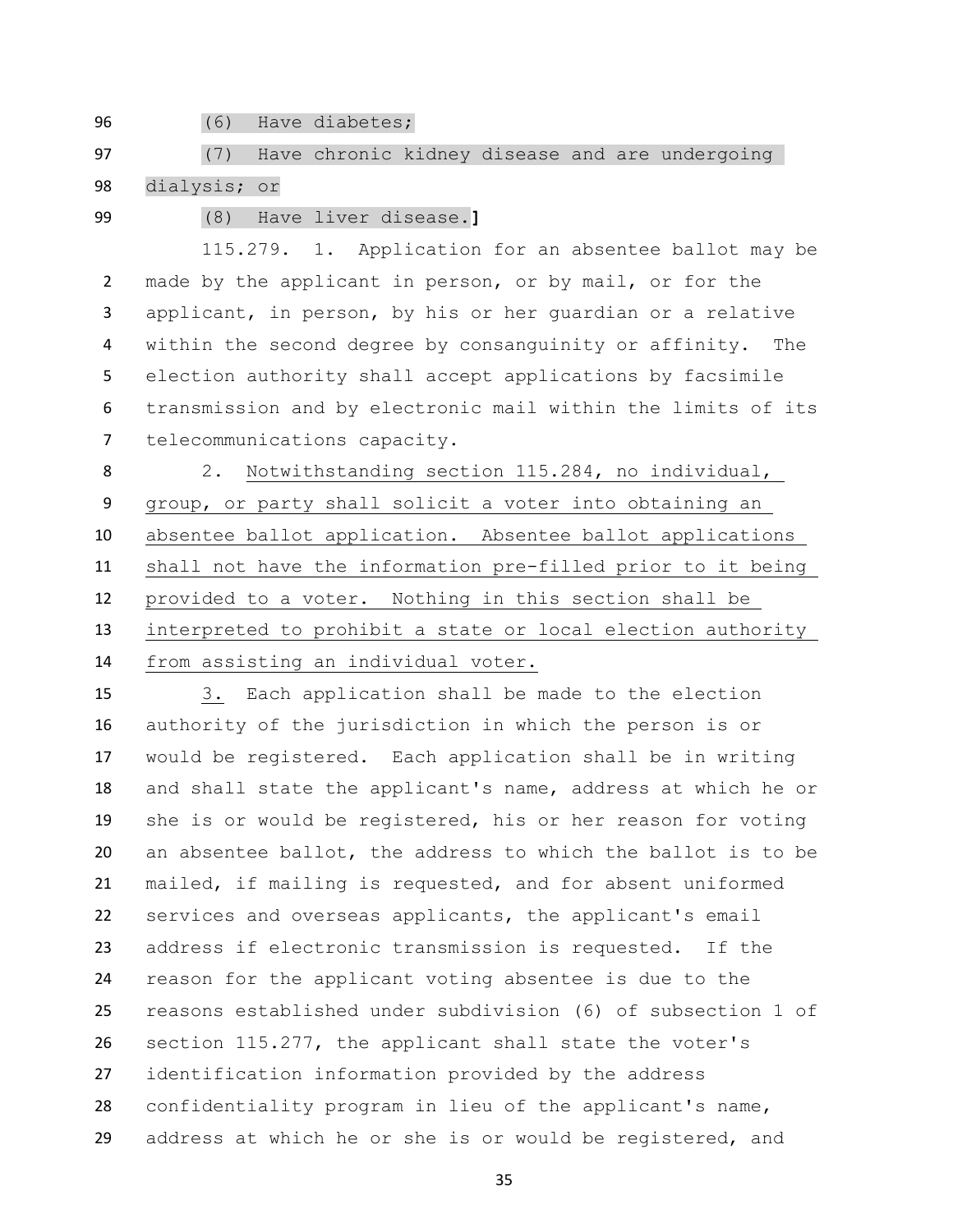address to which the ballot is to be mailed, if mailing is requested. Each application to vote in a primary election shall also state which ballot the applicant wishes to receive. If any application fails to designate a ballot, the election authority shall, within three working days after receiving the application, notify the applicant by mail that it will be unable to deliver an absentee ballot until the applicant designates which political party ballot he or she wishes to receive. If the applicant does not respond to the request for political party designation, the election authority is authorized to provide the voter with that part of the ballot for which no political party designation is required.

 **[**3. Except as provided in subsection 3 of section 115.281,**]** 4. All applications for absentee ballots received prior to the sixth Tuesday before an election shall be stored at the office of the election authority until such time as the applications are processed in accordance with section 115.281. No application for an absentee ballot received in the office of the election authority by mail, by facsimile transmission, by electronic mail, or by a guardian or relative after 5:00 p.m. on the second Wednesday immediately prior to the election shall be accepted by any election authority. No application for an absentee ballot submitted by the applicant in person after 5:00 p.m. on the day before the election shall be accepted by any election authority, except as provided in subsections **[**6, 8**]** 7, 8, and 9 of this section.

 **[**4.**]** 5. Each application for an absentee ballot shall be signed by the applicant or, if the application is made by a guardian or relative pursuant to this section, the application shall be signed by the guardian or relative, who shall note on the application his or her relationship to the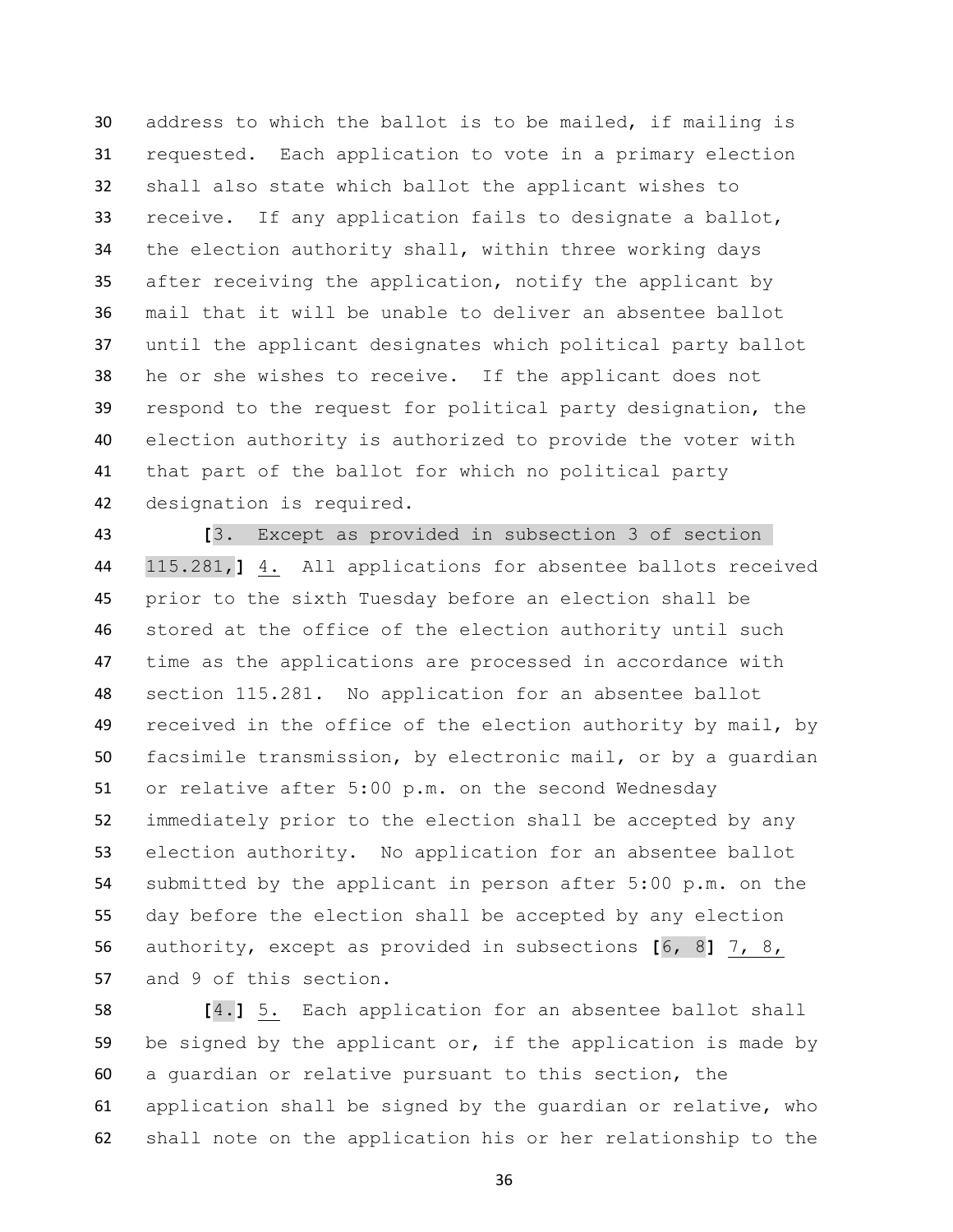applicant. If an applicant, guardian or relative is blind, unable to read or write the English language or physically incapable of signing the application, he or she shall sign by mark, witnessed by the signature of an election official or person of his or her own choosing. Any person who knowingly makes, delivers or mails a fraudulent absentee ballot application shall be guilty of a class one election offense.

 **[**5.**]** 6. (1) Notwithstanding any law to the contrary, any resident of the state of Missouri who resides outside the boundaries of the United States or who is on active duty with the Armed Forces of the United States or members of their immediate family living with them may request an absentee ballot for both the primary and subsequent general election with one application.

 (2) The election authority shall provide each absent uniformed services voter and each overseas voter who submits a voter registration application or an absentee ballot request, if the election authority rejects the application or request, with the reasons for the rejection.

83 (3) Notwithstanding any other law to the contrary, if a standard oath regarding material misstatements of fact is adopted for uniformed and overseas voters pursuant to the Help America Vote Act of 2002, the election authority shall accept such oath for voter registration, absentee ballot, or 88 other election-related materials.

 (4) Not later than sixty days after the date of each regularly scheduled general election for federal office, each election authority which administered the election shall submit to the secretary of state in a format prescribed by the secretary a report on the combined number 94 of absentee ballots transmitted to, and returned by, absent uniformed services voters and overseas voters for the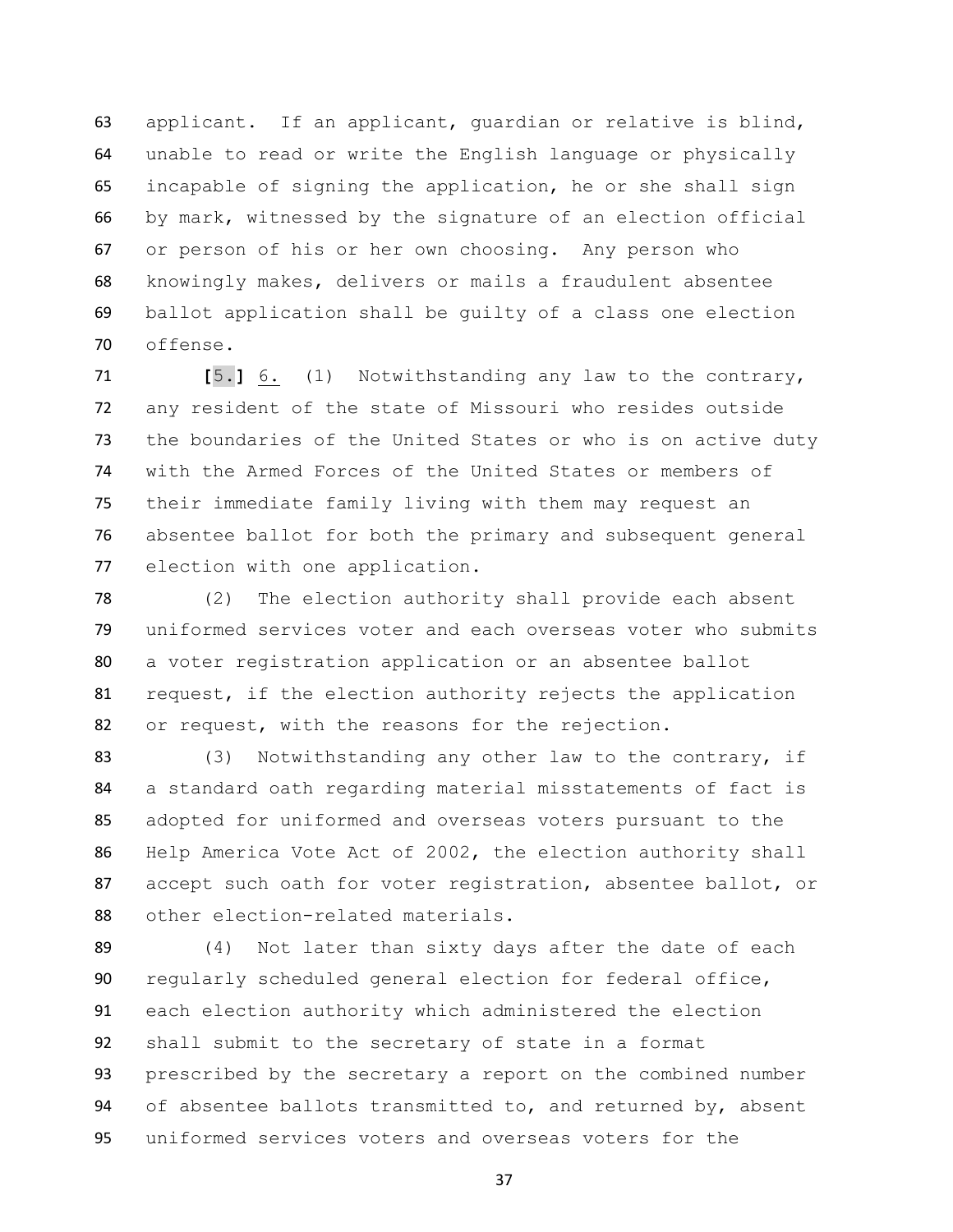election. The secretary shall submit to the Election Assistance Commission a combined report of such information not later than ninety days after the date of each regularly scheduled general election for federal office and in a standardized format developed by the commission pursuant to the Help America Vote Act of 2002. The secretary shall make the report available to the general public.

 (5) As used in this section, the terms "absent uniformed services voter" and "overseas voter" shall have the meaning prescribed in 52 U.S.C. Section 20310.

 **[**6.**]** 7. An application for an absentee ballot by a new resident shall be submitted in person by the applicant in the office of the election authority in the election jurisdiction in which such applicant resides. The application shall be received by the election authority no later than 7:00 p.m. on the day of the election. Such application shall be in the form of an affidavit, executed in duplicate in the presence of the election authority or any authorized officer of the election authority, and in substantially the following form:

116 "STATE OF 117 COUNTY OF , SS. 118 I, do solemnly swear that: (1) Before becoming a resident of this state, I resided at  $(residence address)$  in (town, township, village or city) of \_\_\_\_\_\_ County in the state of  $\cdot$  (2) I moved to this state after the last day to register to vote in such general presidential election and I am now residing in the county of \_\_\_\_\_\_, state of Missouri; (3) I believe I am entitled pursuant to the laws of this state to vote in the presidential election to be held November  $\frac{1}{\sqrt{1-\frac{1}{\sqrt{1-\frac{1}{\sqrt{1-\frac{1}{\sqrt{1-\frac{1}{\sqrt{1-\frac{1}{\sqrt{1-\frac{1}{\sqrt{1-\frac{1}{\sqrt{1-\frac{1}{\sqrt{1-\frac{1}{\sqrt{1-\frac{1}{\sqrt{1-\frac{1}{\sqrt{1-\frac{1}{\sqrt{1-\frac{1}{\sqrt{1-\frac{1}{\sqrt{1-\frac{1}{\sqrt{1-\frac{1}{\sqrt{1-\frac{1}{\sqrt{1-\frac{1}{\sqrt{1-\frac{1}{\sqrt{1-\frac{1}{\sqrt{1-\frac{1}{\sqrt{1-\frac$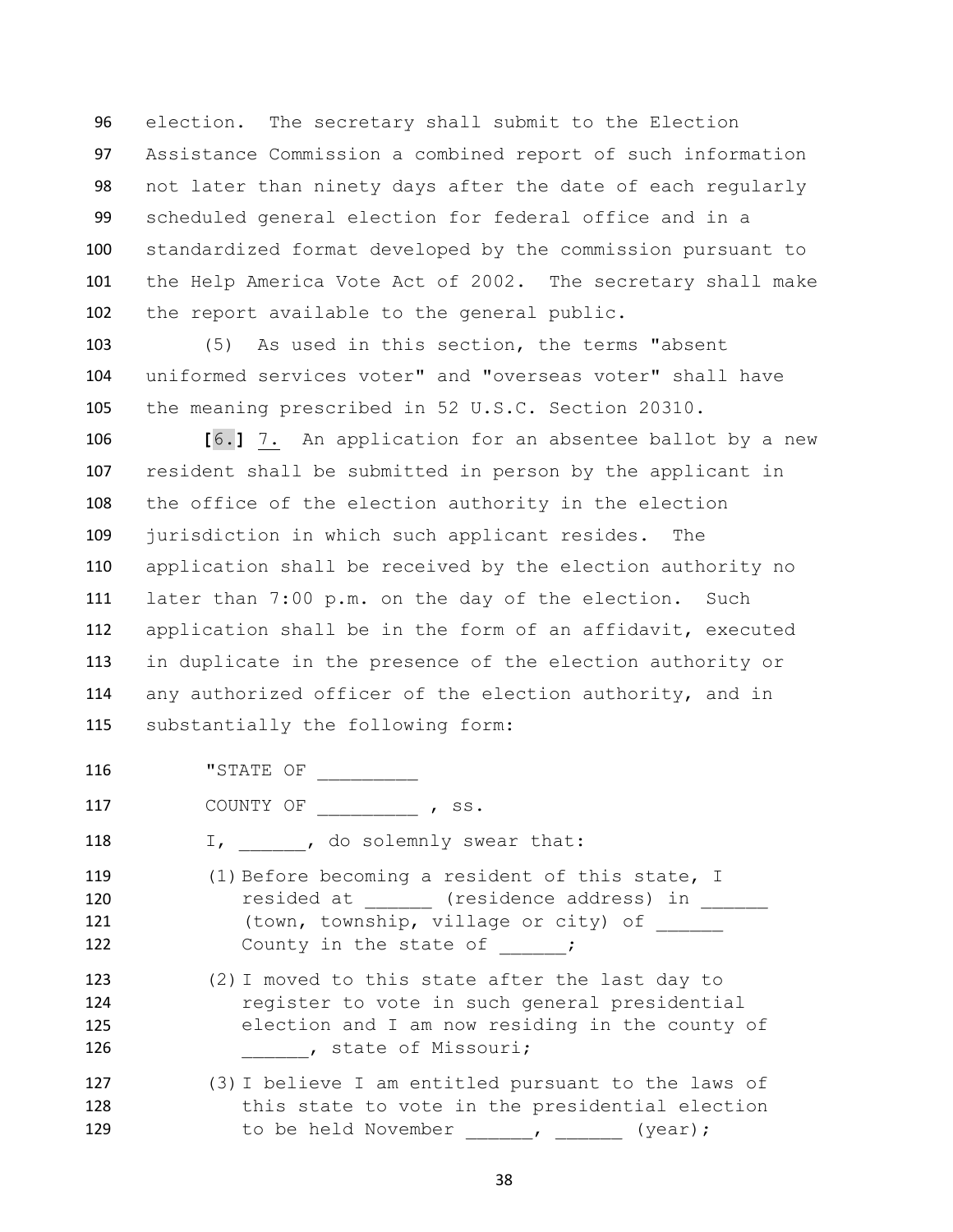(4) I hereby make application for a presidential and vice presidential ballot. I have not voted and shall not vote other than by this ballot at such election. 134 Signed (Applicant) **and the set of the set of the set of the set of the set of the set of the set of the set of the set of the set of the set of the set of the set of the set of the set of the set of the set of the set of the set of the**  (Residence Address) Subscribed and sworn to before me this day  $of$   $\frac{1}{\sqrt{1-\frac{1}{2}}}\frac{1}{\sqrt{1-\frac{1}{2}}}\frac{1}{\sqrt{1-\frac{1}{2}}}\frac{1}{\sqrt{1-\frac{1}{2}}}\frac{1}{\sqrt{1-\frac{1}{2}}}\frac{1}{\sqrt{1-\frac{1}{2}}}\frac{1}{\sqrt{1-\frac{1}{2}}}\frac{1}{\sqrt{1-\frac{1}{2}}}\frac{1}{\sqrt{1-\frac{1}{2}}}\frac{1}{\sqrt{1-\frac{1}{2}}}\frac{1}{\sqrt{1-\frac{1}{2}}}\frac{1}{\sqrt{1-\frac{1}{2}}}\frac{1}{\sqrt{1-\frac{1}{2}}}\frac{1}{\sqrt{$ 141 Signed (Title and name of officer authorized to administer oaths)"

 **[**7.**]** 8. The election authority in whose office an application is filed pursuant to subsection **[**6**]** 7 of this section shall immediately send a duplicate of such application to the appropriate official of the state in which the new resident applicant last resided and shall file the original of such application in its office.

 **[**8. An application for an absentee ballot by an intrastate new resident shall be made in person by the applicant in the office of the election authority in the election jurisdiction in which such applicant resides. The application shall be received by the election authority no later than 7:00 p.m. on the day of the election. Such application shall be in the form of an affidavit, executed in duplicate in the presence of the election authority or an 158 authorized officer of the election authority, and in substantially the following form:

| $\overline{ }$ | . | $\cap$ $\top$ |  |
|----------------|---|---------------|--|
|                |   |               |  |

161 COUNTY OF , ss.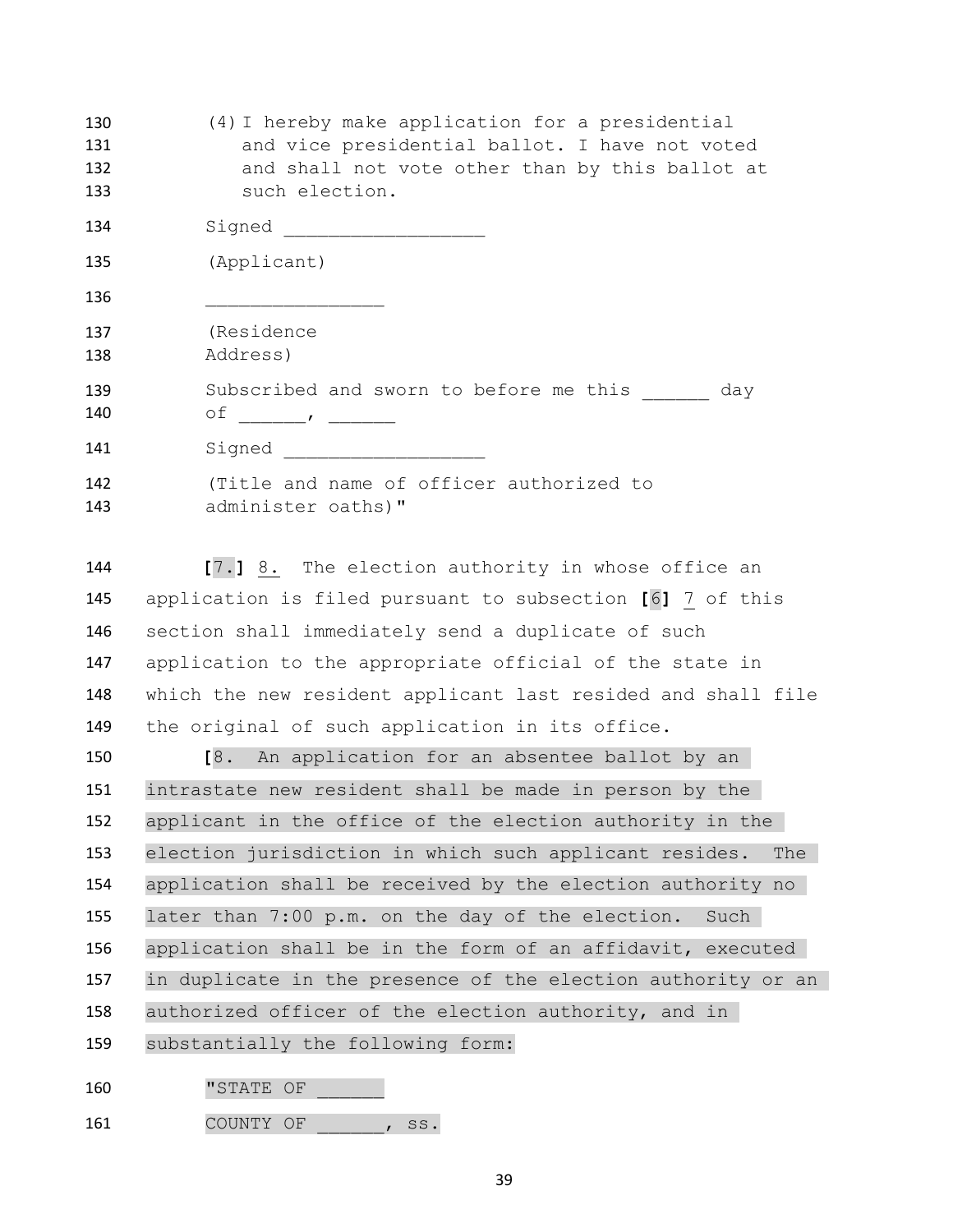| 162                             | , do solemnly swear that:<br>$I_{\ell}$                                                                                                                                                                                                       |
|---------------------------------|-----------------------------------------------------------------------------------------------------------------------------------------------------------------------------------------------------------------------------------------------|
| 163<br>164<br>165<br>166        | (1) Before becoming a resident of this election<br>jurisdiction, I resided at<br>(residence)<br>address) in<br>(town, township, village or<br>city) of<br>county in the state of                                                              |
| 167<br>168                      | $(2)$ I moved to this election jurisdiction after the<br>last day to register to vote in such election;                                                                                                                                       |
| 169<br>170<br>171               | (3) I believe I am entitled pursuant to the laws of<br>this state to vote in the election to be held<br>$(data)$ ;                                                                                                                            |
| 172<br>173<br>174<br>175<br>176 | (4) I hereby make application for an absentee<br>ballot for candidates and issues on which I am<br>entitled to vote pursuant to the laws of this<br>state. I have not voted and shall not vote<br>other than by this ballot at such election. |
| 177                             | Signed                                                                                                                                                                                                                                        |
| 178                             | (Applicant)                                                                                                                                                                                                                                   |
| 179                             |                                                                                                                                                                                                                                               |
| 180                             | (Residence Address)                                                                                                                                                                                                                           |
| 181<br>182                      | Subscribed and sworn to before me this<br>day<br>оf                                                                                                                                                                                           |
| 183                             | Signed                                                                                                                                                                                                                                        |
| 184<br>185                      | (Title and name of officer authorized to<br>administer oaths)"<br>1                                                                                                                                                                           |

 9. An application for an absentee ballot by an interstate former resident shall be received in the office of the election authority where the applicant was formerly registered by 5:00 p.m. on the second Wednesday immediately prior to the election, unless the application is made in person by the applicant in the office of the election authority, in which case such application shall be made no later than 7:00 p.m. on the day of the election.

115.283. 1. Each ballot envelope shall bear a 2 statement on which the voter shall state the voter's name,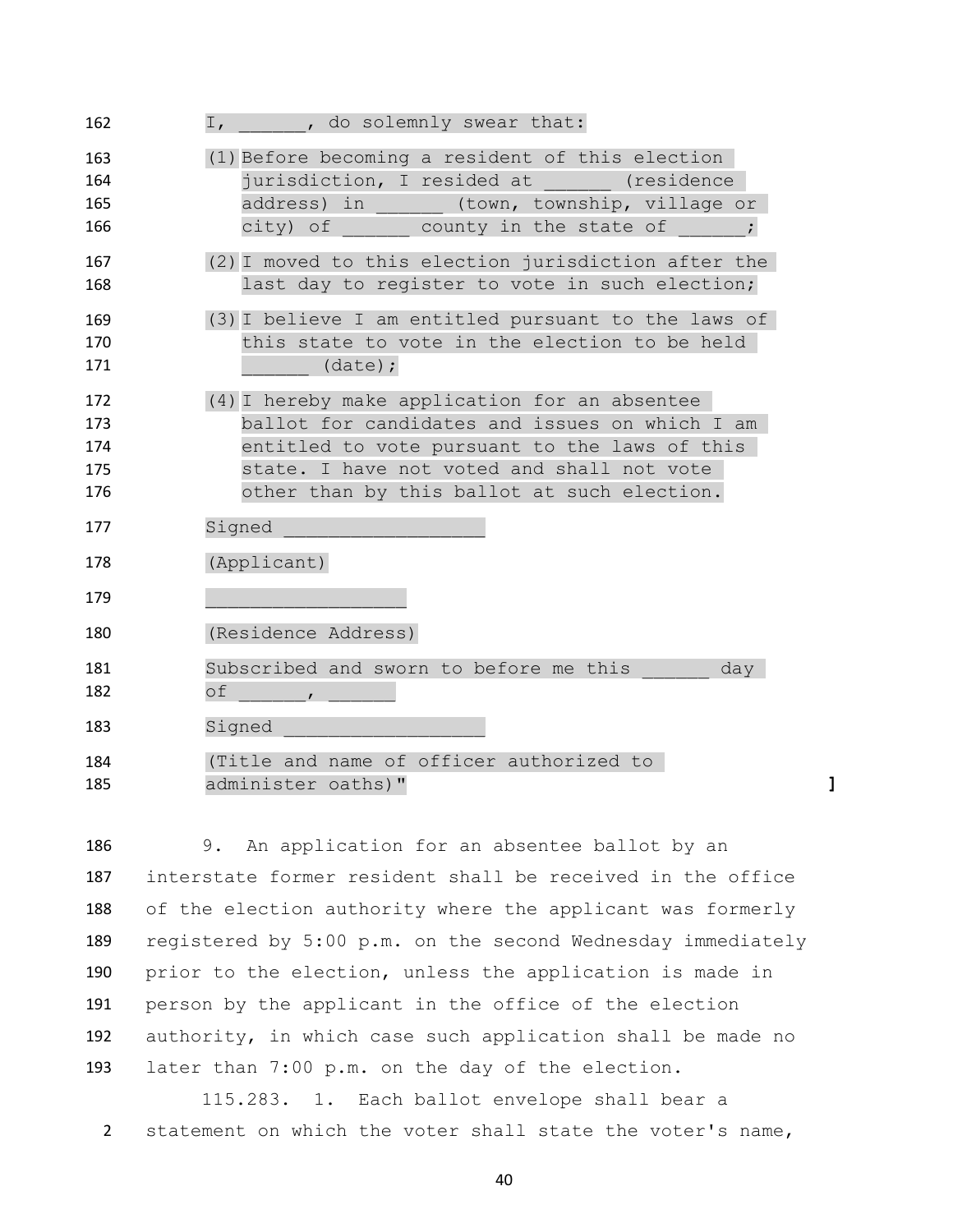the voter's voting address, the voter's mailing address and the voter's reason for voting an absentee ballot. If the reason for the voter voting absentee is due to the reasons established under subdivision (6) of subsection **[**1**]** 3 of section 115.277, the voter shall state the voter's identification information provided by the address confidentiality program in lieu of the applicant's name, voting address, and mailing address. On the form, the voter shall also state under penalties of perjury that the voter is qualified to vote in the election, that the voter has not previously voted and will not vote again in the election, that the voter has personally marked the voter's ballot in secret or supervised the marking of the voter's ballot if the voter is unable to mark it, that the ballot has been placed in the ballot envelope and sealed by the voter or under the voter's supervision if the voter is unable to seal it, and that all information contained in the statement is true. In addition, any person providing assistance to the absentee voter shall include a statement on the envelope identifying the person providing assistance under penalties of perjury. Persons authorized to vote only for federal and statewide officers shall also state their former Missouri residence.

 2. The statement for persons voting absentee ballots who are registered voters shall be in substantially the following form:

| ٠   | I |
|-----|---|
|     |   |
| . . |   |

State of Missouri

30 County (City) of

 I, (print name), a registered voter of County (City of St. Louis, Kansas City), declare under the penalties of perjury that I am voting in person at a location designated by the local election authority or I expect to be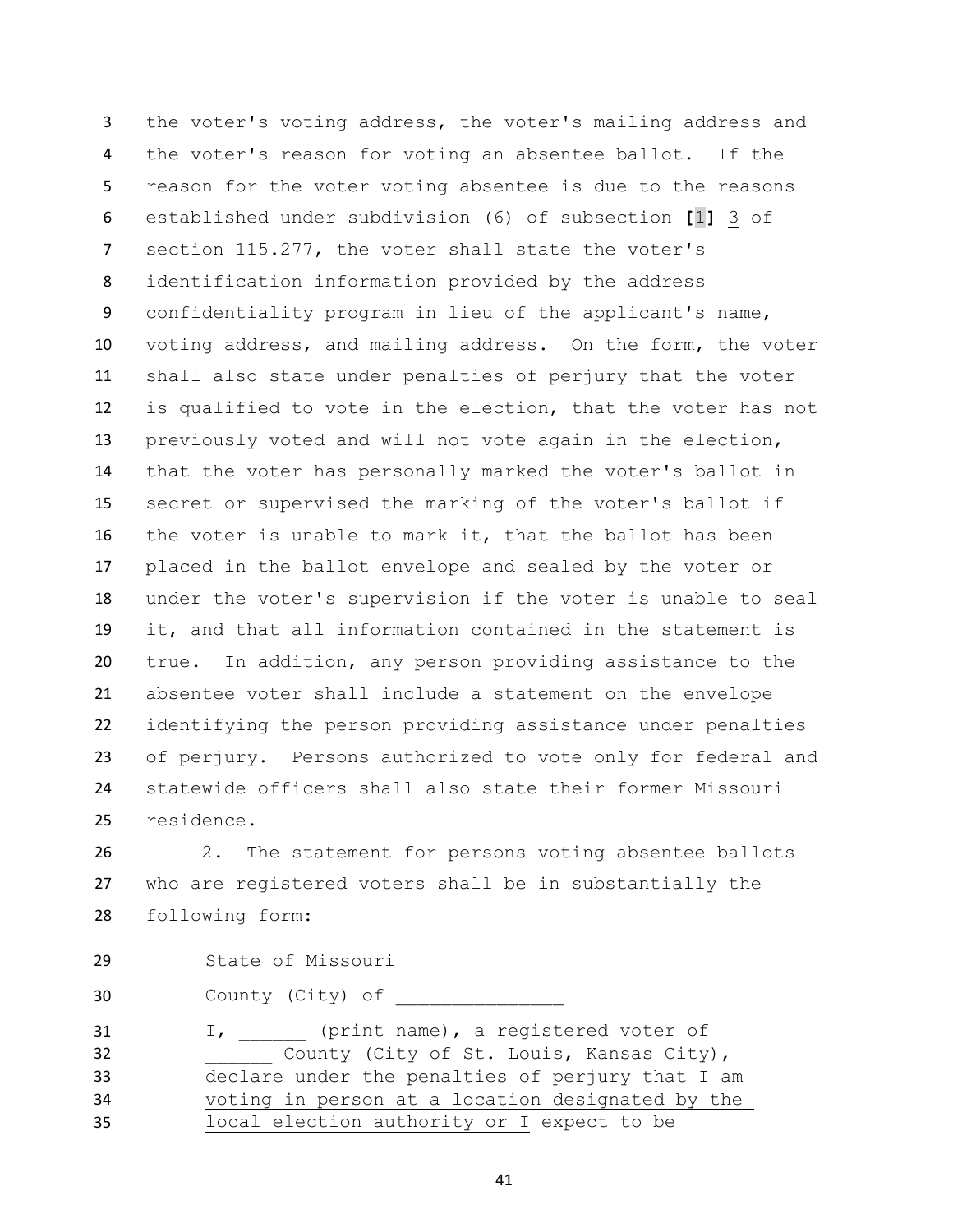| 36<br>37                                                       | prevented from going to the polls on election day<br>due to (check one):                                                                                                                                                                                                                                                                                                                                                                                                                                                                         |                 |
|----------------------------------------------------------------|--------------------------------------------------------------------------------------------------------------------------------------------------------------------------------------------------------------------------------------------------------------------------------------------------------------------------------------------------------------------------------------------------------------------------------------------------------------------------------------------------------------------------------------------------|-----------------|
| 38<br>39<br>40                                                 | absence on election day from the<br>jurisdiction of the election authority in<br>which I am registered;                                                                                                                                                                                                                                                                                                                                                                                                                                          |                 |
| 41<br>42<br>43<br>44<br>45                                     | incapacity or confinement due to illness or<br>physical disability on election day,<br>including caring for a person who is<br>incapacitated or confined due to illness or<br>disability and resides at the same address;                                                                                                                                                                                                                                                                                                                        |                 |
| 46<br>47<br>48<br>49<br>50<br>51                               | religious belief or practice;<br>employment as an election authority [or], by<br>an election authority at a location other<br>than my polling place, as a first responder,<br>as a health care worker, or as a member of<br>law enforcement;                                                                                                                                                                                                                                                                                                     |                 |
| 52<br>53                                                       | incarceration, although I have retained all<br>the necessary qualifications for voting;                                                                                                                                                                                                                                                                                                                                                                                                                                                          |                 |
| 54<br>55<br>56<br>57                                           | certified participation in the address<br>confidentiality program established under<br>sections 589.660 to 589.681 because of<br>safety concerns.                                                                                                                                                                                                                                                                                                                                                                                                |                 |
| 58<br>59<br>60<br>61<br>62<br>63<br>64<br>65<br>66<br>67<br>68 | I hereby state under penalties of perjury that I<br>am qualified to vote at this election; I have not<br>voted and will not vote other than by this ballot<br>at this election. I further state that I marked<br>the enclosed ballot in secret or that I am blind,<br>unable to read or write English, or physically<br>incapable of marking the ballot, and the person of<br>my choosing indicated below marked the ballot at<br>my direction; all of the information on this<br>statement is, to the best of my knowledge and<br>belief, true. |                 |
| 69<br>70                                                       | Signature of Voter                                                                                                                                                                                                                                                                                                                                                                                                                                                                                                                               | Signature of    |
| 71                                                             |                                                                                                                                                                                                                                                                                                                                                                                                                                                                                                                                                  | Person          |
| 72                                                             |                                                                                                                                                                                                                                                                                                                                                                                                                                                                                                                                                  | Assisting Voter |
| 73                                                             |                                                                                                                                                                                                                                                                                                                                                                                                                                                                                                                                                  | (if applicable) |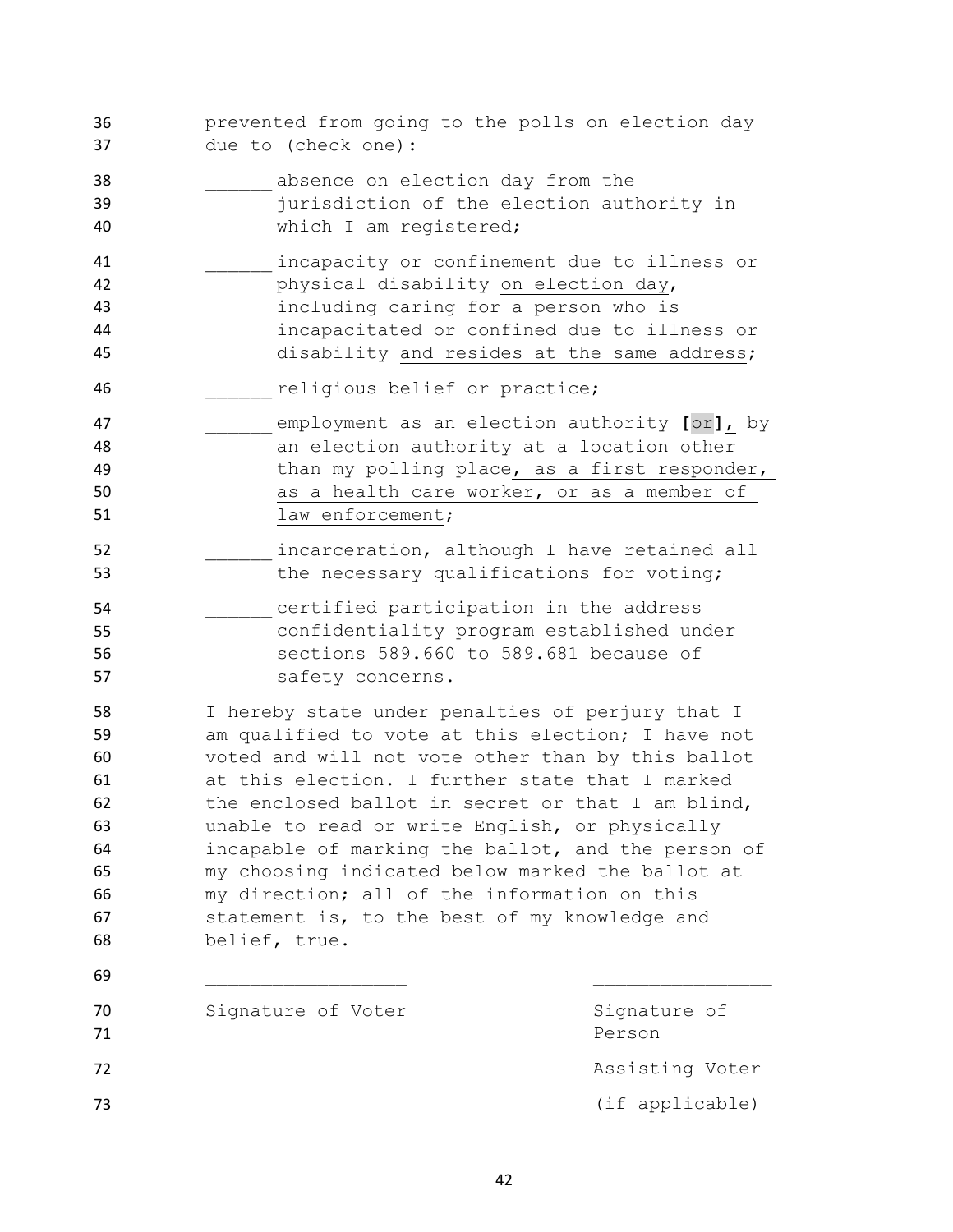| 74<br>75                                                    | Signed                                                                                                                                                                                                                                                                                                                                                                                                                                                                                                     | Subscribed and<br>sworn               |
|-------------------------------------------------------------|------------------------------------------------------------------------------------------------------------------------------------------------------------------------------------------------------------------------------------------------------------------------------------------------------------------------------------------------------------------------------------------------------------------------------------------------------------------------------------------------------------|---------------------------------------|
| 76<br>77                                                    | Signed                                                                                                                                                                                                                                                                                                                                                                                                                                                                                                     | to before me<br>this                  |
| 78<br>79                                                    | Address of Voter                                                                                                                                                                                                                                                                                                                                                                                                                                                                                           | day of                                |
| 80                                                          |                                                                                                                                                                                                                                                                                                                                                                                                                                                                                                            |                                       |
| 81                                                          |                                                                                                                                                                                                                                                                                                                                                                                                                                                                                                            |                                       |
| 82<br>83                                                    | Mailing addresses                                                                                                                                                                                                                                                                                                                                                                                                                                                                                          | Signature of<br>notary or             |
| 84                                                          | (if different)                                                                                                                                                                                                                                                                                                                                                                                                                                                                                             | other officer                         |
| 85                                                          |                                                                                                                                                                                                                                                                                                                                                                                                                                                                                                            | authorized to                         |
| 86                                                          |                                                                                                                                                                                                                                                                                                                                                                                                                                                                                                            | administer oaths                      |
| 88<br>89<br>90                                              | pursuant to the provisions of subsection [2, 3,] 4, [or] 5,<br>or 6 of section 115.277 without being registered shall be in<br>substantially the following form:                                                                                                                                                                                                                                                                                                                                           |                                       |
| 91                                                          | State of Missouri                                                                                                                                                                                                                                                                                                                                                                                                                                                                                          |                                       |
| 92                                                          | County (City) of                                                                                                                                                                                                                                                                                                                                                                                                                                                                                           |                                       |
| 93<br>94<br>95<br>96<br>97<br>98<br>99<br>100<br>101<br>102 | I, (print name), declare under the<br>penalties of perjury that I am a citizen of the<br>United States and eighteen years of age or older.<br>I am not adjudged incapacitated by any court of<br>law, and if I have been convicted of a felony or<br>of a misdemeanor connected with the right of<br>suffrage, I have had the voting disabilities<br>resulting from such conviction removed pursuant to<br>law. I hereby state under penalties of perjury<br>that I am qualified to vote at this election. |                                       |
| 103                                                         | I am [(check one) :                                                                                                                                                                                                                                                                                                                                                                                                                                                                                        |                                       |
| 104<br>105<br>106<br>107<br>108                             | a resident of the state of Missouri and a<br>registered voter in<br>from that county to<br>after the last day to register to vote in<br>this election.                                                                                                                                                                                                                                                                                                                                                     | County and moved<br>County, Missouri, |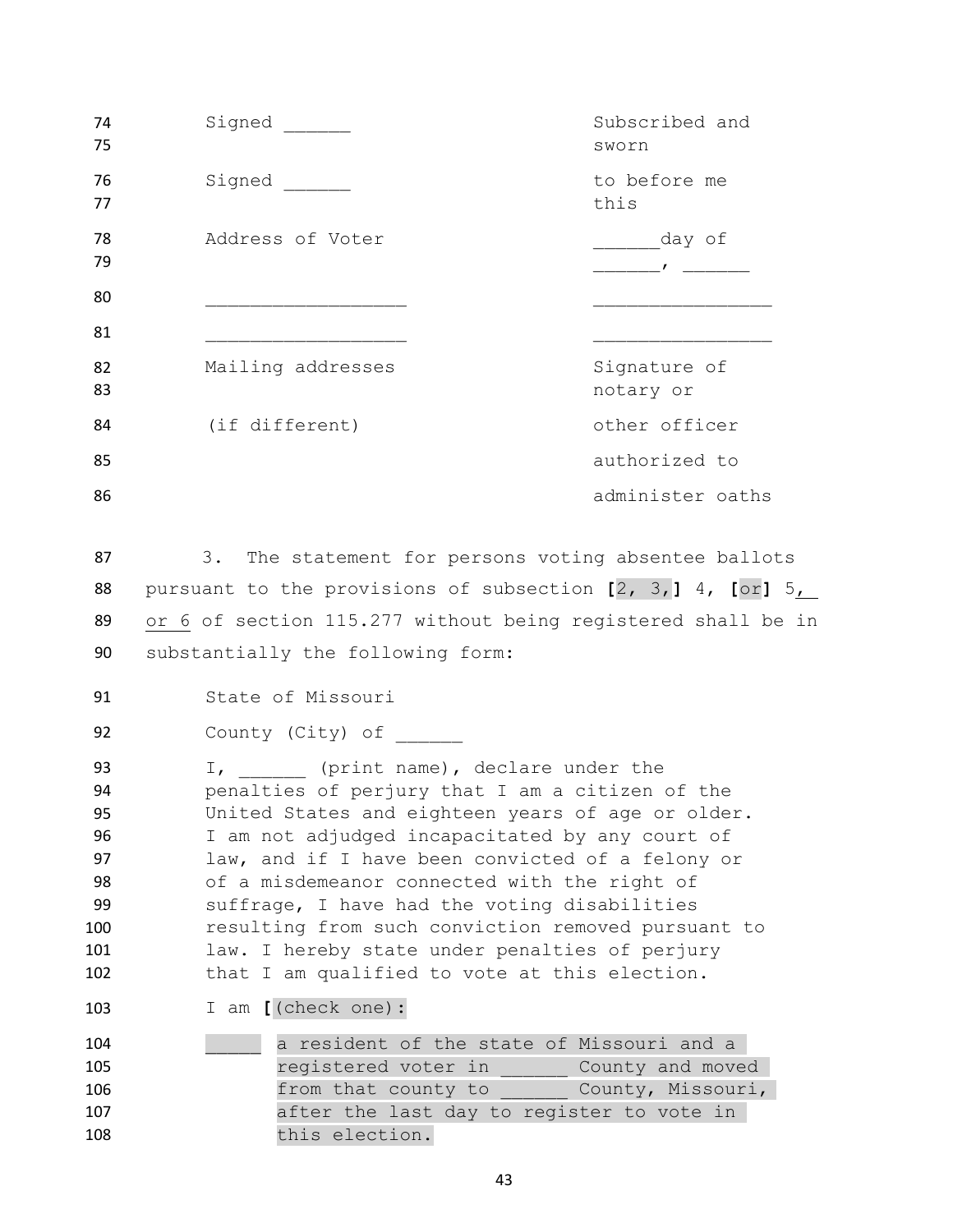| 109<br>110<br>111                                           | I an interstate former resident of Missouri<br>and authorized to vote for presidential and<br>vice presidential electors.                                                                                                                                                                                                                                                                                                                                              |                           |
|-------------------------------------------------------------|------------------------------------------------------------------------------------------------------------------------------------------------------------------------------------------------------------------------------------------------------------------------------------------------------------------------------------------------------------------------------------------------------------------------------------------------------------------------|---------------------------|
| 112<br>113<br>114<br>115<br>116<br>117<br>118<br>119<br>120 | I further state under penalties of perjury that I<br>have not voted and will not vote other than by<br>this ballot at this election; I marked the<br>enclosed ballot in secret or am blind, unable to<br>read or write English, or physically incapable of<br>marking the ballot, and the person of my choosing<br>indicated below marked the ballot at my direction;<br>all of the information on this statement is, to<br>the best of my knowledge and belief, true. |                           |
| 121<br>122                                                  |                                                                                                                                                                                                                                                                                                                                                                                                                                                                        | Subscribed to<br>and      |
| 123<br>124                                                  | Signature of<br>Voter                                                                                                                                                                                                                                                                                                                                                                                                                                                  | sworn before me<br>this   |
| 125                                                         |                                                                                                                                                                                                                                                                                                                                                                                                                                                                        | day of                    |
| 126                                                         |                                                                                                                                                                                                                                                                                                                                                                                                                                                                        |                           |
| 127                                                         |                                                                                                                                                                                                                                                                                                                                                                                                                                                                        |                           |
| 128                                                         |                                                                                                                                                                                                                                                                                                                                                                                                                                                                        |                           |
| 129<br>130                                                  | Address of Voter                                                                                                                                                                                                                                                                                                                                                                                                                                                       | Signature of<br>notary or |
| 131                                                         |                                                                                                                                                                                                                                                                                                                                                                                                                                                                        | other officer             |
| 132                                                         |                                                                                                                                                                                                                                                                                                                                                                                                                                                                        | authorized to             |
| 133                                                         |                                                                                                                                                                                                                                                                                                                                                                                                                                                                        | administer oaths          |
| 134                                                         |                                                                                                                                                                                                                                                                                                                                                                                                                                                                        |                           |
| 135                                                         | Mailing Address (if different)                                                                                                                                                                                                                                                                                                                                                                                                                                         |                           |
| 136                                                         |                                                                                                                                                                                                                                                                                                                                                                                                                                                                        |                           |
| 137                                                         |                                                                                                                                                                                                                                                                                                                                                                                                                                                                        |                           |
| 138<br>139                                                  | Signature of<br>Person                                                                                                                                                                                                                                                                                                                                                                                                                                                 | Address of Last           |
| 140<br>141                                                  | Assisting Voter                                                                                                                                                                                                                                                                                                                                                                                                                                                        | Missouri<br>Residence     |
| 142                                                         |                                                                                                                                                                                                                                                                                                                                                                                                                                                                        | (if applicable)           |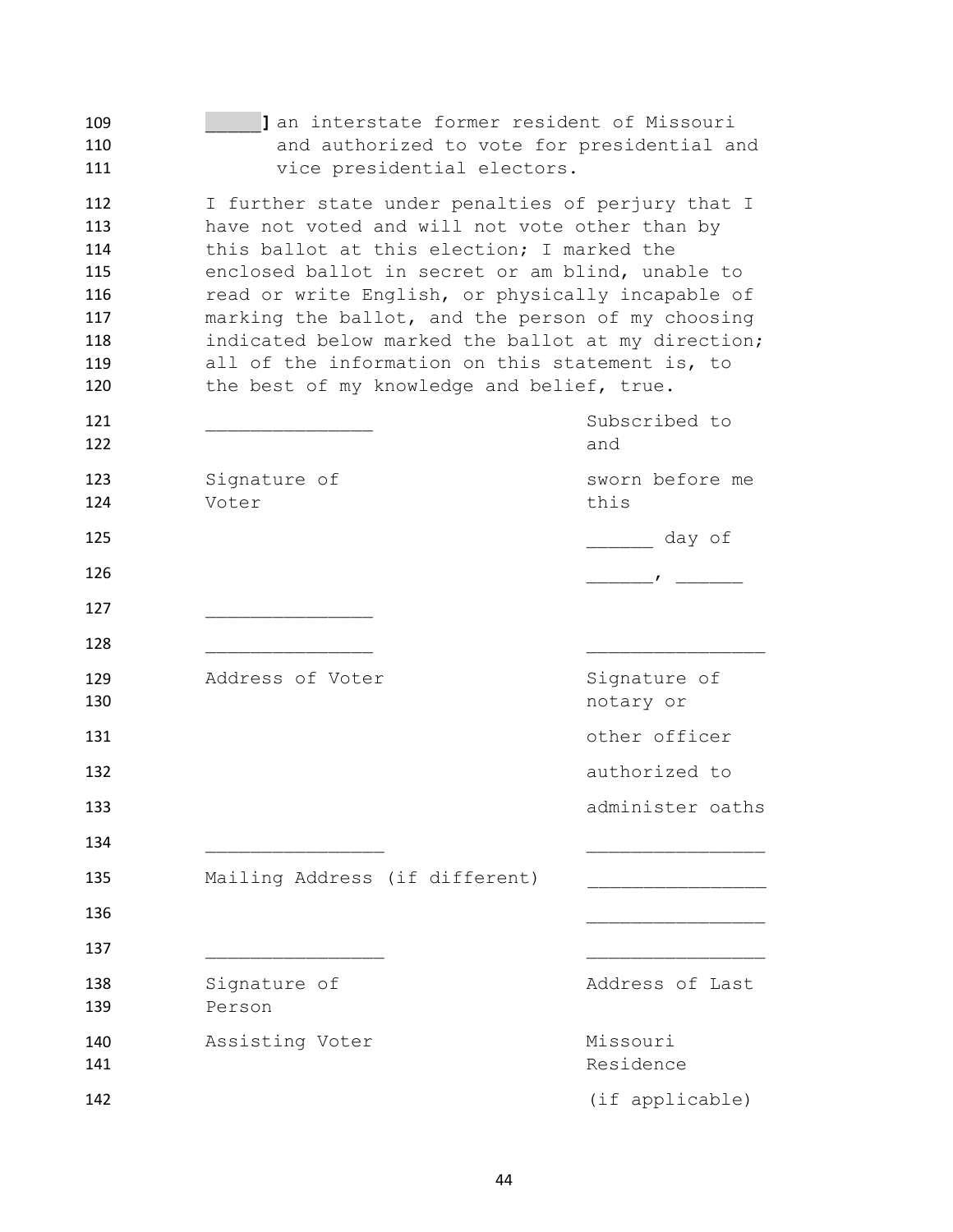4. The statement for persons voting absentee ballots who are entitled to vote at the election pursuant to the provisions of subsection 2 of section 115.137 shall be in substantially the following form:

147 State of Missouri

148 County (City) of

149 150 151 152 I, (print name), declare under the penalties of perjury that I expect to be prevented from going to the polls on election day due to (check one):

- 153 154 155 absence on election day from the jurisdiction of the election authority in which I am directed to vote:
- 156 157 158 159 160 incapacity or confinement due to illness or physical disability on election day, including caring for a person who is incapacitated or confined due to illness or disability and resides at the same address;

161 **and religious belief or practice;** 

- 162 163 164 165 166 \_\_\_\_\_\_ employment as an election authority **[**or**]**, by an election authority at a location other than my polling place, as a first responder, as a health care worker, or as a member of law enforcement;
- 167 168 incarceration, although I have retained all the necessary qualifications of voting;
- 169 170 171 172 certified participation in the address confidentiality program established under sections 589.660 to 589.681 because of safety concerns.

173 174 175 176 177 178 179 180 181 I hereby state under penalties of perjury that I own property in the \_\_\_\_\_\_ district and am qualified to vote at this election; I have not voted and will not vote other than by this ballot at this election. I further state that I marked the enclosed ballot in secret or that I am blind, unable to read and write English, or physically incapable of marking the ballot, and the person of my choosing indicated below marked the ballot at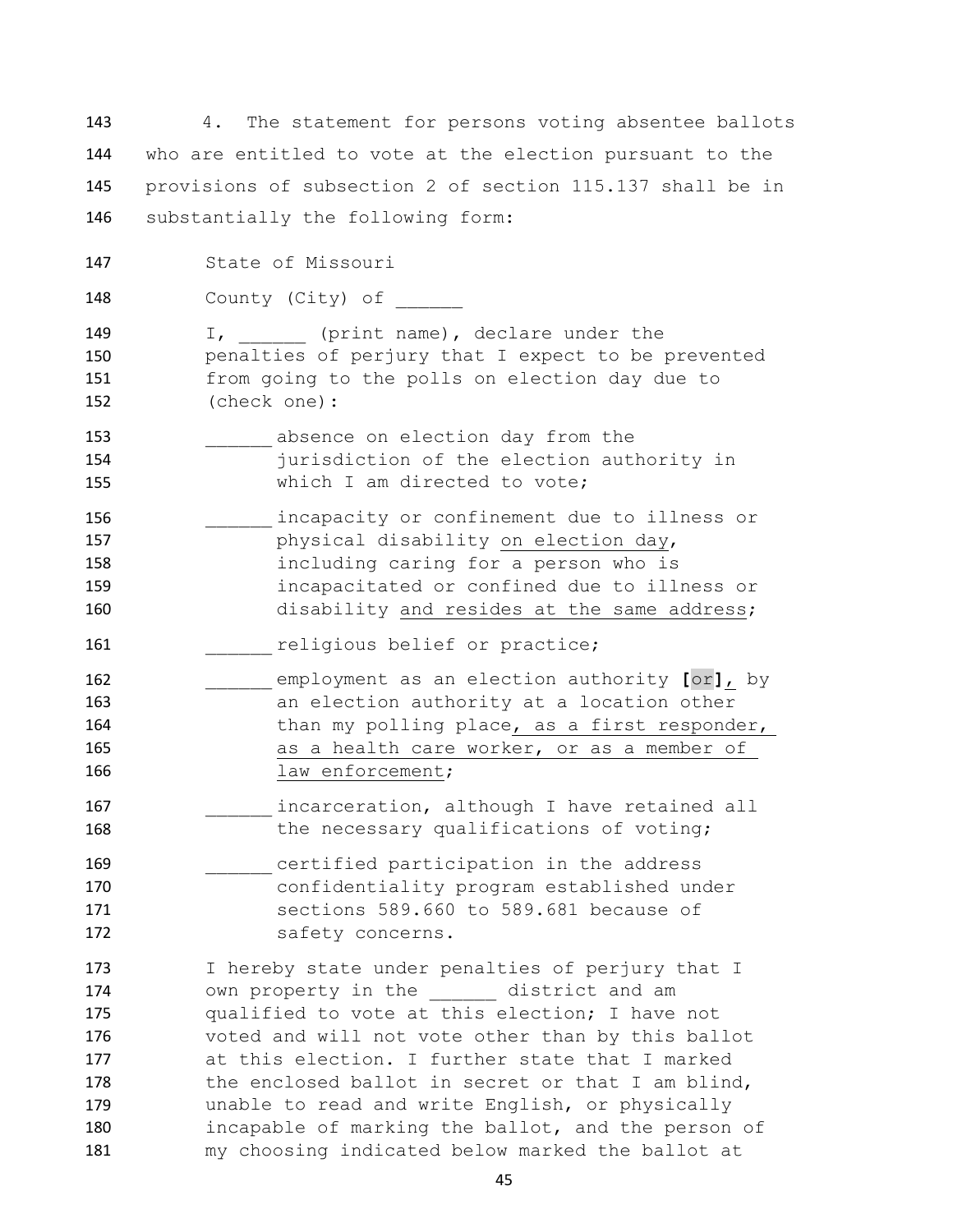| 182<br>183<br>184                                                         | my direction; all of the information on this<br>statement is, to the best of my knowledge and<br>belief, true.                                                                                                                                                                                                                                                                                                                                                                                                                                                          |                           |
|---------------------------------------------------------------------------|-------------------------------------------------------------------------------------------------------------------------------------------------------------------------------------------------------------------------------------------------------------------------------------------------------------------------------------------------------------------------------------------------------------------------------------------------------------------------------------------------------------------------------------------------------------------------|---------------------------|
| 185<br>186                                                                |                                                                                                                                                                                                                                                                                                                                                                                                                                                                                                                                                                         | Subscribed and<br>sworn   |
| 187<br>188                                                                | Signature of<br>Voter                                                                                                                                                                                                                                                                                                                                                                                                                                                                                                                                                   | to before me<br>this      |
| 189                                                                       |                                                                                                                                                                                                                                                                                                                                                                                                                                                                                                                                                                         | day of                    |
| 190                                                                       |                                                                                                                                                                                                                                                                                                                                                                                                                                                                                                                                                                         |                           |
| 191                                                                       |                                                                                                                                                                                                                                                                                                                                                                                                                                                                                                                                                                         |                           |
| 192                                                                       |                                                                                                                                                                                                                                                                                                                                                                                                                                                                                                                                                                         |                           |
| 193<br>194                                                                | Address                                                                                                                                                                                                                                                                                                                                                                                                                                                                                                                                                                 | Signature of<br>notary or |
| 195                                                                       |                                                                                                                                                                                                                                                                                                                                                                                                                                                                                                                                                                         | other officer             |
| 196                                                                       |                                                                                                                                                                                                                                                                                                                                                                                                                                                                                                                                                                         | authorized to             |
| 197                                                                       |                                                                                                                                                                                                                                                                                                                                                                                                                                                                                                                                                                         | administer oaths          |
| 198                                                                       |                                                                                                                                                                                                                                                                                                                                                                                                                                                                                                                                                                         |                           |
| 199                                                                       | Signature of Person                                                                                                                                                                                                                                                                                                                                                                                                                                                                                                                                                     |                           |
| 200                                                                       | Assisting Voter                                                                                                                                                                                                                                                                                                                                                                                                                                                                                                                                                         |                           |
| 201                                                                       | (if applicable)                                                                                                                                                                                                                                                                                                                                                                                                                                                                                                                                                         |                           |
| 202                                                                       | The statement for persons providing assistance to<br>5.                                                                                                                                                                                                                                                                                                                                                                                                                                                                                                                 |                           |
| 203                                                                       | absentee voters shall be in substantially the following form:                                                                                                                                                                                                                                                                                                                                                                                                                                                                                                           |                           |
| 204<br>205<br>206<br>207<br>208<br>209<br>210<br>211<br>212<br>213<br>214 | The voter needed assistance in marking the ballot<br>and signing above, because of blindness, other<br>physical disability, or inability to read or to<br>read English. I marked the ballot enclosed in this<br>envelope at the voter's direction, when I was<br>alone with the voter, and I had no other<br>communication with the voter as to how he or she<br>was to vote. The voter swore or affirmed the voter<br>affidavit above and I then signed the voter's name<br>and completed the other voter information above.<br>Signed under the penalties of perjury. |                           |
| 215                                                                       | Reason why voter needed assistance:                                                                                                                                                                                                                                                                                                                                                                                                                                                                                                                                     |                           |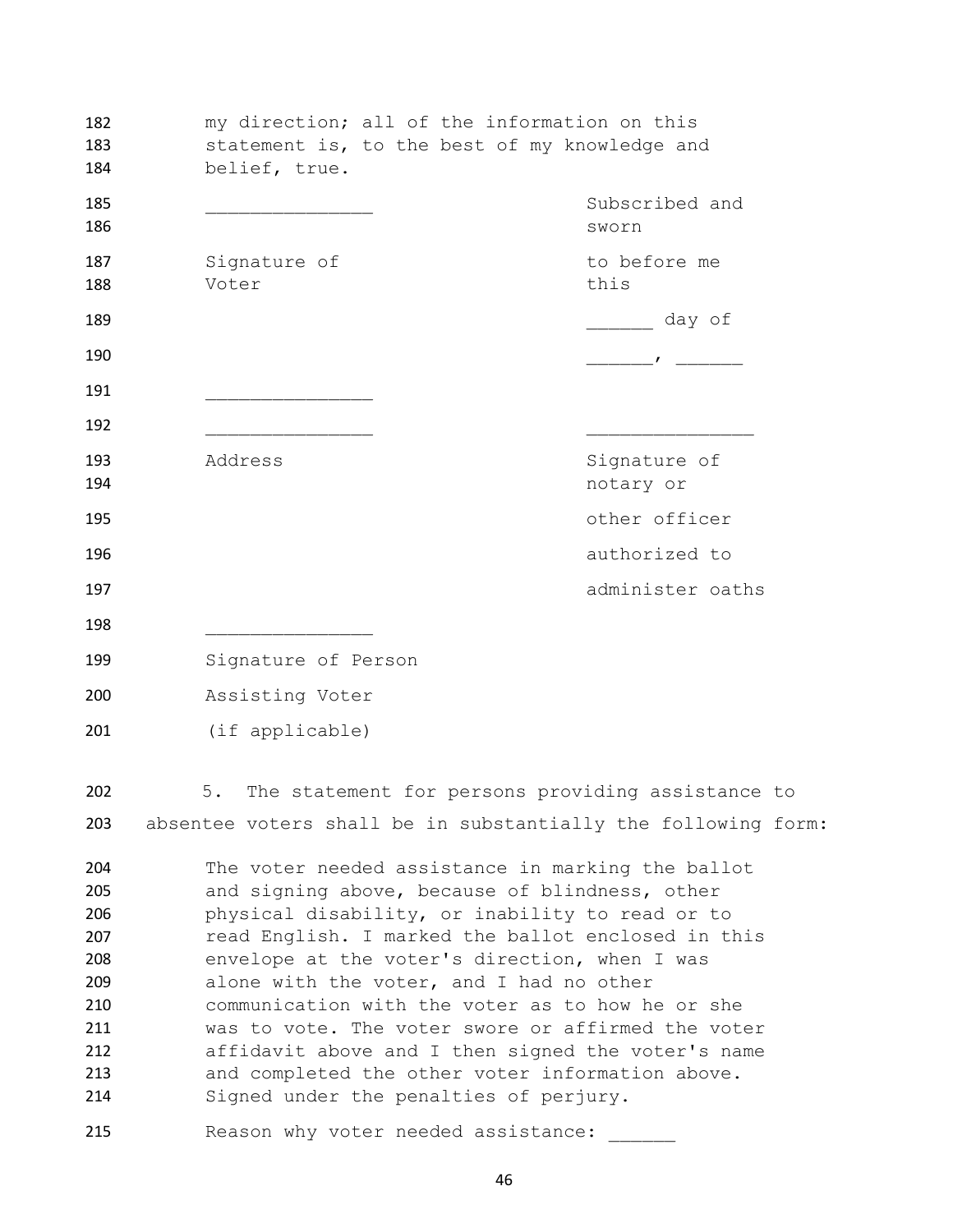## ASSISTING PERSON SIGN HERE

- 217 1. (signature of assisting person)
- 218 2. (assisting person's name printed)

219 3. \_\_\_\_\_\_\_ (assisting person's residence)

4. \_\_\_\_\_\_ (assisting person's home city or town).

 **[**6. The election authority shall, for an election held during 2020, adjust the forms described in this section to account for voters voting absentee due to the reason established pursuant to subdivision (7) of subsection 1 of section 115.277.

 7.**]** 6. Notwithstanding any other provision of this section, any covered voter as defined in section 115.902 or persons who have declared themselves to be permanently disabled pursuant to section 115.284, otherwise entitled to vote, shall not be required to obtain a notary seal or signature on his or her absentee ballot.

 **[**8.**]** 7. Notwithstanding any other provision of this section or section 115.291 to the contrary, the subscription, signature and seal of a notary or other officer authorized to administer oaths shall not be required on any ballot, ballot envelope, or statement required by this section if the reason for the voter voting absentee is due to the reasons established pursuant to subdivision (2) **[**or (7)**]** of subsection **[**1**]** 3 of section 115.277.

 **[**9.**]** 8. No notary shall charge or collect a fee for notarizing the signature on any absentee ballot or absentee voter registration.

 **[**10.**]** 9. A notary public who charges more than the maximum fee specified or who charges or collects a fee for notarizing the signature on any absentee ballot or absentee voter registration is guilty of official misconduct.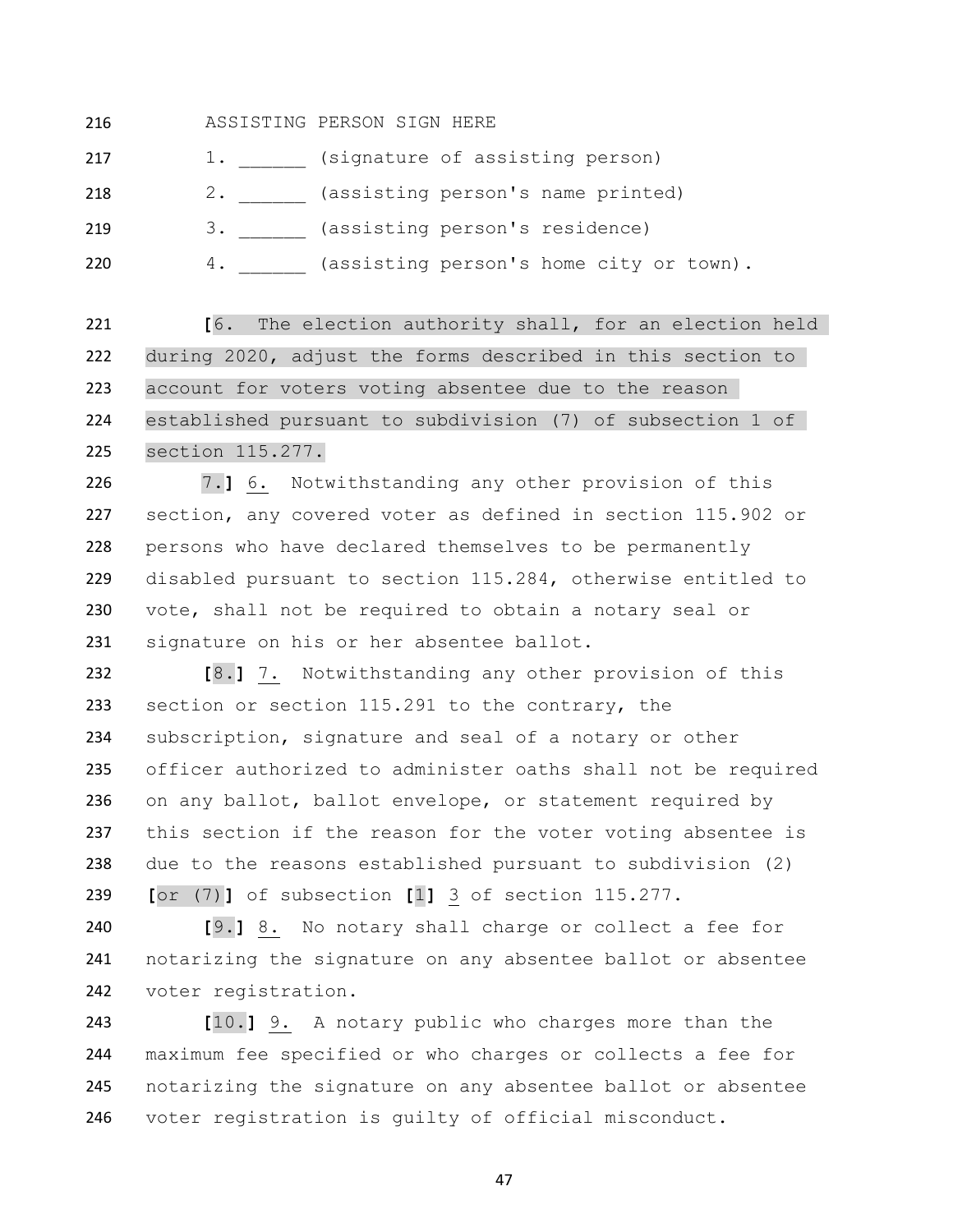115.285. The secretary of state may prescribe uniform regulations with respect to the printing of ballot envelopes and mailing envelopes, which shall comply with standards established by federal law or postal regulations. Mailing envelopes for use in returning ballots shall be printed with business reply permits so that any ballot returned by mail does not require postage. All fees and costs for establishing and maintaining the business reply and postage- free mail for all ballots cast shall be paid by the secretary of state through state appropriations. **[**Notwithstanding any provision of law to the contrary, a ballot envelope used under section 115.302 shall be the same ballot envelope used for absentee ballots, provided an option shall be listed on the envelope to clearly indicate whether the voter is casting an absentee ballot or a mail-in ballot.**]**

 115.286. Absentee ballots under sections 115.275 to 115.304 received by the election authority in person or other authorized location designated by the election authority are deemed cast when received prior to election day. Absentee ballots received by the election authority through a common carrier such as the United States Postal Service are deemed cast when received prior to the time fixed by law for the closing of the polls on election day. Absentee ballots received by the election authority through a common carrier such as the United States Postal Service shall be received prior to the time fixed by law for the closing of polls on election day. The election authority shall hand mark or stamp each absentee ballot envelope as it is received, indicating the date and time the absentee ballot was received.

115.287. 1. Upon receipt of a signed application for an absentee ballot and if satisfied the applicant is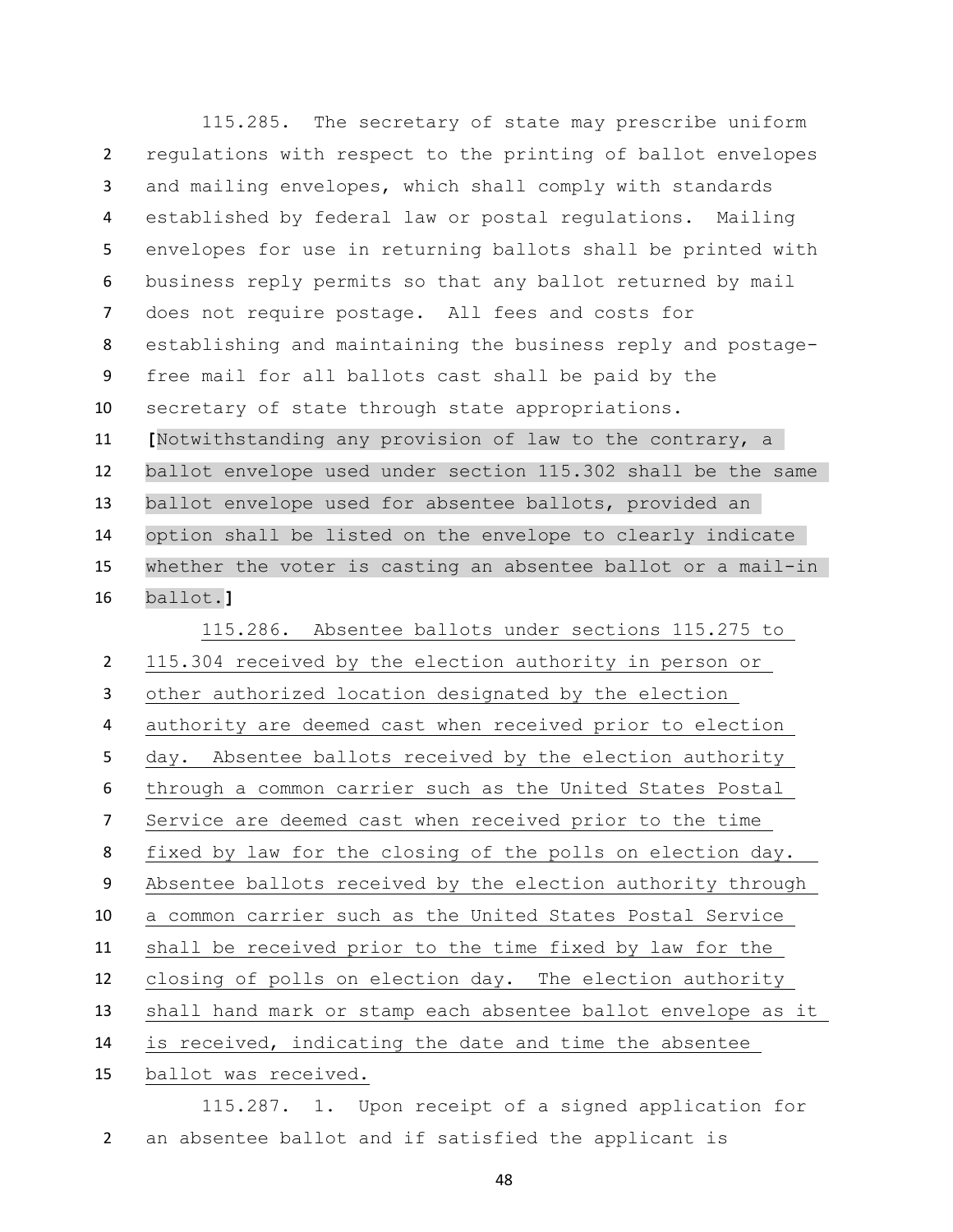entitled to vote by absentee ballot, the election authority shall, within three working days after receiving the application, or if absentee ballots are not available at the time the application is received, within five working days after they become available, deliver to the voter an absentee ballot, ballot envelope and such instructions as are necessary for the applicant to vote. Delivery shall be made to the voter personally in the office of the election authority or by bipartisan teams appointed by the election authority, or by first class, registered, or certified mail at the discretion of the election authority, or in the case of a covered voter as defined in section 115.902, the method of transmission prescribed in section 115.914. Where the election authority is a county clerk, the members of bipartisan teams representing the political party other than that of county clerk shall be selected from a list of persons submitted to the county clerk by the county chairman of that party. If no list is provided by the time that absentee ballots are to be made available, the county clerk may select a person or persons from lists provided in accordance with section 115.087. If the election authority is not satisfied that any applicant is entitled to vote by absentee ballot, it shall not deliver an absentee ballot to the applicant. Within three working days of receiving such an application, the election authority shall notify the applicant and state the reason he or she is not entitled to vote by absentee ballot. The applicant may file a complaint with the elections division of the secretary of state's office under and pursuant to section 115.219.

 2. If, after 5:00 p.m. on the second Wednesday before an election, any voter from the jurisdiction has become hospitalized, becomes confined due to illness or injury, or is confined in an intermediate care facility, residential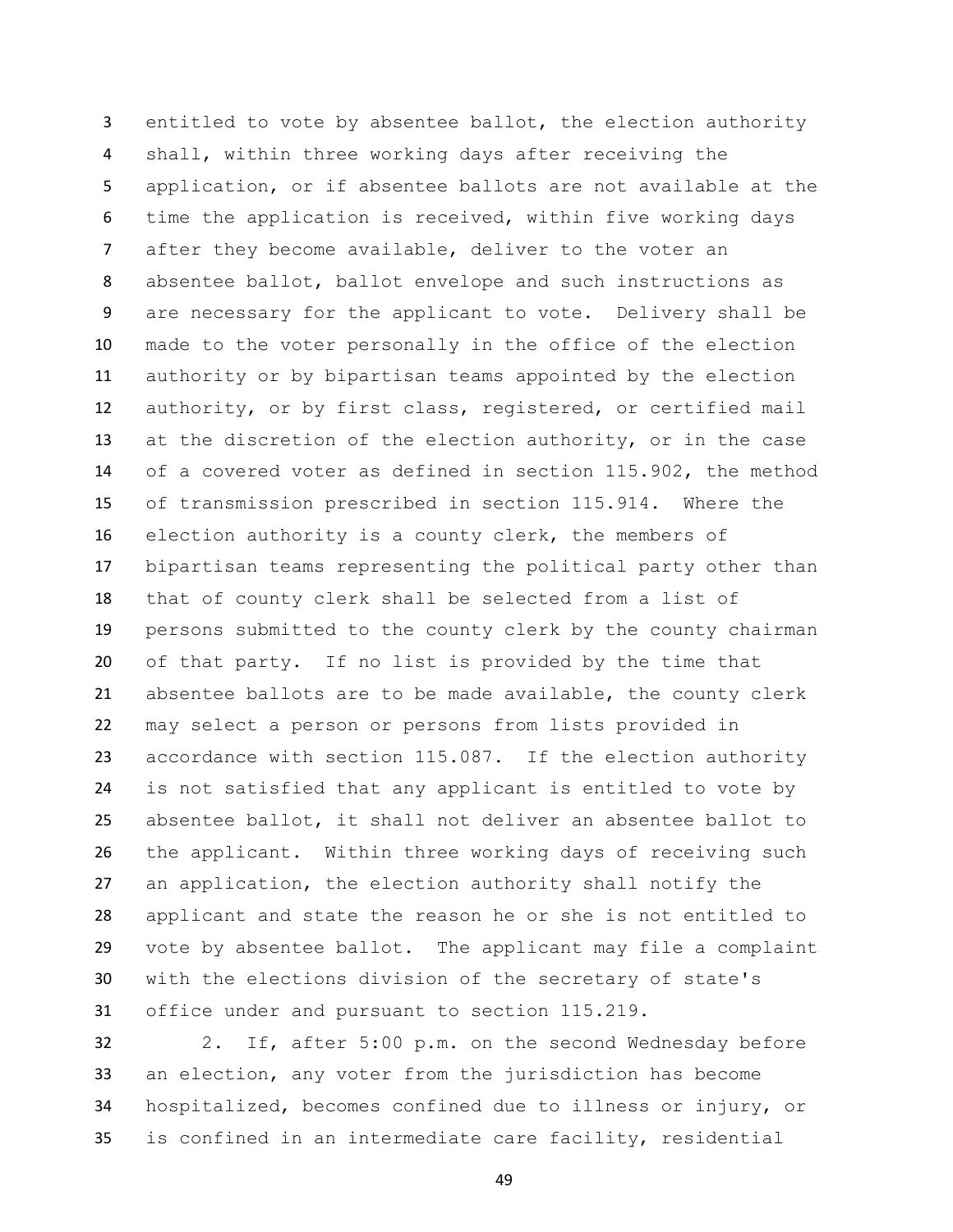care facility, or skilled nursing facility on election day, as such terms are defined in section 198.006, in the county in which the jurisdiction is located or in the jurisdiction of an adjacent election authority within the same county, the election authority shall appoint a team to deliver, witness the signing of and return the voter's application and deliver, witness the voting of and return the voter's absentee ballot. **[**In counties with a charter form of government and in cities not within a county, and in each city which has over three hundred thousand inhabitants, and is situated in more than one county,**]** If the election authority receives ten or more applications for absentee ballots from the same address it **[**may**]** shall appoint a team to deliver and witness the voting and return of absentee ballots by voters residing at that address, except when such addresses are for an apartment building or other structure wherein individual living units are located, each of which has its own separate cooking facilities. Each team appointed pursuant to this subsection shall consist of two registered voters, one from each major political party. Both members of any team appointed pursuant to this subsection shall be present during the delivery, signing or voting and return of any application or absentee ballot signed or voted pursuant to this subsection.

 3. On the mailing and ballot envelopes for each covered voter, the election authority shall stamp prominently in black the words "FEDERAL BALLOT, STATE OF MISSOURI" and "U.S. Postage Paid, 39 U.S.C. Section 3406".

 4. No information which encourages a vote for or against a candidate or issue shall be provided to any voter with an absentee ballot.

115.291. 1. Upon receiving an absentee ballot by mail, the voter shall mark the ballot in secret, place the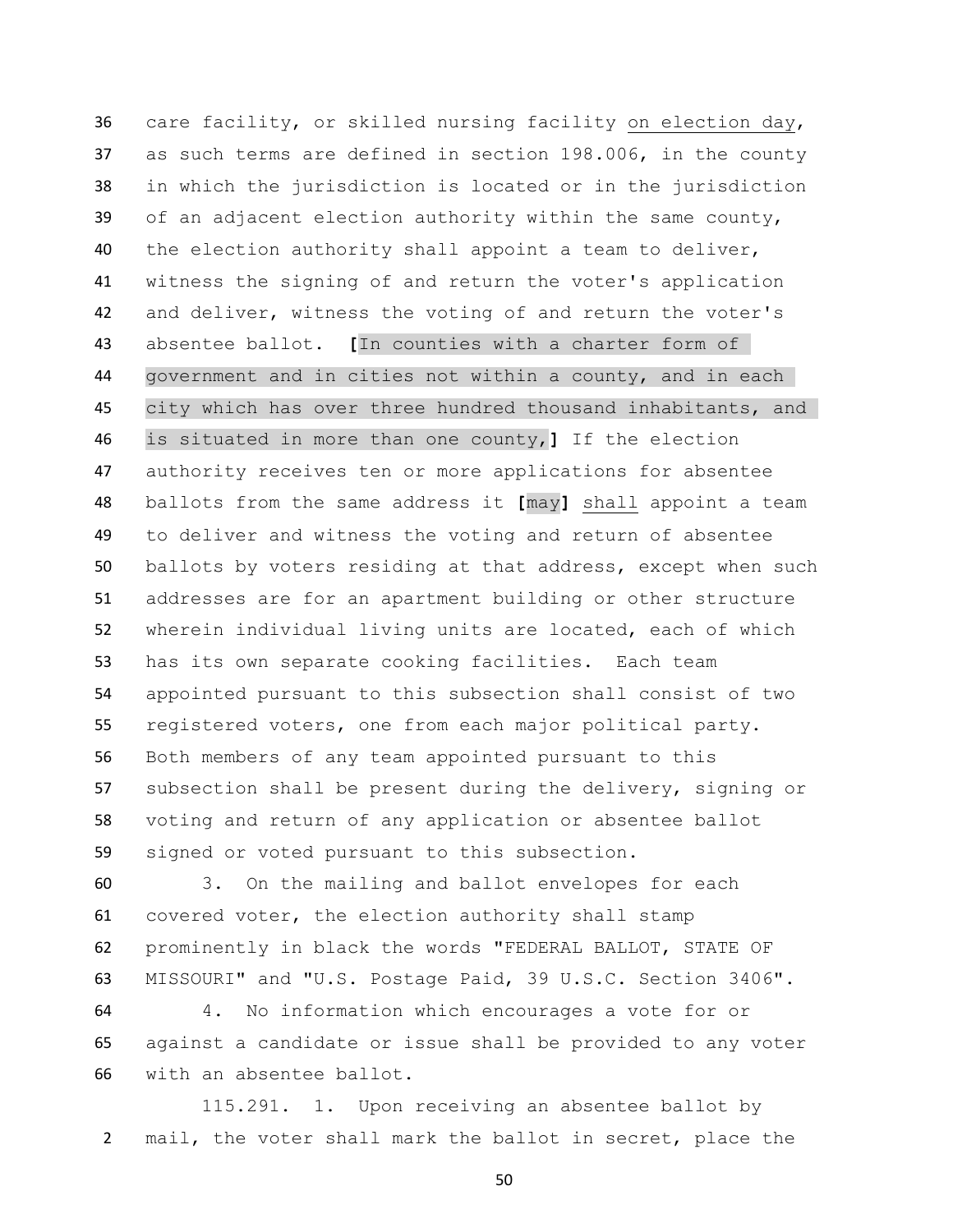ballot in the ballot envelope, seal the envelope and fill out the statement on the ballot envelope. The affidavit of each person voting an absentee ballot shall be subscribed and sworn to before the election official receiving the ballot, a notary public or other officer authorized by law to administer oaths, unless the voter is voting absentee due to incapacity or confinement due to the provisions of section 115.284, illness or physical disability on election day, **[**for an election that occurs during the year 2020, the voter has contracted or is in an at-risk category for contracting or transmitting severe acute respiratory syndrome coronavirus 2, as defined in section 115.277,**]** or the voter is a covered voter as defined in section 115.902. If the voter is blind, unable to read or write the English language, or physically incapable of voting the ballot, the voter may be assisted by a person of the voter's own choosing. Any person assisting a voter who is not entitled to such assistance, and any person who assists a voter and in any manner coerces or initiates a request or a suggestion that the voter vote for or against or refrain from voting on any question, ticket or candidate, shall be guilty of a class one election offense. If, upon counting, challenge or election contest, it is ascertained that any absentee ballot was voted with unlawful assistance, the ballot shall be rejected. **[**For purposes of this subsection, the voters who are in an at-risk category for contracting or transmitting severe acute respiratory syndrome coronavirus 2 are voters who:

(1) Sixty-five years of age or older;

 (2) Live in a long-term care facility licensed under chapter 198;

 (3) Have chronic lung disease or moderate to severe asthma;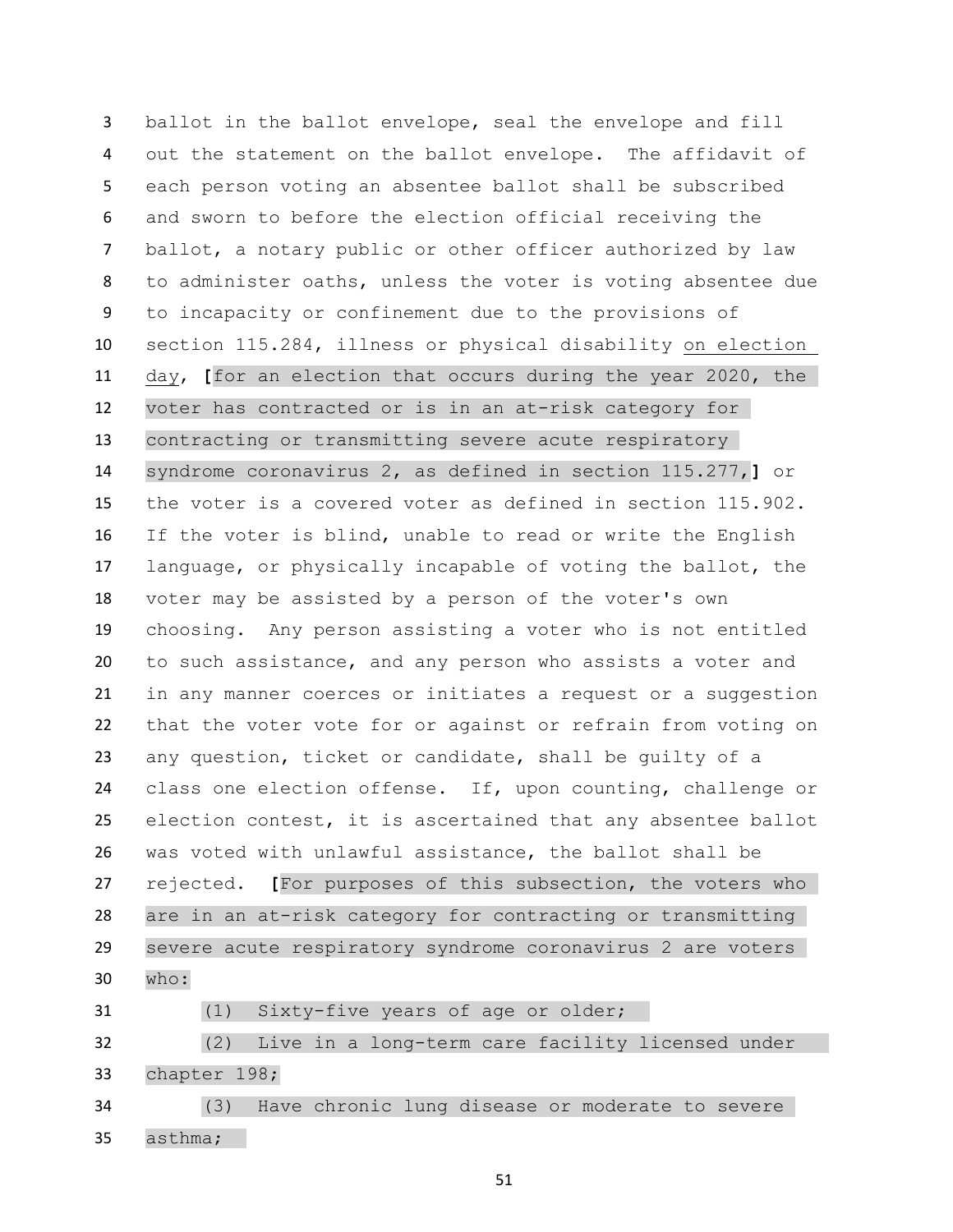(4) Have serious heart conditions;

- (5) Are immunocompromised;
- (6) Have diabetes;

 (7) Have chronic kidney disease and are undergoing dialysis; or

(8) Have liver disease. **]**

 2. Except as provided in subsection 4 of this section, each absentee ballot that is not cast by the voter in person in the office of the election authority shall be returned to the election authority in the ballot envelope and shall only be returned by the voter in person, or in person by a relative of the voter who is within the second degree of consanguinity or affinity, by mail or registered carrier or by a team of deputy election authorities; except that covered voters, when sent from a location determined by the secretary of state to be inaccessible on election day, shall be allowed to return their absentee ballots cast by use of facsimile transmission or under a program approved by the Department of Defense for electronic transmission of election materials.

 3. In cases of an emergency declared by the President of the United States or the governor of this state where the conduct of an election may be affected, the secretary of state may provide for the delivery and return of absentee ballots by use of a facsimile transmission device or system. Any rule promulgated pursuant to this subsection shall apply to a class or classes of voters as provided for by the secretary of state.

 4. No election authority shall refuse to accept and process any otherwise valid marked absentee ballot submitted in any manner by a covered voter solely on the basis of restrictions on envelope type.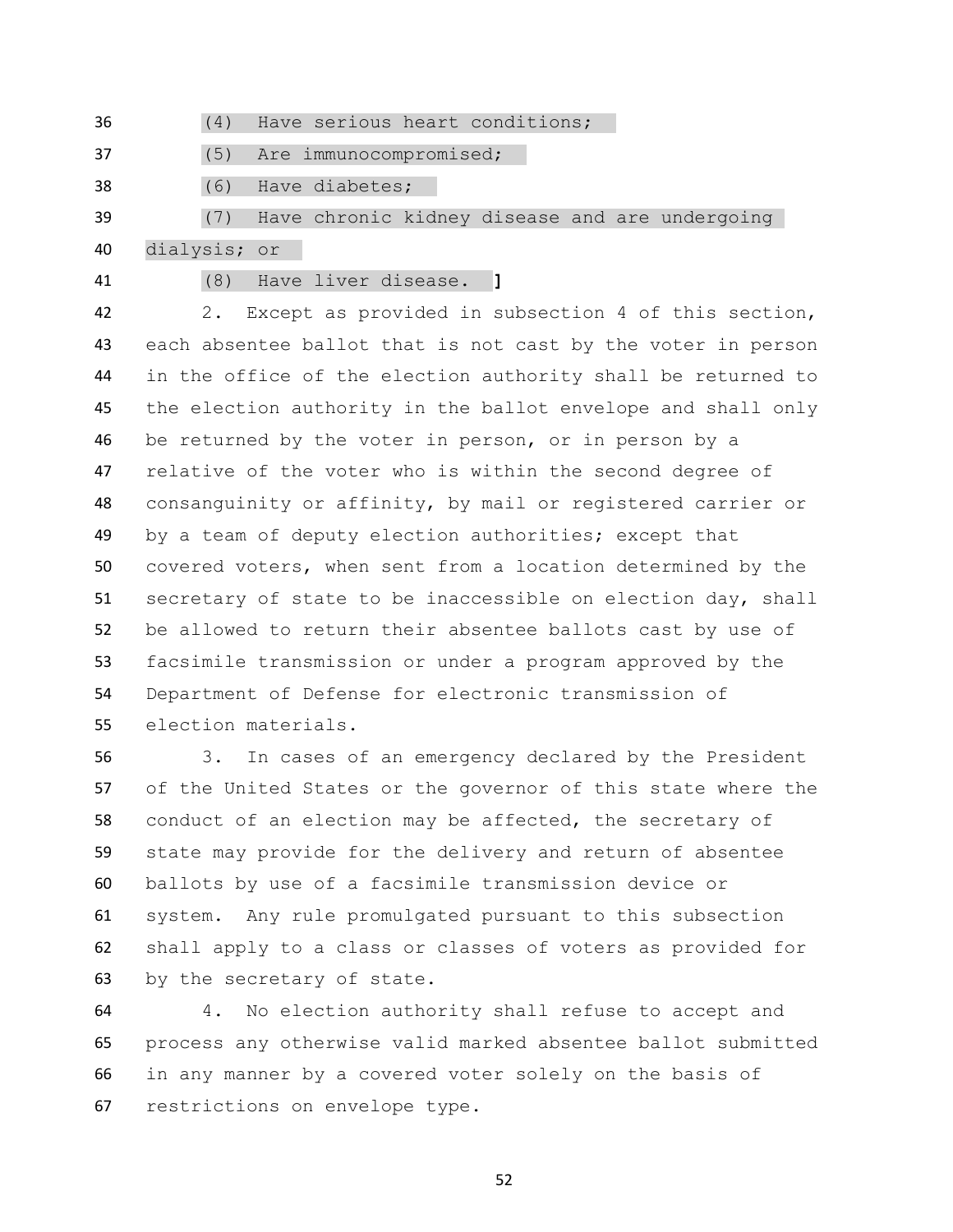5. No absentee ballot shall be delivered through a drop box and no election authority shall establish or use a drop box for the purpose of collecting absentee ballots.

 115.302. **[**1. Any registered voter of this state may cast a mail-in ballot as provided in this section. Nothing in this section shall prevent a voter from casting an absentee ballot, provided such person has not cast a ballot pursuant to this section. Application for a mail-in ballot may be made by the applicant in person, or by United States mail, or on behalf of the applicant by his or her guardian or relative within the second degree of consanguinity or affinity.

 2. Each application for a mail-in ballot shall be made to the election authority of the jurisdiction in which the person is registered. Each application shall be in writing and shall state the applicant's name, address at which he or she is registered, the address to which the ballot is to be mailed.

 3. All applications for mail-in ballots received prior to the sixth Tuesday before an election shall be stored at the office of the election authority until such time as the applications are processed under section 115.281. No application for a mail-in ballot received in the office of the election authority after 5:00 p.m. on the second Wednesday immediately prior to the election shall be accepted by any election authority.

 4. Each application for a mail-in ballot shall be 25 signed by the applicant or, if the application is made by a guardian or relative under this section, the application shall be signed by the guardian or relative, who shall note on the application his or her relationship to the applicant. If an applicant, guardian, or relative is blind, unable to read or write the English language, or physically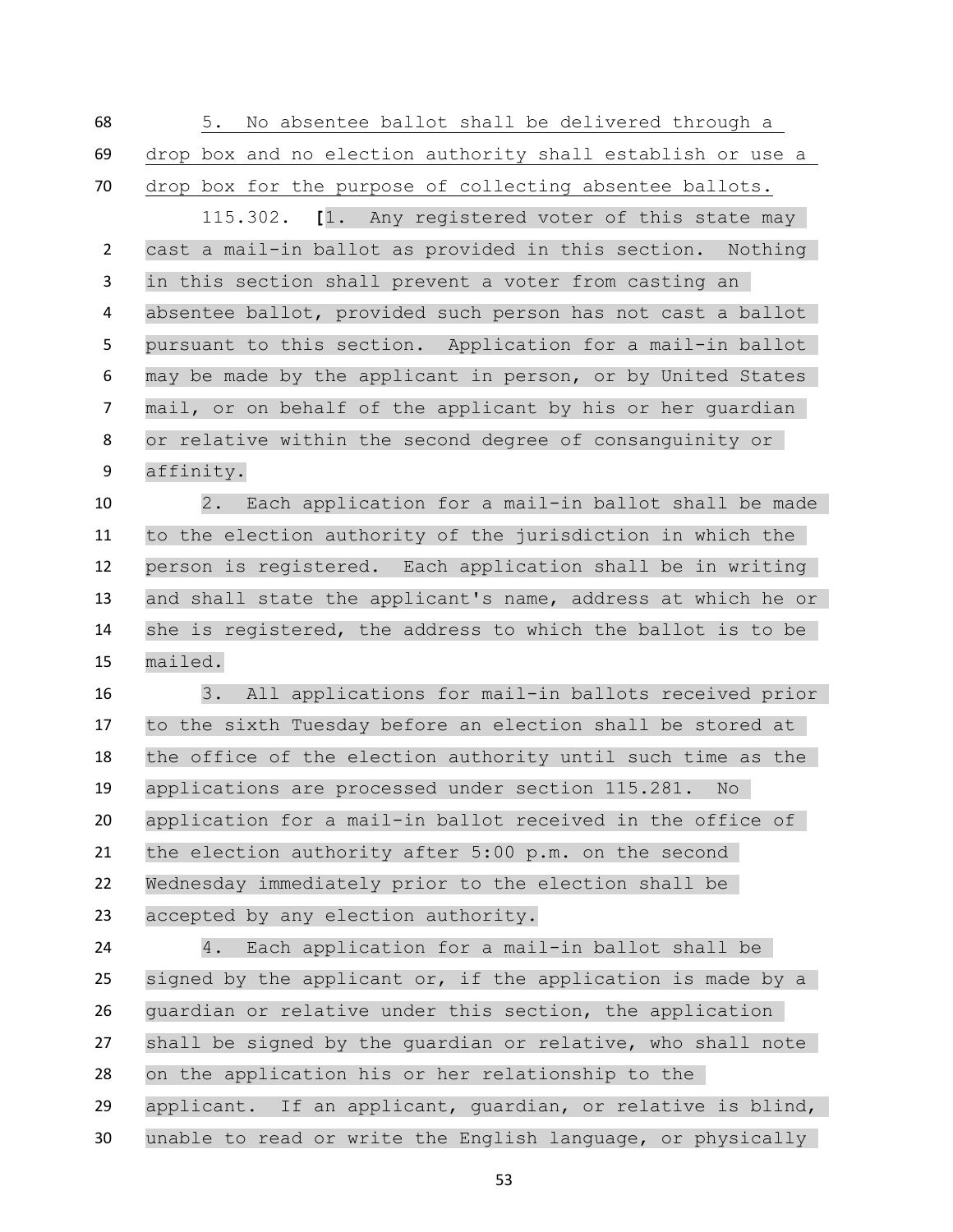incapable of signing the application, he or she shall sign by mark that is witnessed by the signature of an election official or person of his or her choice. Knowingly making, delivering, or mailing a fraudulent mail-in-ballot application is a class one election offense.

 5. Not later than the sixth Tuesday prior to each election, or within fourteen days after candidate names or questions are certified under section 115.125, the election authority shall cause to have printed and made available a sufficient quantity of ballots, ballot envelopes, and mailing envelopes. As soon as possible after a proper official calls a special state or county election, the election authority shall cause to have printed and made available a sufficient quantity of mail-in ballots, ballot envelopes, and mailing envelopes.

 6. Each ballot envelope shall bear a statement in substantially the same form described in subsection 9 of this section. In addition, any person providing assistance to the mail-in voter shall include a signature on the envelope identifying the person providing such assistance under penalties of perjury. Persons authorized to vote only for federal and statewide offices shall also state their former Missouri residence.

 7. The statement for persons voting mail-in ballots who are registered voters shall be in substantially the following form:

State of Missouri

58 County (City) of

 I, example (print name), a registered voter of County (City of St. Louis, Kansas City), declare under the penalties of perjury that: I am qualified to vote at this election; I have not voted and will not vote other than by this ballot at this election. I further state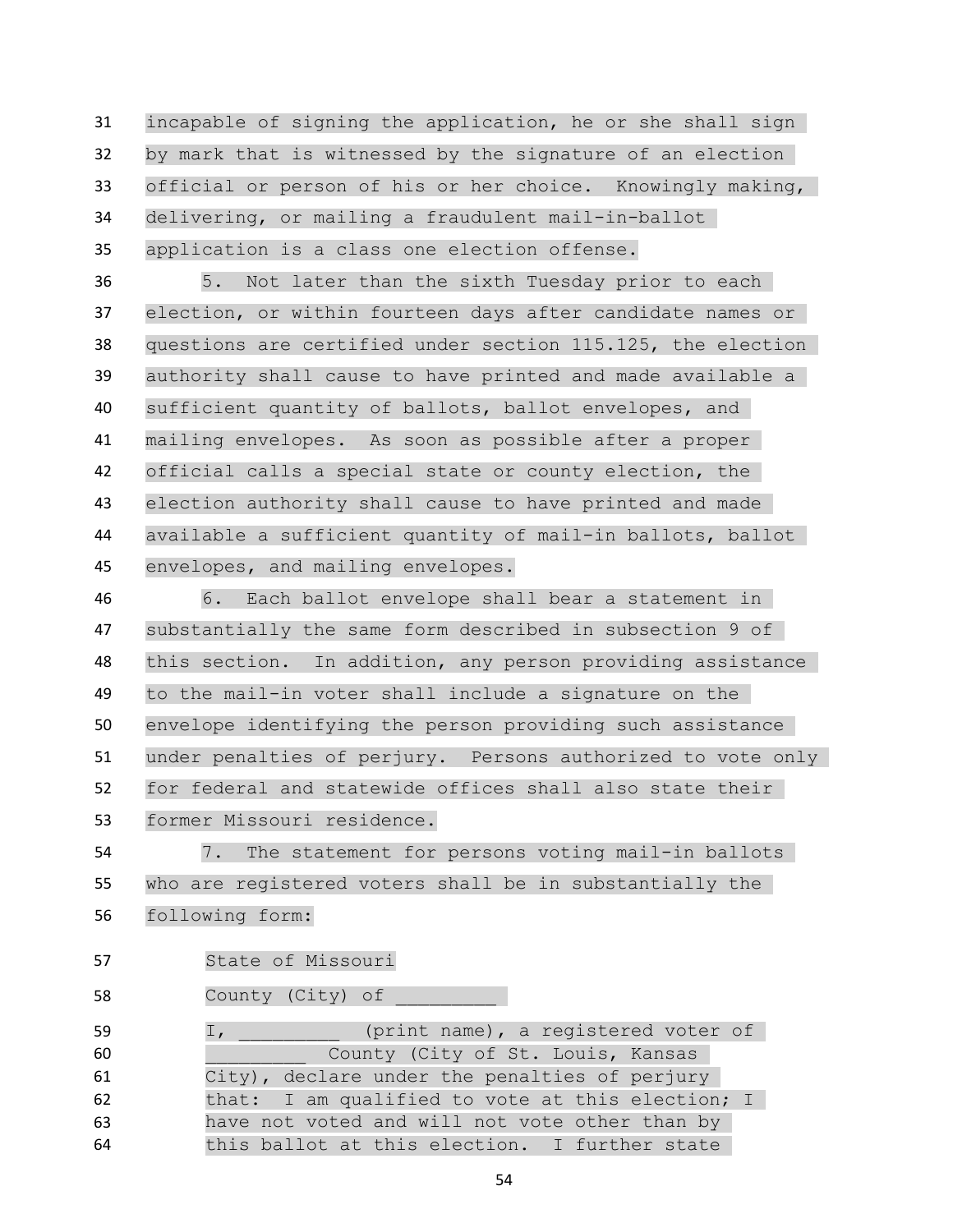that I marked the enclosed ballot in secret or that I am blind, unable to read or write English, or physically incapable of marking the ballot, and the person of my choosing indicated below marked the ballot at my direction; all of the information on this statement is, to the best of my knowledge and belief, true. Signature of Voter Signature of Person Assisting Voter (if applicable) Subscribed and sworn to before me this day of \_\_\_\_\_\_\_\_\_\_\_\_\_\_\_\_\_\_ Signature of notary or other officer authorized to administer oaths. \_\_\_\_\_\_\_\_\_\_\_\_\_\_  $\overline{\phantom{a}}$  Mailing addresses (if different)

 8. Upon receipt of a signed application for a mail-in ballot and if satisfied that the applicant is entitled to vote by mail-in ballot, the election authority shall, within 89 three working days after receiving the application, or, if mail-in ballots are not available at the time the application is received, within five working days after such ballots become available, deliver to the voter a mail-in ballot, ballot envelope and such instructions as are necessary for the applicant to vote. If the election authority is not satisfied that any applicant is entitled to vote by mail-in ballot, the authority shall not deliver a mail-in ballot to the applicant. Within three working days 98 of receiving such an application, the election authority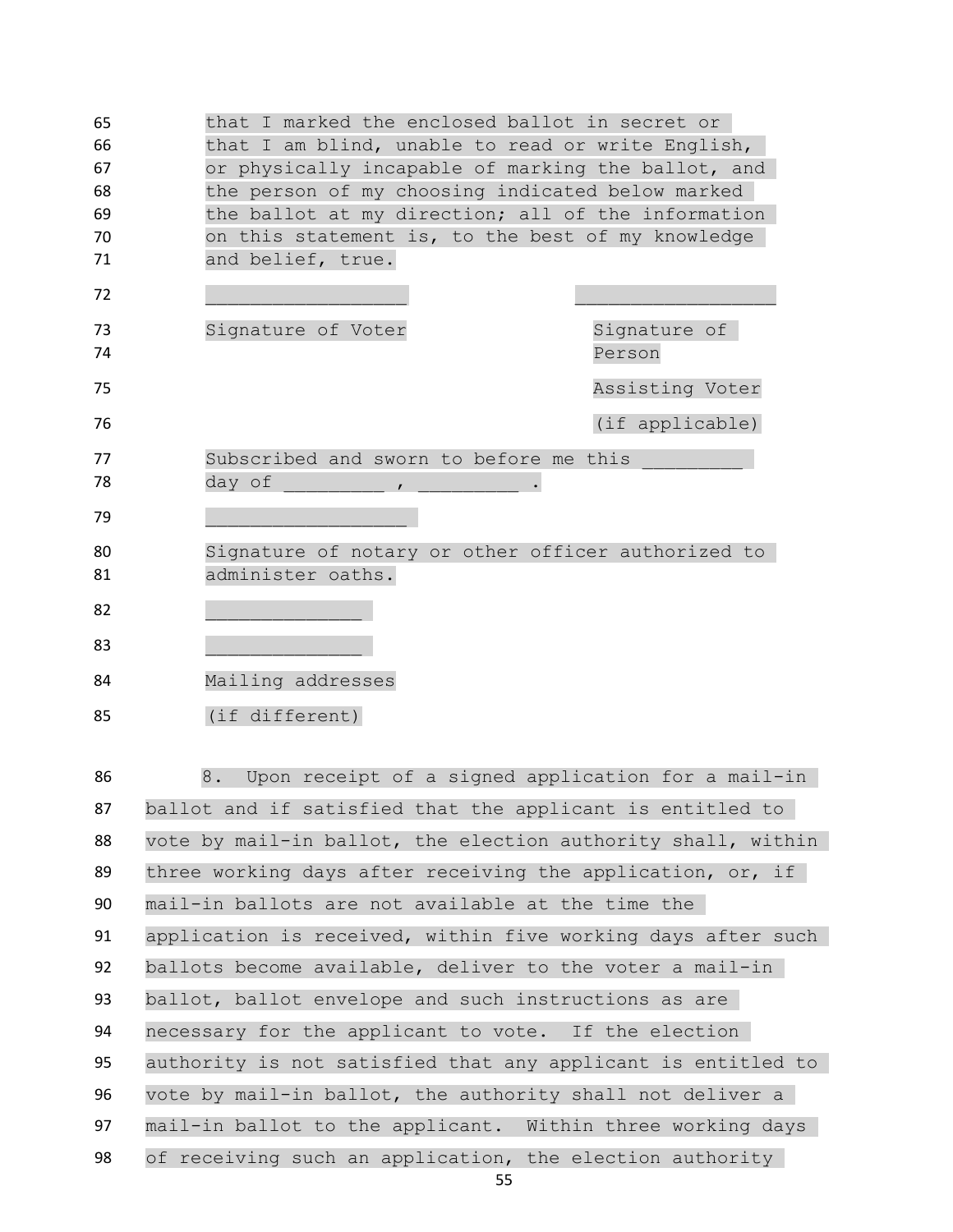shall notify the applicant and state the reason he or she is not entitled to vote by mail-in ballot. The applicant may file a complaint with the elections division of the secretary of state's office under section 115.219.

 9. On the mailing and ballot envelopes for each covered voter, the election authority shall stamp the words "ELECTION BALLOT, STATE OF MISSOURI" and "U.S. Postage Paid, 39 U.S.C. Section 3406".

 10. No information which encourages a vote for or against a candidate or issue shall be provided to any voter with a mail-in ballot.

 11. Upon receiving a mail-in ballot by mail, the voter shall mark the ballot in secret, place the ballot in the ballot envelope, seal the envelope and fill out the statement on the ballot envelope. The statement required under subsection 7 of this section shall be subscribed and sworn to before a notary public or other officer authorized by law to administer oaths. If the voter is blind, unable to read or write the English language, or physically incapable of voting the ballot, the voter may be assisted by a person of the voter's own choosing. Any person who assists a voter and in any manner coerces or initiates a request or suggestion that the voter vote for or against, or refrain from voting on, any question or candidate, shall be 123 quilty of a class one election offense. If, upon counting, 124 challenge, or election contest, it is ascertained that any mail-in ballot was voted with unlawful assistance, the ballot shall be rejected.

 12. Each mail-in ballot shall be returned to the election authority in the ballot envelope and shall only be returned by the voter by United States mail.

 13. The secretary of state may prescribe uniform regulations with respect to the printing of ballot envelopes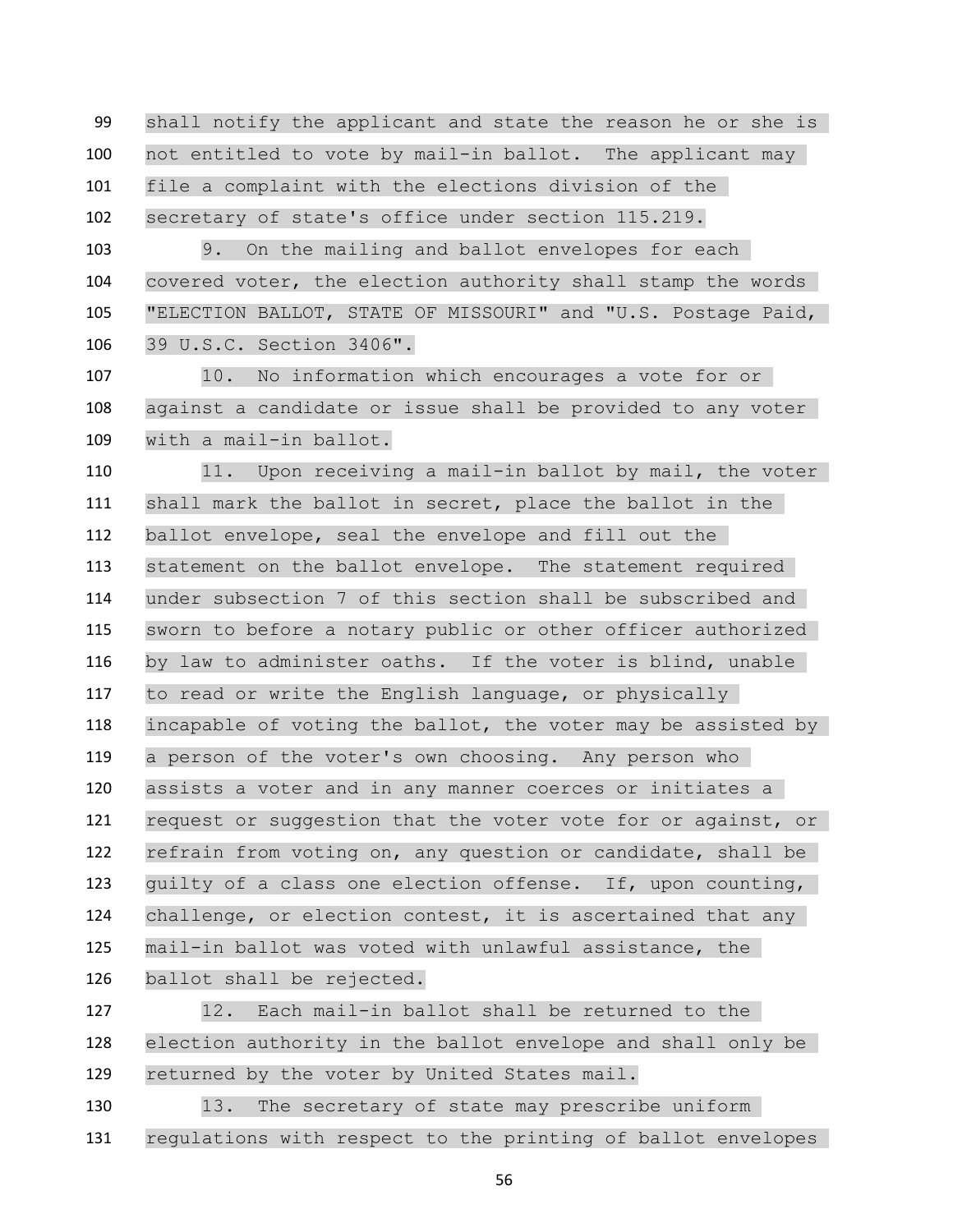and mailing envelopes, which shall comply with standards established by federal law or postal regulations. Mailing envelopes for use in returning ballots shall be printed with business reply permits so that any ballot returned by mail does not require postage. All fees and costs for establishing and maintaining the business reply and postage- free mail for all ballots cast shall be paid by the secretary of state through state appropriations.

 14. All votes on each mail-in ballot received by an election authority at or before the time fixed by law for the closing of the polls on election day shall be counted. No votes on any mail-in ballot received by an election authority after the time fixed by law for the closing of the polls on election day shall be counted.

 15. If sufficient evidence is shown to an election authority that any mail-in voter has died prior to the opening of the polls on election day, the ballot of the deceased voter shall be rejected if it is still sealed in the ballot envelope. Any such rejected ballot, still sealed in its ballot envelope, shall be sealed with the application and any other papers connected therewith in an envelope 153 marked "Rejected ballot of (a mail-in voter of **The voting district".** The reason for rejection shall be noted on the envelope, which shall be kept by the election authority with the other ballots from the election until the ballots are destroyed according to law.

 16. As each mail-in ballot is received by the election authority, the election authority shall indicate its receipt on the list.

 17. All mail-in ballot envelopes received by the election authority shall be kept together in a safe place and shall not be opened except as provided under this chapter.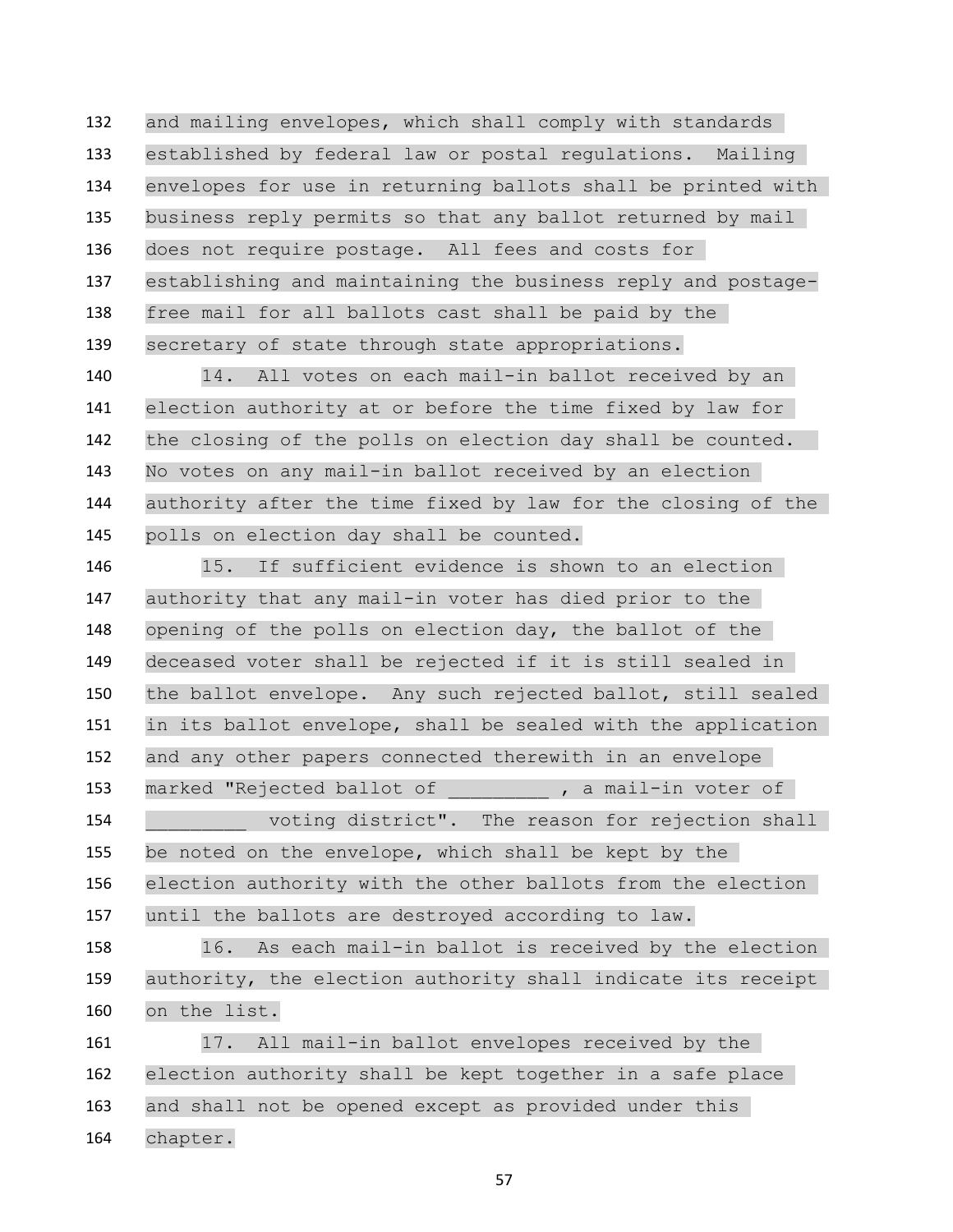18. Mail-in ballots shall be counted using the procedures set out in sections 115.297, 115.299, 115.300, and 115.303.

 19. The false execution of a mail-in ballot is a class one election offense. The attorney general or any prosecuting or circuit attorney shall have the authority to prosecute such offense either in the county of residence of the person or in the circuit court of Cole County.

 20. The provisions of this section shall apply only to 174 an election that occurs during the year 2020, to avoid the risk of contracting or transmitting severe acute respiratory syndrome coronavirus 2.

 21. The provisions of this section terminate and shall 178 be repealed on December 31, 2020, and shall not apply to any election conducted after that date.**]** Mail-in ballots shall not be authorized by any executive or administrative order and no authorization for the use of mail-in ballots shall be inferred from any general law. This section shall not preclude the use of absentee ballots authorized under this chapter. Any expansion of the use of mail-in ballots subsequent to the effective date of this act shall require the repeal of this section by explicit reference thereto.

115.349. 1. Except as otherwise provided in sections 115.361 to 115.383 **[**or sections 115.755 to 115.785**]**, no candidate's name shall be printed on any official primary ballot unless the candidate has filed a written declaration of candidacy in the office of the appropriate election official by 5:00 p.m. on the last Tuesday in March immediately preceding the primary election.

 2. No declaration of candidacy for nomination in a primary election shall be accepted for filing prior to 8:00 a.m. on the last Tuesday in February immediately preceding the primary election.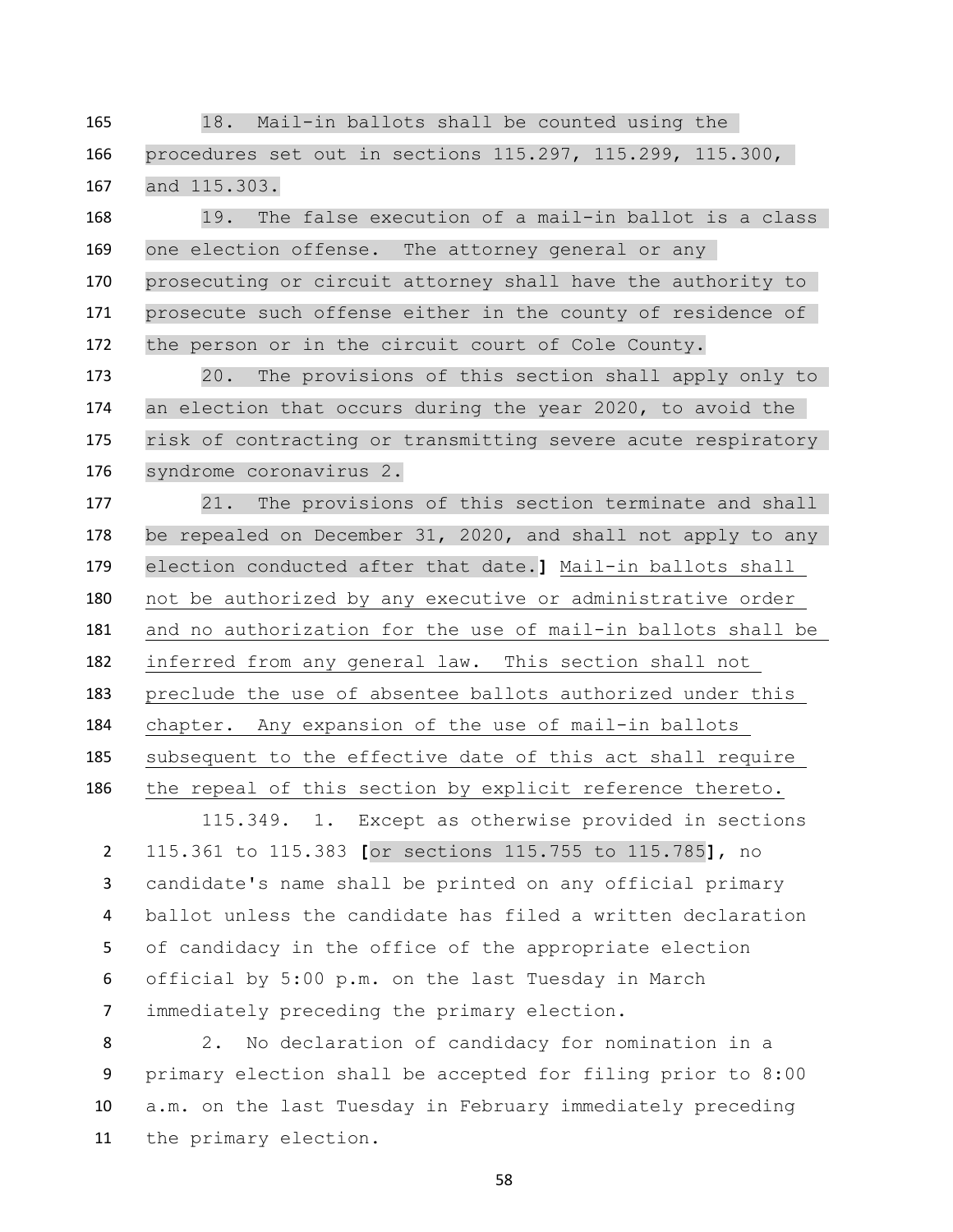3. Each declaration of candidacy for nomination in a primary election shall state the candidate's full name, residence address, office for which such candidate proposes to be a candidate, the party ticket on which he or she wishes to be a candidate and that if nominated and elected he or she will qualify. The declaration shall be in substantially the following form:

 I, a resident and registered voter of the county of \_\_\_\_\_\_ and the state of Missouri, residing at  $\qquad \qquad$ , do announce myself a candidate for the office of \_\_\_\_\_\_ on the \_\_\_\_\_\_ party ticket, to be voted for at the primary election to be held on the \_\_\_\_\_\_\_ day of \_\_\_\_\_\_, \_\_\_\_\_, and I further declare that if nominated and elected to such office I will qualify. Subscribed and sworn Signature of candidate to before me this 31 day of  $\frac{1}{2}$   $\frac{1}{2}$   $\frac{1}{2}$   $\frac{1}{2}$   $\frac{1}{2}$   $\frac{1}{2}$   $\frac{1}{2}$   $\frac{1}{2}$   $\frac{1}{2}$   $\frac{1}{2}$   $\frac{1}{2}$   $\frac{1}{2}$   $\frac{1}{2}$   $\frac{1}{2}$   $\frac{1}{2}$   $\frac{1}{2}$   $\frac{1}{2}$   $\frac{1}{2}$   $\frac{1}{2}$   $\frac{1}{2}$   $\frac{1}{2}$   $\frac{1}{$  Residence address Signature of election official or other officer authorized to administer oaths \_\_\_\_\_\_\_\_\_\_\_\_\_\_\_ Mailing address (if different) Telephone Number (Optional)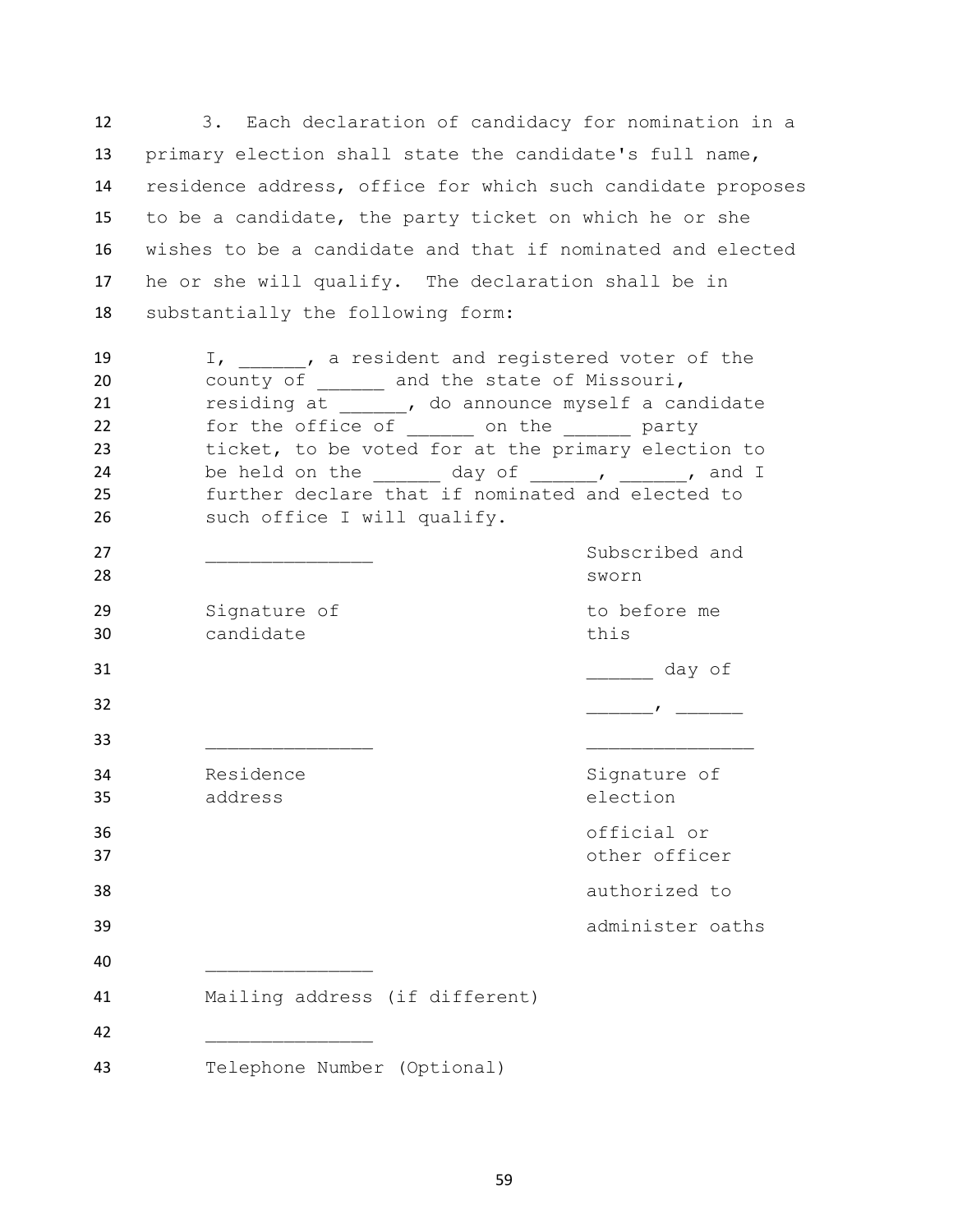If the declaration is to be filed in person, it shall be subscribed and sworn to by the candidate before an official authorized to accept his or her declaration of candidacy. If the declaration is to be filed by certified mail pursuant to the provisions of subsection 2 of section 115.355, it shall be subscribed and sworn to by the candidate before a notary public or other officer authorized by law to administer oaths.

115.351. No person who files as a party candidate for nomination or election to an office shall, without withdrawing, file as another party's candidate or an independent candidate for nomination or election to the office for the same term. No person who files as an independent candidate for election to an office shall, without withdrawing, file as a party candidate for nomination or election to the office for the same term. No person shall file for one office and, without withdrawing, file for another office to be filled at the same election. **[**A person who files a request to be included on the presidential primary ballot is not prohibited by this section from filing or appearing on any ballot as a party candidate for nomination to another office.**]** Receipt by the secretary of state of proper certification of nomination pursuant to subsection 1 of section 115.399 constitutes withdrawal by operation of law pursuant to subsection 1 of section 115.359 of any presidential or vice presidential nominee from any other office for which such nominee is a candidate at the same election. Any person violating any provision of this section shall be disqualified from running for nomination or election to any office at the primary and general election next succeeding the violation.

115.417. 1. Before the time fixed by law for the opening of the polls, the election authority shall deliver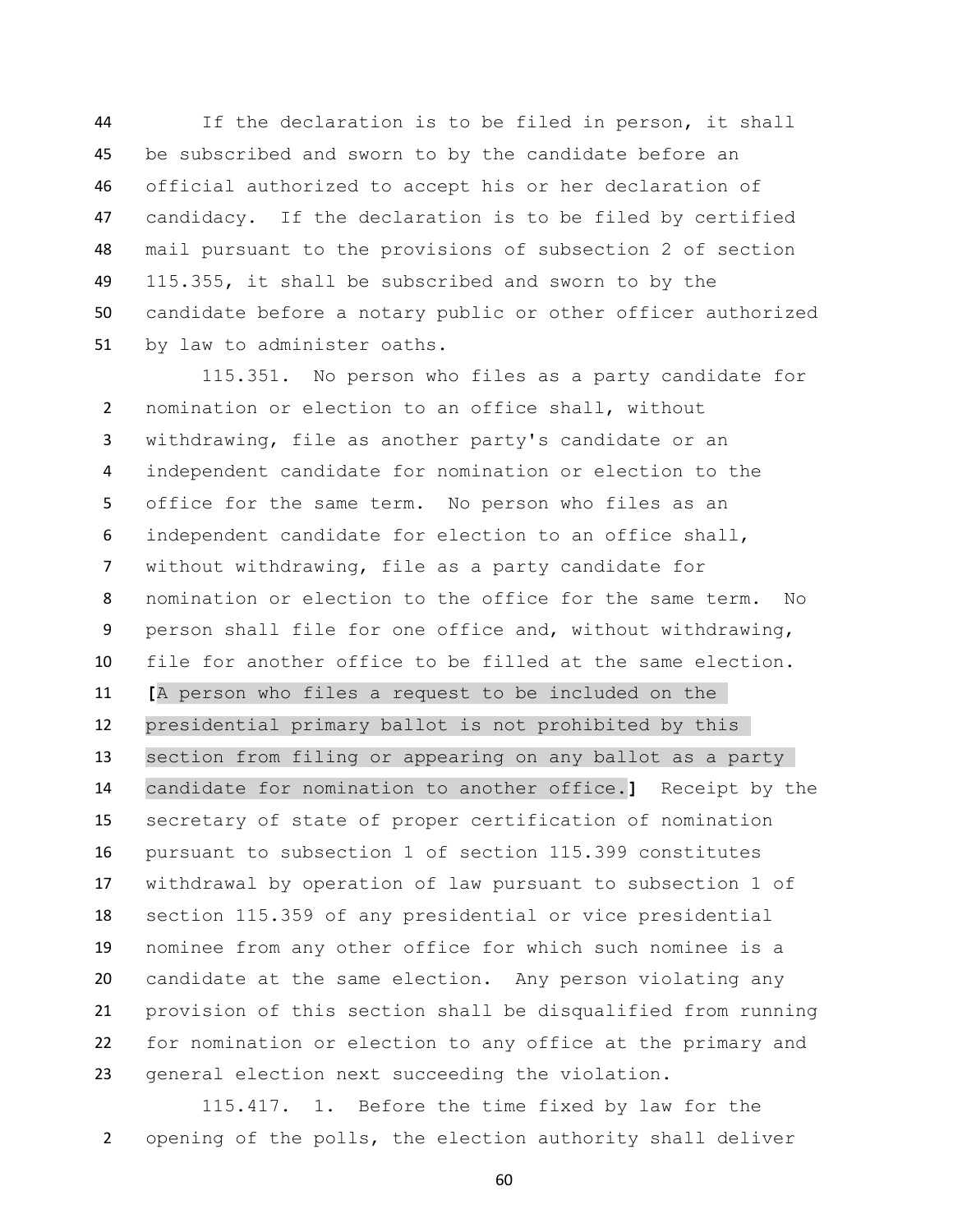to each polling place a sufficient number of voter instruction cards which include the following information: **[**if paper ballots or an electronic voting system is used, the instructions shall inform the voter on**]** how to obtain a ballot for voting, how to vote and prepare the ballot for deposit in the ballot box, and how to obtain a new ballot to replace one accidentally spoiled.

 2. The election authority at each polling place shall post in a conspicuous place voting instructions on a poster no smaller than twenty-four inches by thirty inches. Such instructions shall also inform the voter that the electronic voting equipment can be demonstrated upon request of the voter. The election authority shall also publicly post during the period of time in which a person may cast an absentee ballot and on election day a sample version of the ballot that will be used for that election, the date of the election, the hours during which the polling place will be open, instructions for mail-in registrants and first-time voters, general information on voting rights in accordance with the state plan filed by the secretary of state pursuant to the Help America Vote Act of 2002, general information on the right to cast a provisional ballot and instructions for provisional ballots, how to contact appropriate authorities if voting rights have been violated, and general information on federal and Missouri law regarding prohibitions on acts of fraud and misrepresentation. The secretary of state may promulgate rules to execute this section. No rule or portion of a rule promulgated pursuant to the authority of this section shall become effective unless it has been promulgated pursuant to chapter 536.

 3. The secretary of state may develop multilingual voting instructions to be made available to election authorities.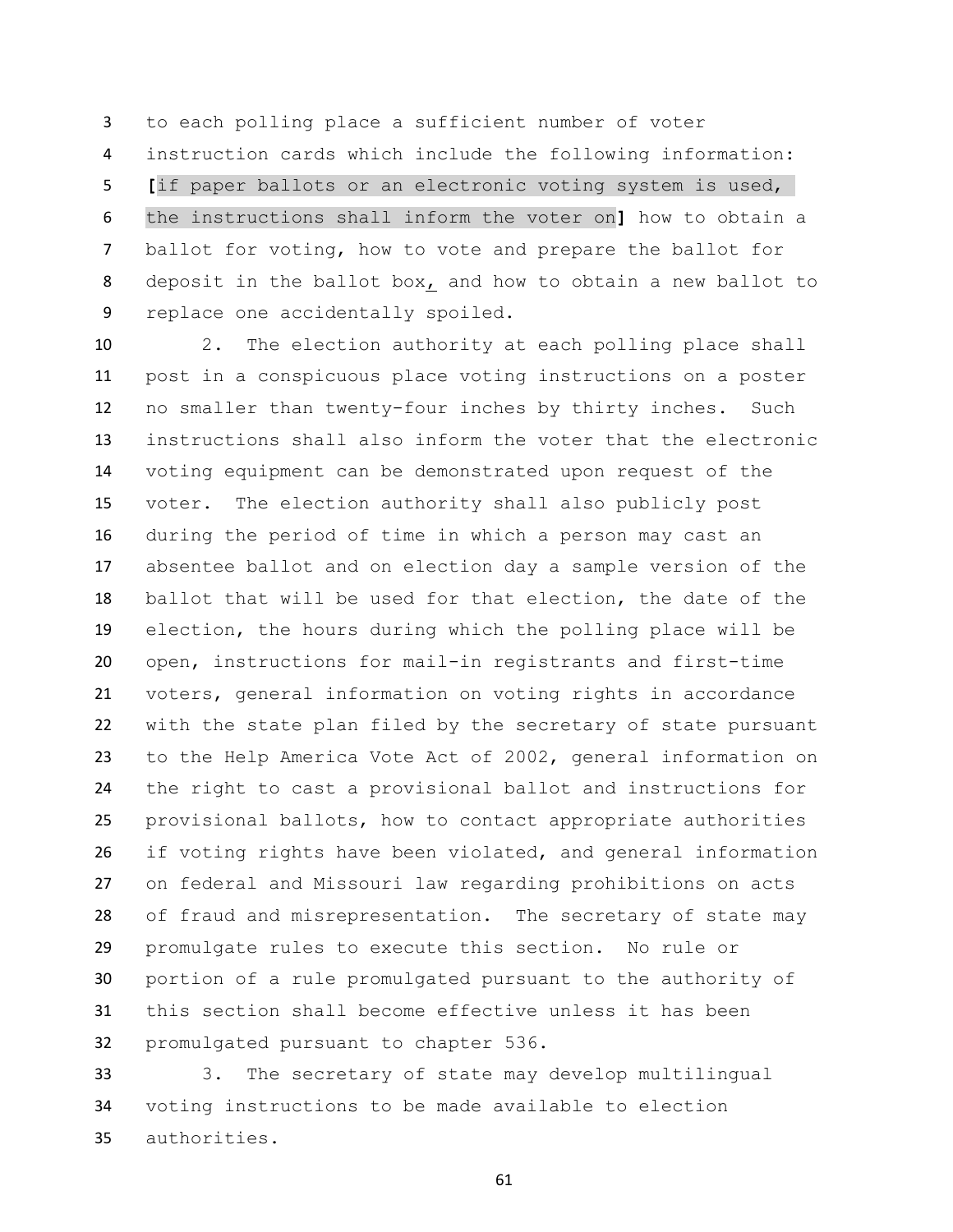115.427. 1. Persons seeking to vote in a public election shall establish their identity and eligibility to vote at the polling place or, if voting absentee in person under section 115.277, at the office of the election authority or other authorized location designated by the election authority by presenting a form of personal photo identification to election officials. No form of personal photo identification other than the forms listed in this section shall be accepted to establish a voter's qualifications to vote. Forms of personal photo identification that satisfy the requirements of this section are any one of the following: (1) Nonexpired Missouri driver's license; (2) Nonexpired or nonexpiring Missouri nondriver's license; (3) A document that satisfies all of the following requirements: (a) The document contains the name of the individual to whom the document was issued, and the name substantially conforms to the most recent signature in the individual's voter registration record; (b) The document shows a photograph of the individual; (c) The document includes an expiration date, and the document is not expired, or, if expired, the document expired after the date of the most recent general election; and (d) The document was issued by the United States or the state of Missouri; or (4) Any identification containing a photograph of the individual which is issued by the Missouri National Guard, the United States Armed Forces, including the Space Force, or the United States Department of Veteran Affairs to a member or former member of the Missouri National Guard or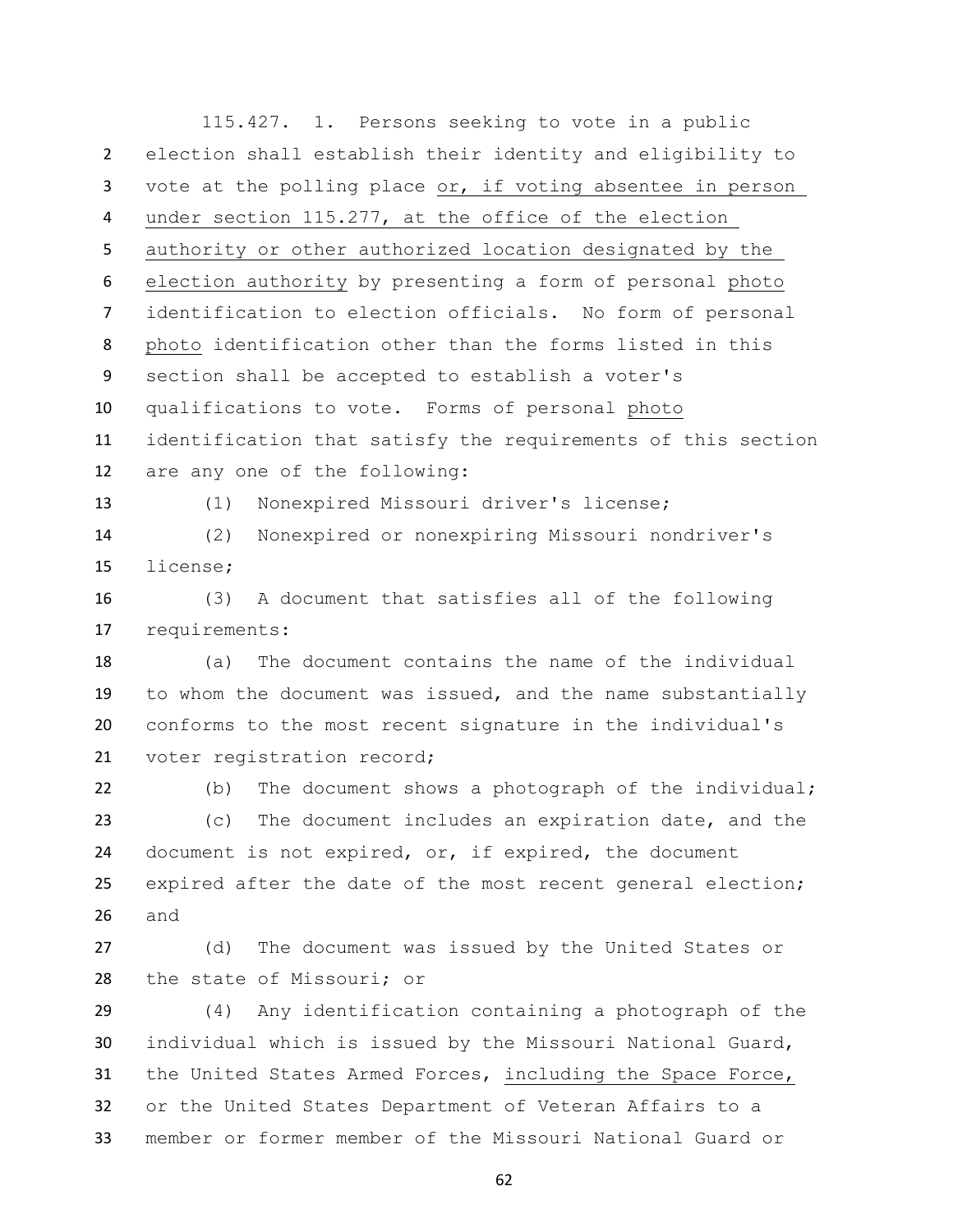the United States Armed Forces, including the Space Force, and that is not expired or does not have an expiration date. 2. (1) An individual who appears at a polling place without a form of personal identification described in subsection 1 of this section and who is otherwise qualified to vote at that polling place **[**may execute a statement, under penalty of perjury, averring that the individual is the person listed in the precinct register; averring that the individual does not possess a form of personal identification described in subsection 1 of this section; acknowledging that the individual is eligible to receive a Missouri nondriver's license free of charge if desiring it in order to vote; and acknowledging that the individual is required to present a form of personal identification, as described in subsection 1 of this section, in order to vote. Such statement shall be executed and sworn to before the election official receiving the statement. Upon executing such statement, the individual may cast a regular ballot, provided such individual presents one of the following forms of identification:

 (a) Identification issued by the state of Missouri, an agency of the state, or a local election authority of the state;

 (b) Identification issued by the United States government or agency thereof;

 (c) Identification issued by an institution of higher education, including a university, college, vocational and technical school, located within the state of Missouri;

 (d) A copy of a current utility bill, bank statement, government check, paycheck, or other government document that contains the name and address of the individual;

 (e) Other identification approved by the secretary of state under rules promulgated pursuant to this section.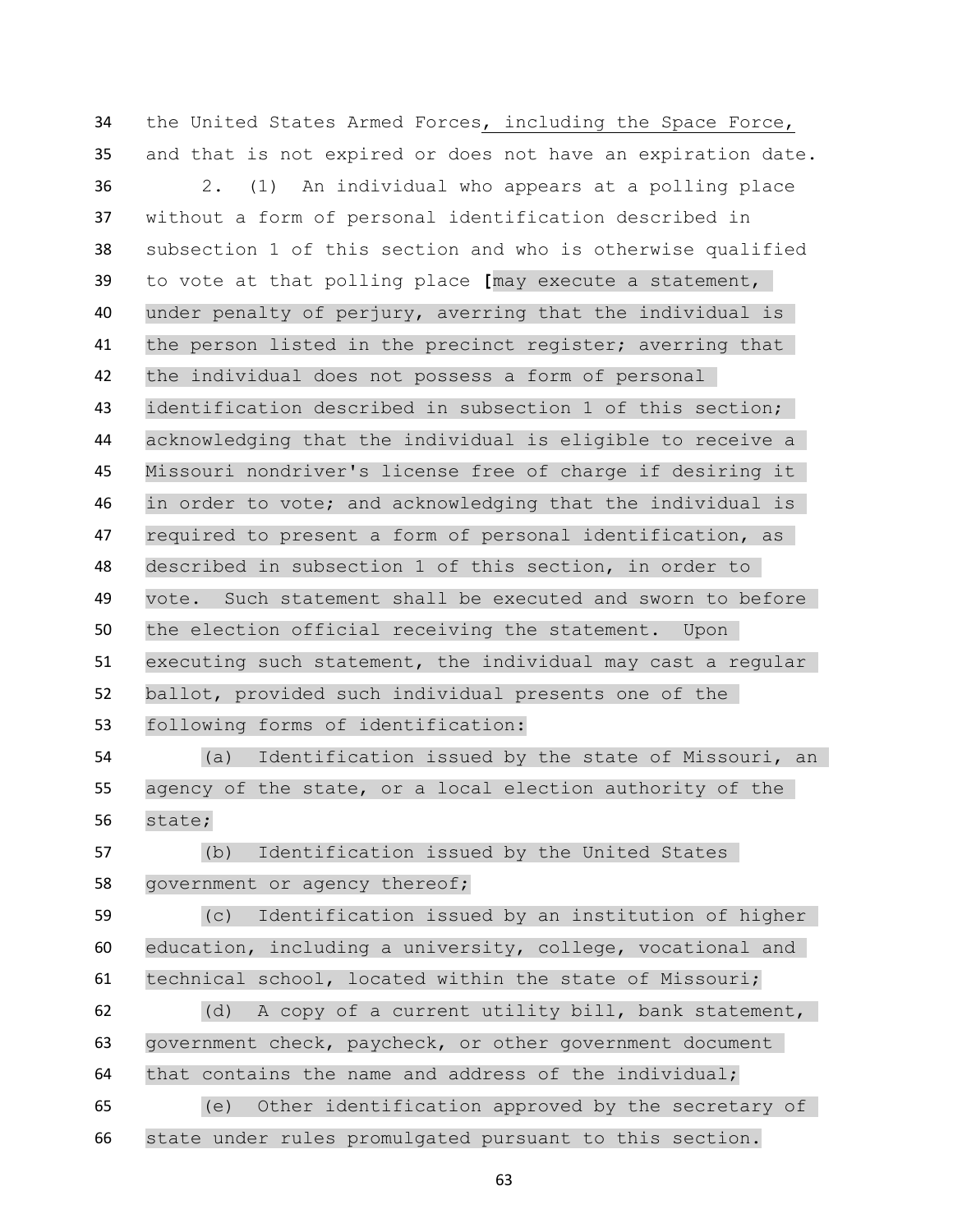(2) For any individual who appears at a polling place without a form of personal identification described in subsection 1 of this section and who is otherwise qualified to vote at that polling place, the election authority may take a picture of such individual and keep it as part of that individual's voter registration file at the election authority.

 (3) Any individual who chooses not to execute the statement described in subdivision (1) of this subsection may cast a provisional ballot. Such provisional ballot shall be counted, provided that it meets the requirements of subsection 4 of this section.

 (4) For the purposes of this section, the term "election official" shall include any person working under 81 the authority of the election authority.

 3. The statement to be used for voting under subdivision (1) of subsection 2 of this section shall be substantially in the following form:

85 "State of

86 County of

 I do solemnly swear (or affirm) that my name is ; that I reside at ; that I am the person listed in the precinct register under this name and at this address; and that, under penalty of perjury, I do not possess a form of personal identification approved for voting. As a person who does not possess a form of personal identification approved for voting, I acknowledge that I am eligible to receive free of charge a Missouri nondriver's license at any fee office if desiring it in order to vote. I furthermore acknowledge that I am required to present a form of personal identification, as prescribed by law, in order to vote.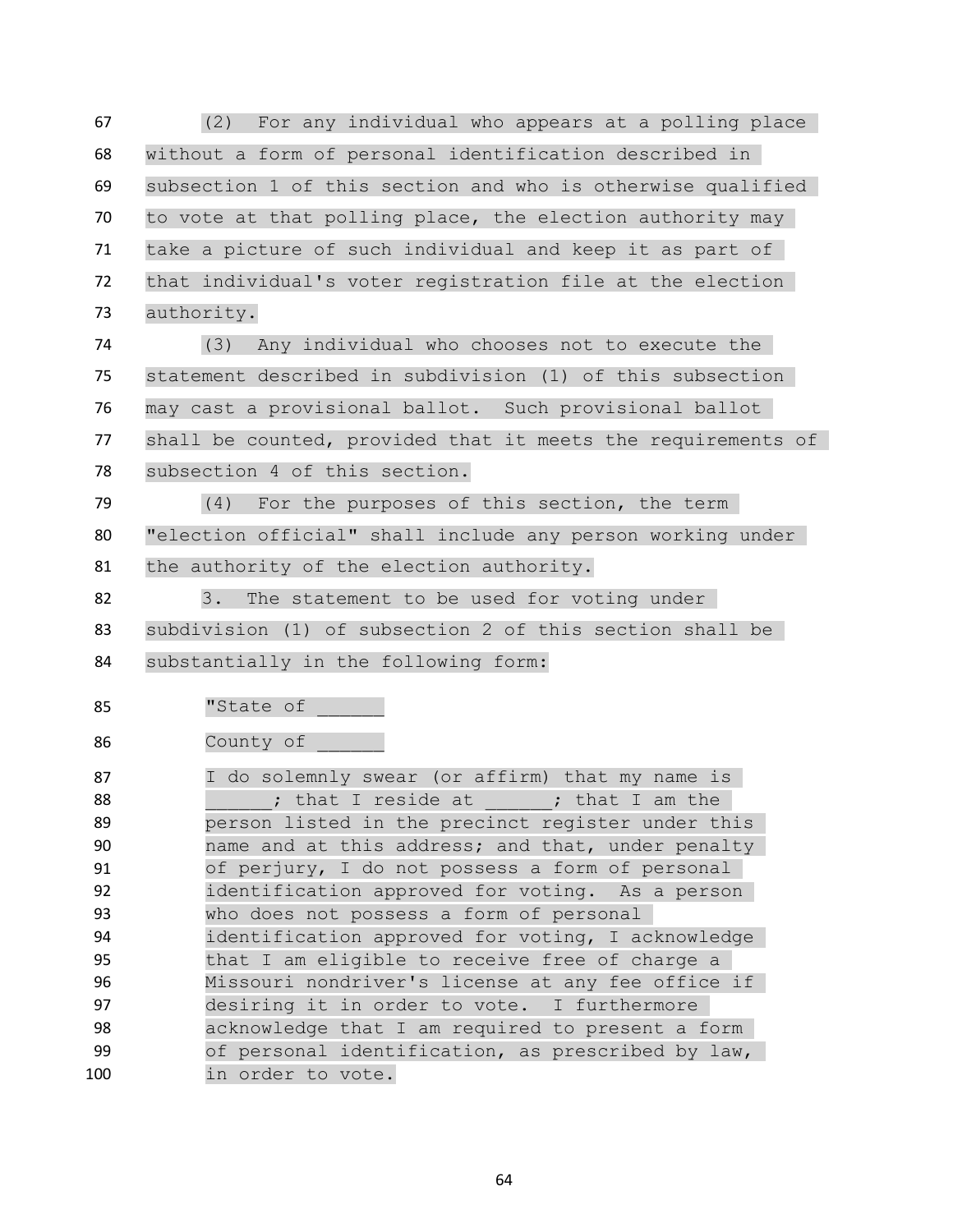| 101 | I understand that knowingly providing false       |
|-----|---------------------------------------------------|
| 102 | information is a violation of law and subjects me |
| 103 | to possible criminal prosecution.                 |
| 104 |                                                   |
| 105 | Signature of voter                                |
| 106 | Subscribed and affirmed before me this<br>day     |
| 107 | оf<br>$\sqrt{20}$                                 |
| 108 |                                                   |

## Signature of election official"

 4. A voter**]** shall be allowed to cast a provisional ballot **[**under section 115.430 even if the election judges cannot establish the voter's identity under this section**]**. The election judges shall make a notation on the provisional ballot envelope to indicate that the voter's identity was not verified.

 (2) No person shall be entitled to receive a provisional ballot until such person has completed a provisional ballot affidavit on the provisional ballot envelope. All provisional ballots shall be marked with a conspicuous stamp or mark that makes them distinguishable from other ballots. (3) The provisional ballot envelope shall be completed by the voter for use in determining the voter's eligibility to cast a ballot. 3. The provisional ballot envelope shall provide a place for the voter's name, address, date of birth, and last four digits of his or her Social Security number, followed by a certificate in substantially the following form: I do solemnly swear that I am the person

| 130 | identified above and the information provided is |
|-----|--------------------------------------------------|
| 131 | correct. I understand that my vote will not be   |
| 132 | counted unless:                                  |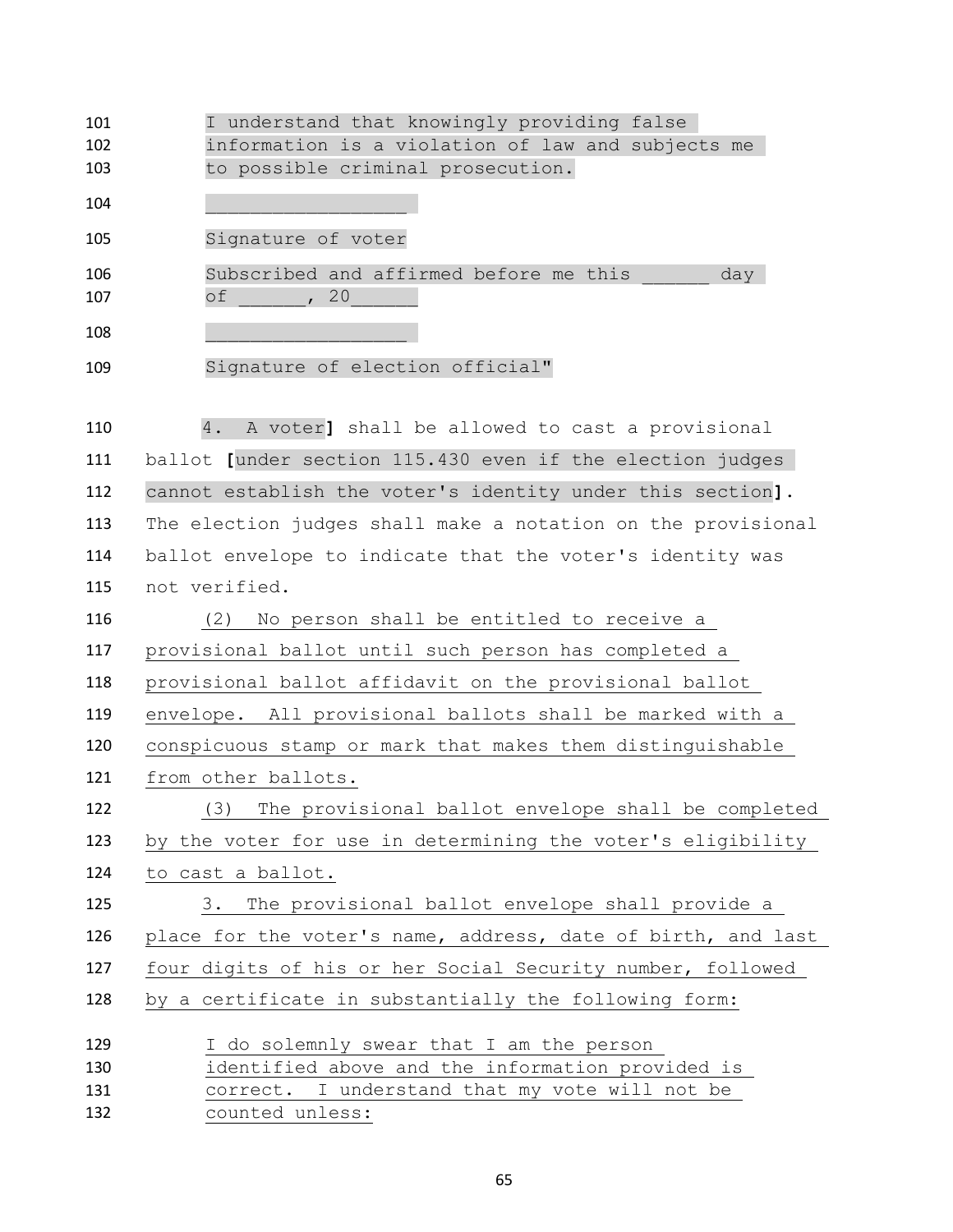| 133 | (1) (a) I return to this polling place today                |  |
|-----|-------------------------------------------------------------|--|
| 134 | between 6:00 a.m. and 7:00 p.m. and provide one of          |  |
| 135 | the following forms of identification:                      |  |
| 136 | Nonexpired Missouri driver's license;<br>a.                 |  |
| 137 | Nonexpired or nonexpiring Missouri nondriver's<br>b.        |  |
| 138 | license;                                                    |  |
| 139 | A document that satisfies all of the following<br>$\circ$ . |  |
| 140 | requirements:                                               |  |
| 141 | The document contains my name, in<br>(i)                    |  |
| 142 | substantially the same form as the most recent              |  |
| 143 | signature on my voter registration record;                  |  |
| 144 | (ii) The document contains my photograph;                   |  |
| 145 | (iii) The document contains an expiration date              |  |
| 146 | and is not expired, or if expired, the document             |  |
| 147 | expired after the date of the most recent general           |  |
| 148 | election; and                                               |  |
| 149 | (iv) The document was issued by the United States           |  |
| 150 | or the state of Missouri; or                                |  |
| 151 | Identification containing my photograph issued<br>d.        |  |
| 152 | to me by the Missouri National Guard, the United            |  |
| 153 | States Armed Forces, including Space Force, or the          |  |
| 154 | United States Department of Veteran Affairs as a            |  |
| 155 | member or former member of the Missouri National            |  |
| 156 | Guard or the United States Armed Forces that is             |  |
| 157 | not expired or does not have an expiration date;            |  |
| 158 | or                                                          |  |
| 159 | The election authority verifies my identity<br>(b)          |  |
| 160 | by comparing my signature on this envelope to the           |  |
| 161 | signature on file with the election authority and           |  |
| 162 | determines that I was eligible to cast a ballot at          |  |
| 163 | this polling place; and                                     |  |
| 164 | (2) This provisional ballot otherwise qualifies to          |  |
| 165 | be counted under the laws of the state of                   |  |
| 166 | Missouri.                                                   |  |
| 167 |                                                             |  |
| 168 | Signature of Voter<br>Date                                  |  |
|     |                                                             |  |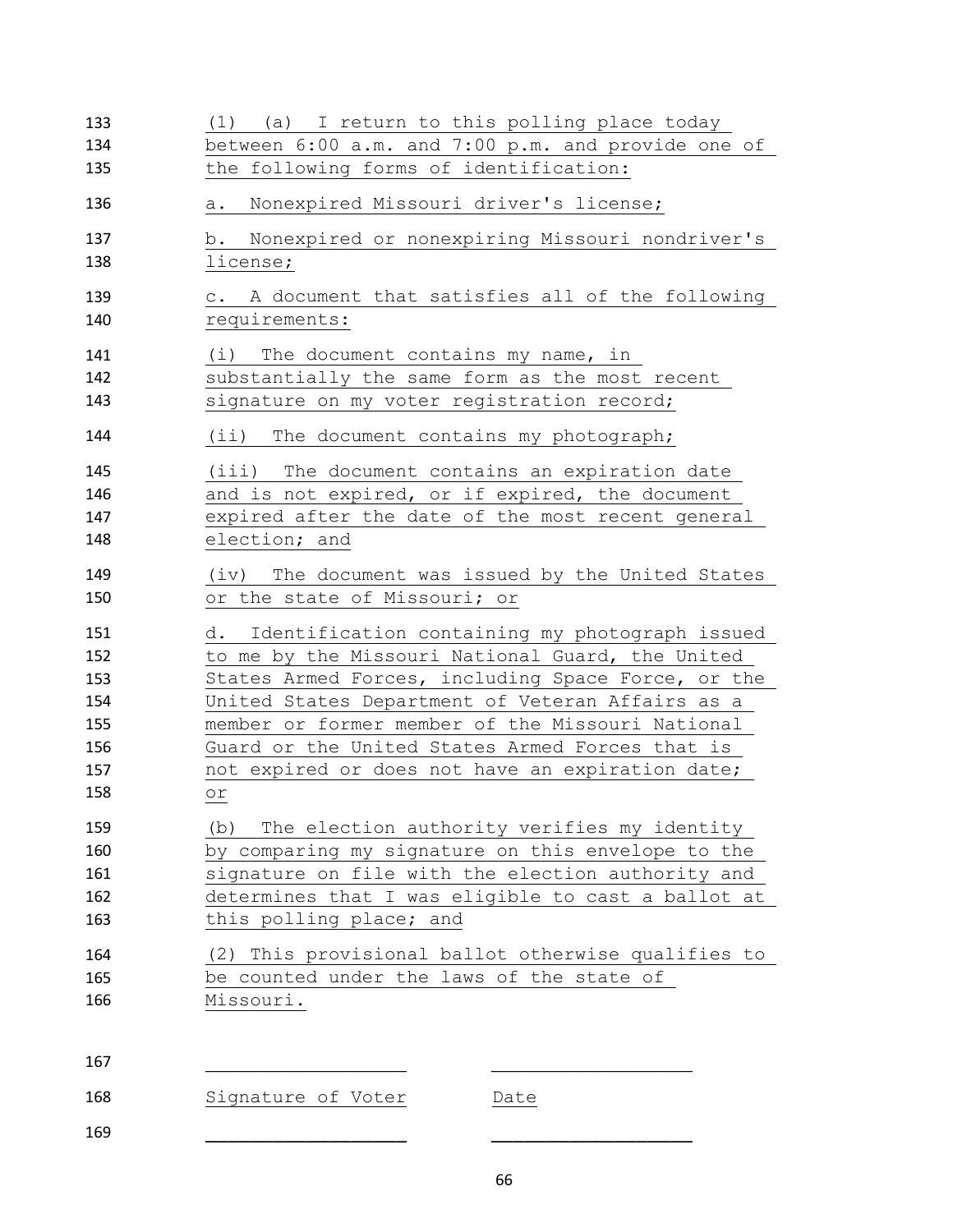Signatures of Election Officials

 Once voted, the provisional ballot shall be sealed in the provisional ballot envelope and placed in a separate secured container by the election judge.

 4. The provisional ballot cast by such voter shall not be counted unless:

 (1) (a) The voter returns to the polling place during the uniform polling hours established by section 115.407 and provides a form of personal identification that allows the election judges to verify the voter's identity as provided in subsection 1 of this section; or

 (b) The election authority verifies the identity of the individual by comparing that individual's signature to the signature on file with the election authority and determines that the individual was eligible to cast a ballot 186 at the polling place where the ballot was cast; and

 (2) The provisional ballot otherwise qualifies to be counted under section 115.430.

 5. **[**The secretary of state shall provide advance notice of the personal identification requirements of subsection 1 of this section in a manner calculated to inform the public generally of the requirement for forms of personal identification as provided in this section. Such advance notice shall include, at a minimum, the use of advertisements and public service announcements in print, broadcast television, radio, and cable television media, as well as the posting of information on the opening pages of 198 the official state internet websites of the secretary of state and governor**]** The secretary of state shall provide notice of the personal photo identification requirements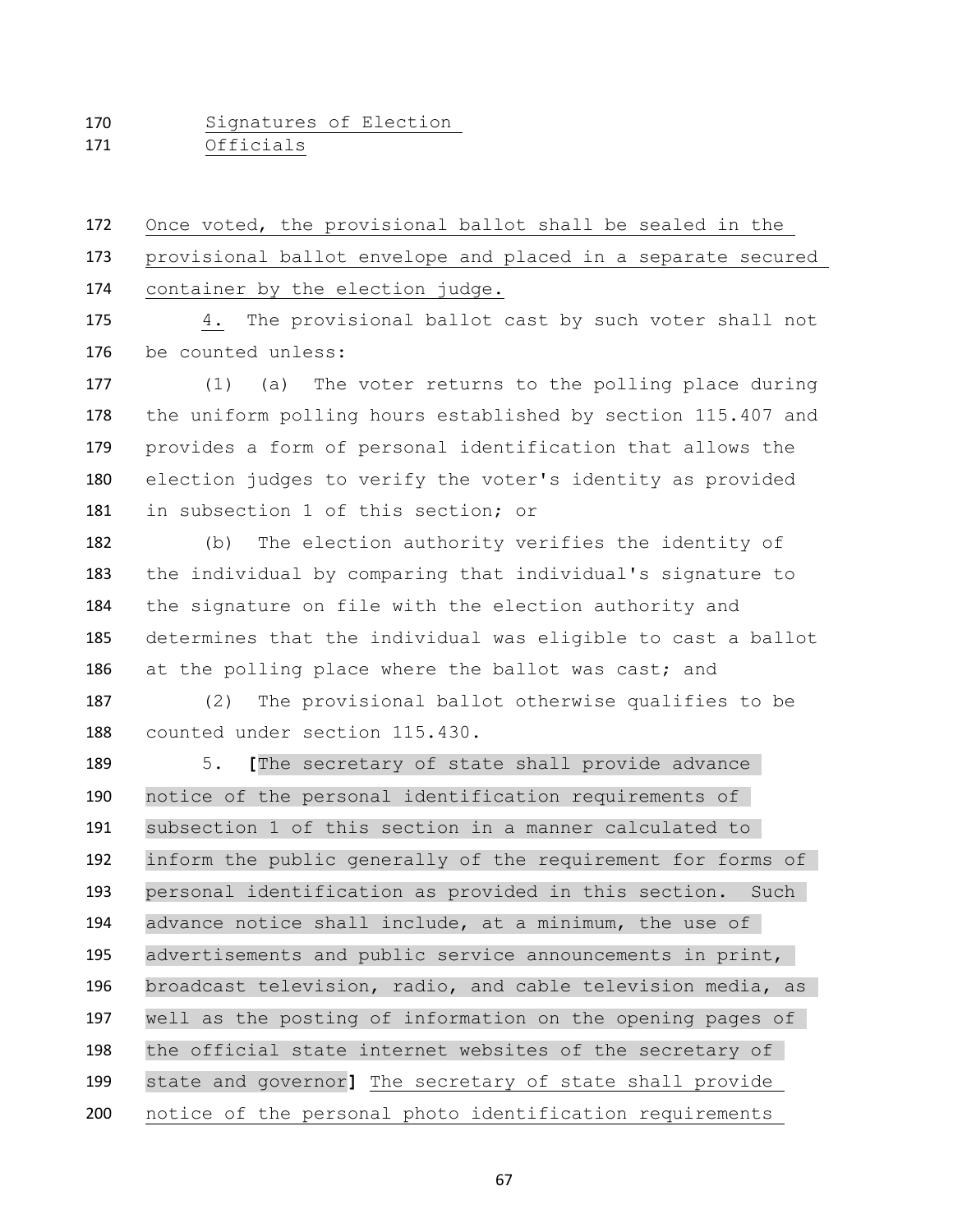described in subsection 1 of this section on the official state internet website of the secretary of state.

 6. (1) Notwithstanding the provisions of section 136.055 and section 302.181 to the contrary, the state and all fee offices shall provide one nondriver's license at no cost to any otherwise qualified voter who does not already possess such identification and who desires the identification **[**in order to vote**]** for voting.

 (2) This state and its agencies shall provide one copy of each of the following, free of charge, if needed by an individual seeking to obtain a form of personal photo identification described in subsection 1 of this section in order to vote:

(a) A birth certificate;

(b) A marriage license or certificate;

(c) A divorce decree;

(d) A certificate of decree of adoption;

(e) A court order changing the person's name;

219 (f) A Social Security card reflecting an updated name; and

 (g) Naturalization papers or other documents from the United States Department of State proving citizenship.

 Any individual seeking one of the above documents in order to obtain a form of personal photo identification described in subsection 1 of this section **[**in order to vote**]** for voting may request the secretary of state to facilitate the 227 acquisition of such documents. The secretary of state shall pay any fee or fees charged by another state or its agencies, or any court of competent jurisdiction in this 230 state or any other state, or the federal government or its agencies, in order to obtain any of the above documents from such state or the federal government.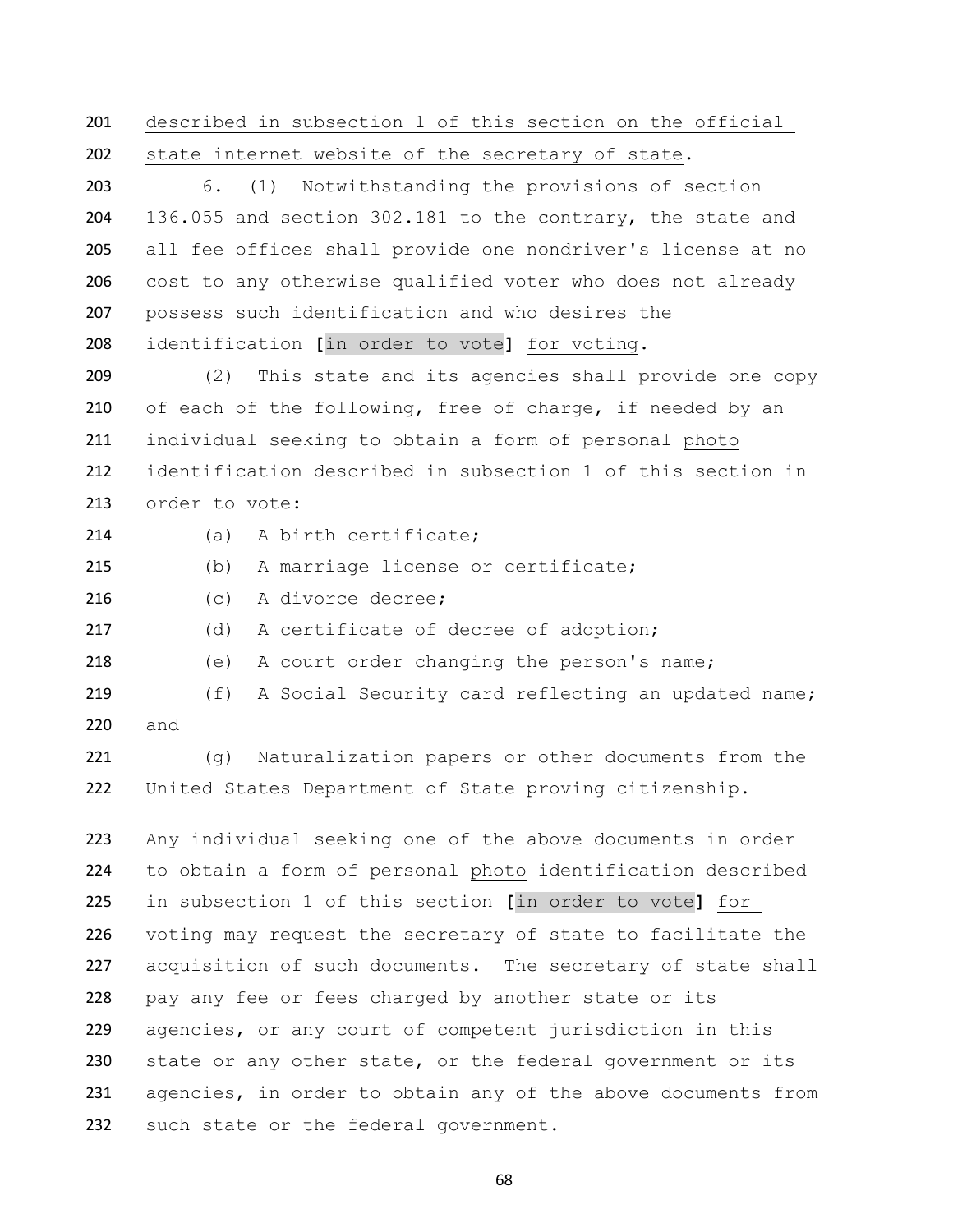(3) **[**All costs associated with the implementation of this section shall be reimbursed from the general revenue of this state by an appropriation for that purpose. If there is not a sufficient appropriation of state funds, then the personal identification requirements of subsection 1 of this section shall not be enforced.

 (4)**]** Any applicant who requests a nondriver's license for **[**the purpose of**]** voting shall not be required to pay a fee **[**if the applicant executes a statement, under penalty of perjury, averring that the applicant does not have any other form of personal identification that meets the requirements of this section**]**. The state of Missouri shall pay the legally required fees for any such applicant. **[**The director of the department of revenue shall design a statement to be used for this purpose. The total cost associated with nondriver's license photo identification under this subsection shall be borne by the state of Missouri from funds appropriated to the department of revenue for that specific purpose.**]** The department of revenue and a local election authority may enter into a contract that allows the local election authority to assist the department in issuing nondriver's license photo identifications.

255 7. The director of the department of revenue shall, by January first of each year, prepare and deliver to each member of the general assembly a report documenting the number of individuals who have requested and received a nondriver's license photo identification for the purposes of voting under this section. The report shall also include the number of persons requesting a nondriver's license for purposes of voting under this section, but not receiving such license, and the reason for the denial of the nondriver's license.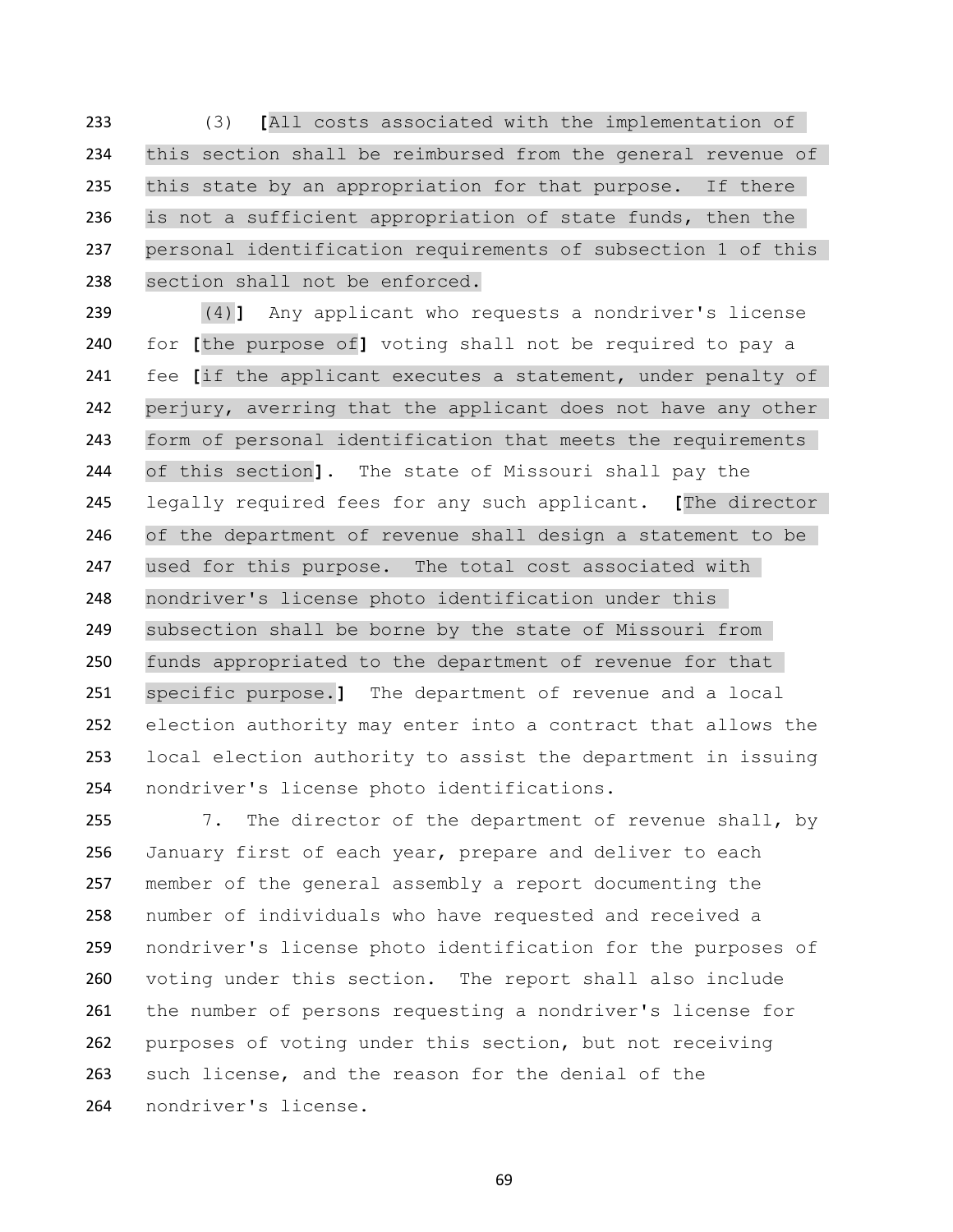8. The precinct register shall serve as the voter identification certificate. The following form shall be printed at the top of each page of the precinct register:

 VOTER'S IDENTIFICATION CERTIFICATE Warning: It is against the law for anyone to vote, or attempt to vote, without having a lawful right to vote. PRECINCT 273 WARD OR TOWNSHIP GENERAL (SPECIAL, PRIMARY) ELECTION 275 Held , 20 276 Date I hereby certify that I am qualified to vote at this election by signing my name and verifying my address by signing my initials next to my address.

 9. The secretary of state shall promulgate rules to effectuate the provisions of this section.

282 10. Any rule or portion of a rule, as that term is defined in section 536.010, that is created under the authority delegated in this section shall become effective only if it complies with and is subject to all of the provisions of chapter 536 and, if applicable, section 536.028. This section and chapter 536 are nonseverable and if any of the powers vested with the general assembly pursuant to chapter 536 to review, to delay the effective date or to disapprove and annul a rule are subsequently held unconstitutional, then the grant of rulemaking authority and any rule proposed or adopted after August 28, 2002, shall be invalid and void.

 11. If any voter is unable to sign his name at the appropriate place on the certificate or computer printout, an election judge shall print the name and address of the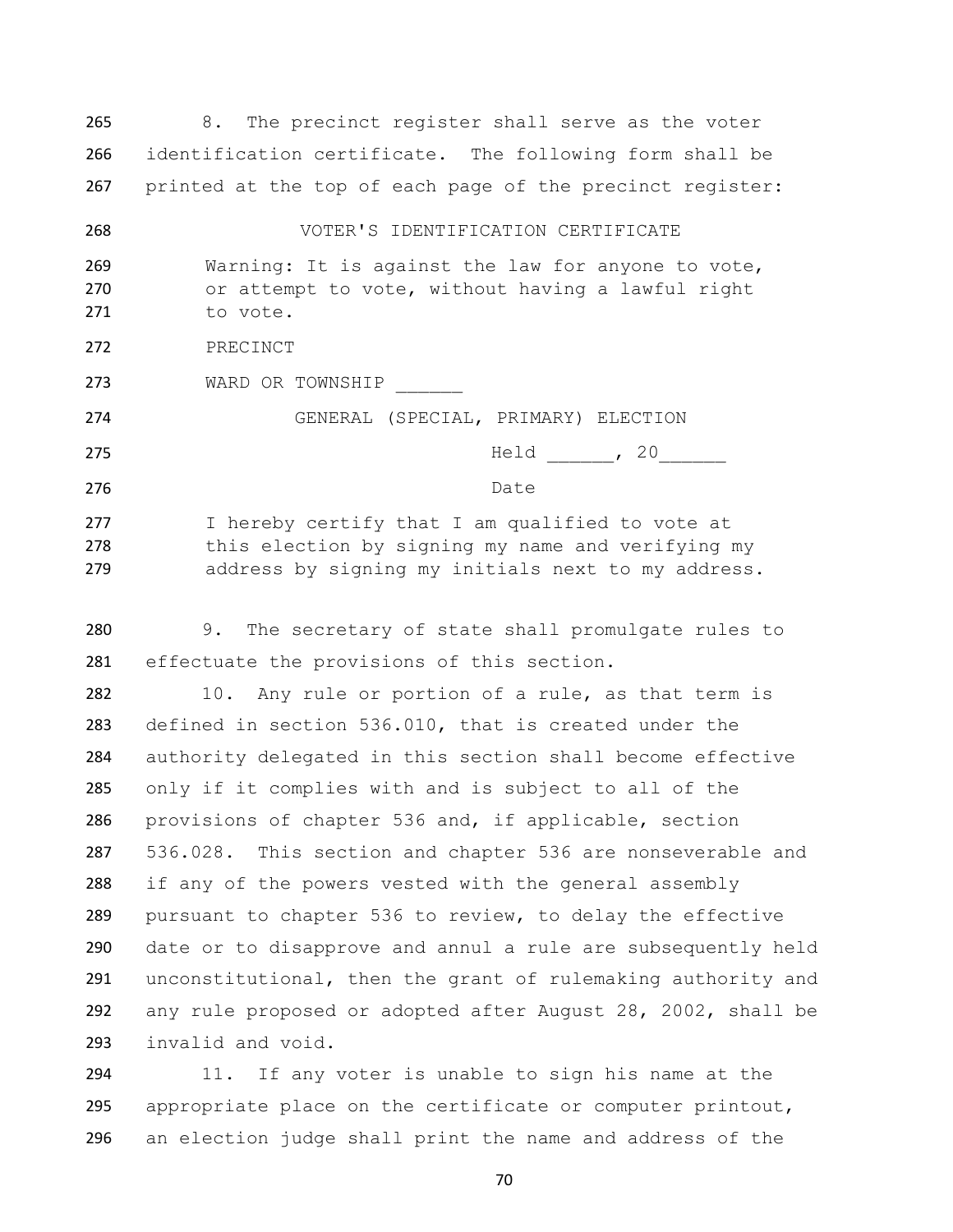voter in the appropriate place on the precinct register, the voter shall make his mark in lieu of signature, and the voter's mark shall be witnessed by the signature of an election judge.

 **[**12. This section shall become effective only upon the passage and approval by the voters of a constitutional amendment submitted to them by the general assembly regarding the authorization of photo identification requirements for elections by general law. If such constitutional amendment is approved by the voters, this section shall become effective June 1, 2017.**]**

 115.435. After initialing the voter's identification certificate and after completing any procedures required by section 115.433, the election judges shall allow the voter to proceed to the voting booth and vote. Once the ballot has been completed by the voter and he or she successfully submits the ballot, the ballot is deemed cast.

115.447. 1. As used in this subchapter, unless the context clearly implies otherwise, the following terms shall mean:

 (1) "Counting judges" are the two judges, one from each major political party, who read each vote received by all candidates and each vote for and against all questions 7 at a polling place;

 (2) "Receiving judges" are the two judges, one from each major political party, who initial each voter's ballot at a polling place;

 (3) "Recording judges" are the two judges, one from each major political party, who tally the votes received by each candidate and for and against each question at a polling place. These terms describe functions rather than individuals, and any election judge may perform more than one function at a polling place on election day.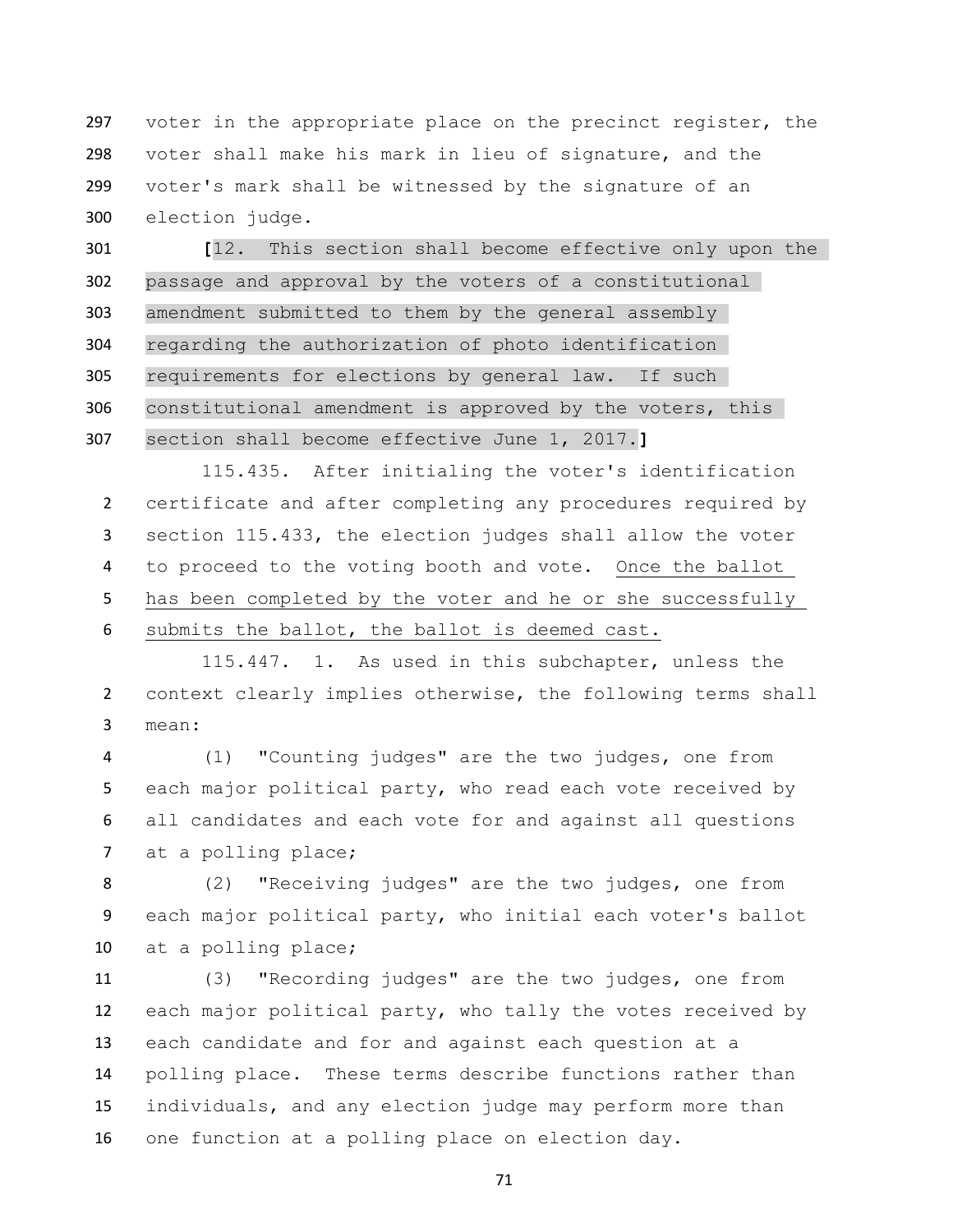2. As used in this subchapter, unless the context clearly implies otherwise, the following terms shall mean:

 (1) "Defective ballot" is any ballot **[**card**]** on which the number of write-in votes and votes cast on the ballot **[**card**]** for any office exceed the number allowed by law, and any ballot **[**card**]** which is bent or damaged so that it cannot 23 be properly counted by automatic tabulating equipment;

 (2) "Rejected ballot" is any ballot on which no votes are counted because the ballot fails to have the initials of the proper election judges, because the number of votes for all offices and on all questions exceeds the number authorized by law, because the voter is deemed by the election judges to be unqualified, because it is an absentee ballot not accompanied by a completed and signed affidavit, or because the ballot was voted with unlawful assistance;

 (3) "Spoiled ballot" is any ballot accidentally spoiled by a voter and replaced by election judges in the manner provided in subsection 2 of section 115.439.

 115.652. **[**1.**]** An election shall not be conducted under sections 115.650 to 115.660 unless:

 (1) The officer or agency calling the election submits a written request that the election be conducted by mail. Such request shall be submitted not later than the date specified in section 115.125 for submission of the notice of 7 election and sample ballot;

 (2) The election authority responsible for conducting the election authorizes the use of mailed ballots for the election;

- 
- (3) The election is nonpartisan;

 (4) The election is not one at which any candidate is elected, retained or recalled; and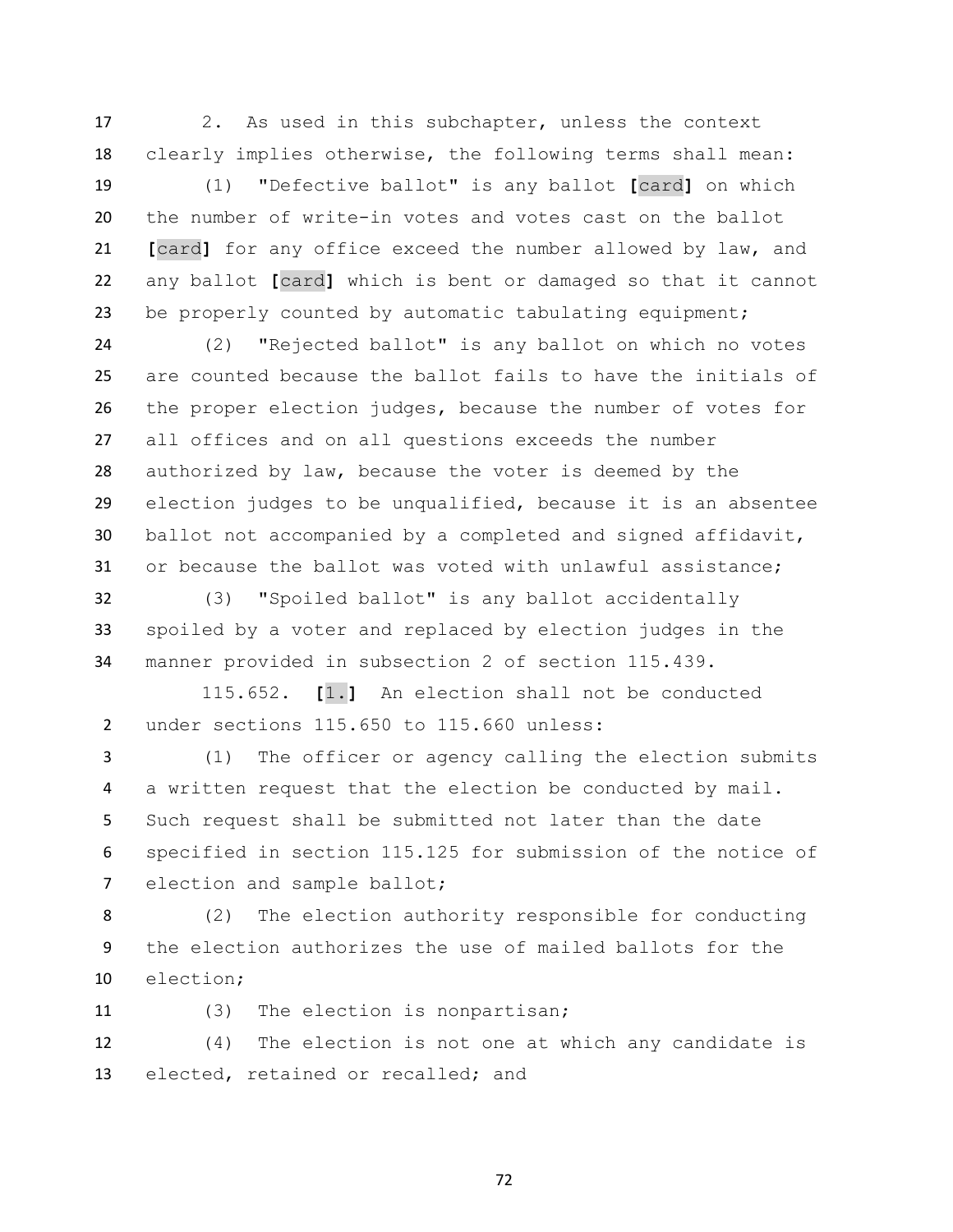(5) The election is an issue election at which all of the qualified voters of any one political subdivision are the only voters eligible to vote.

 **[**2. Notwithstanding the provisions of subsection 1 of this section or any other provision of law to the contrary, an election may be conducted by mail as authorized under section 115.302, during the year 2020, to avoid the risk of contracting or transmitting severe acute respiratory syndrome coronavirus 2. This subsection shall expire December 31, 2020.**]**

 115.776. The state party organization which is the state organization recognized by the national organization of that established political party shall, **[**after the primary and**]** before the national convention, conduct a series of caucuses culminating in congressional and state conventions for the purpose of nominating a candidate for the president of the United States. Delegates to the national conventions shall be chosen at the congressional district and state conventions pursuant to rules established by the political parties.

 115.902. As used in sections 115.900 to 115.936, the following terms shall mean:

(1) "Covered voter":

 (a) A uniformed services voter who is registered to vote in this state;

 (b) A uniformed services voter defined in this section whose voting residence is in this state and who otherwise satisfies this state's voter eligibility requirements; or

(c) An overseas voter;

 (2) "Dependent", an individual recognized as a dependent by a uniformed service;

 (3) "Federal postcard application", the application prescribed under Section 101(b)(2) of the Uniformed and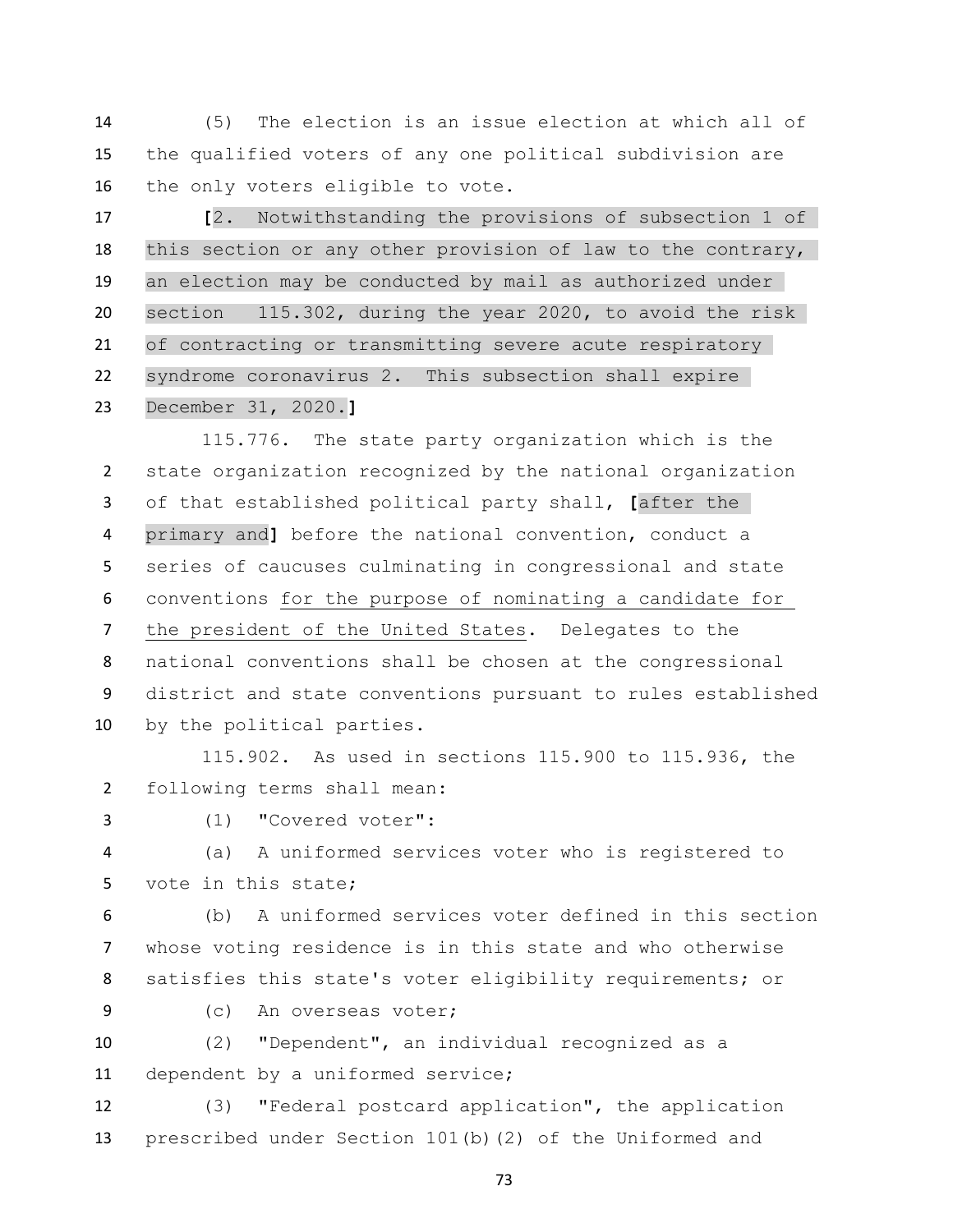Overseas Citizens Absentee Voting Act, 42 U.S.C. Section 1973ff(b)(2);

 (4) "Federal write-in absentee ballot", the ballot described in Section 103 of the Uniformed and Overseas Citizens Absentee Voting Act, 42 U.S.C. Section 1973ff-2;

(5) "Military-overseas ballot":

20 (a) A federal write-in absentee ballot;

 (b) A ballot specifically prepared or distributed for use by a covered voter in accordance with sections 115.900 to 115.936; and

 (c) A ballot cast by a covered voter in accordance with sections 115.900 to 115.936;

(6) "Overseas voter":

 (a) A person who resides outside the United States and is qualified to vote in the last place in which the person was domiciled before leaving the United States; or

 (b) A person who resides outside the United States and, but for such residence, would be qualified to vote in the last place in which the person was domiciled before leaving the United States;

 (7) "State", a state of the United States, the District of Columbia, Puerto Rico, the United States Virgin Islands, or any territory or insular possession subject to the jurisdiction of the United States;

(8) "Uniformed services":

 (a) Active and reserve components of the Army, Navy, Air Force, Marine Corps, Space Force, or Coast Guard of the United States;

 (b) The Merchant Marine, the commissioned corps of the Public Health Service, or the commissioned corps of the National Oceanic and Atmospheric Administration of the United States; or

(c) The Missouri National Guard;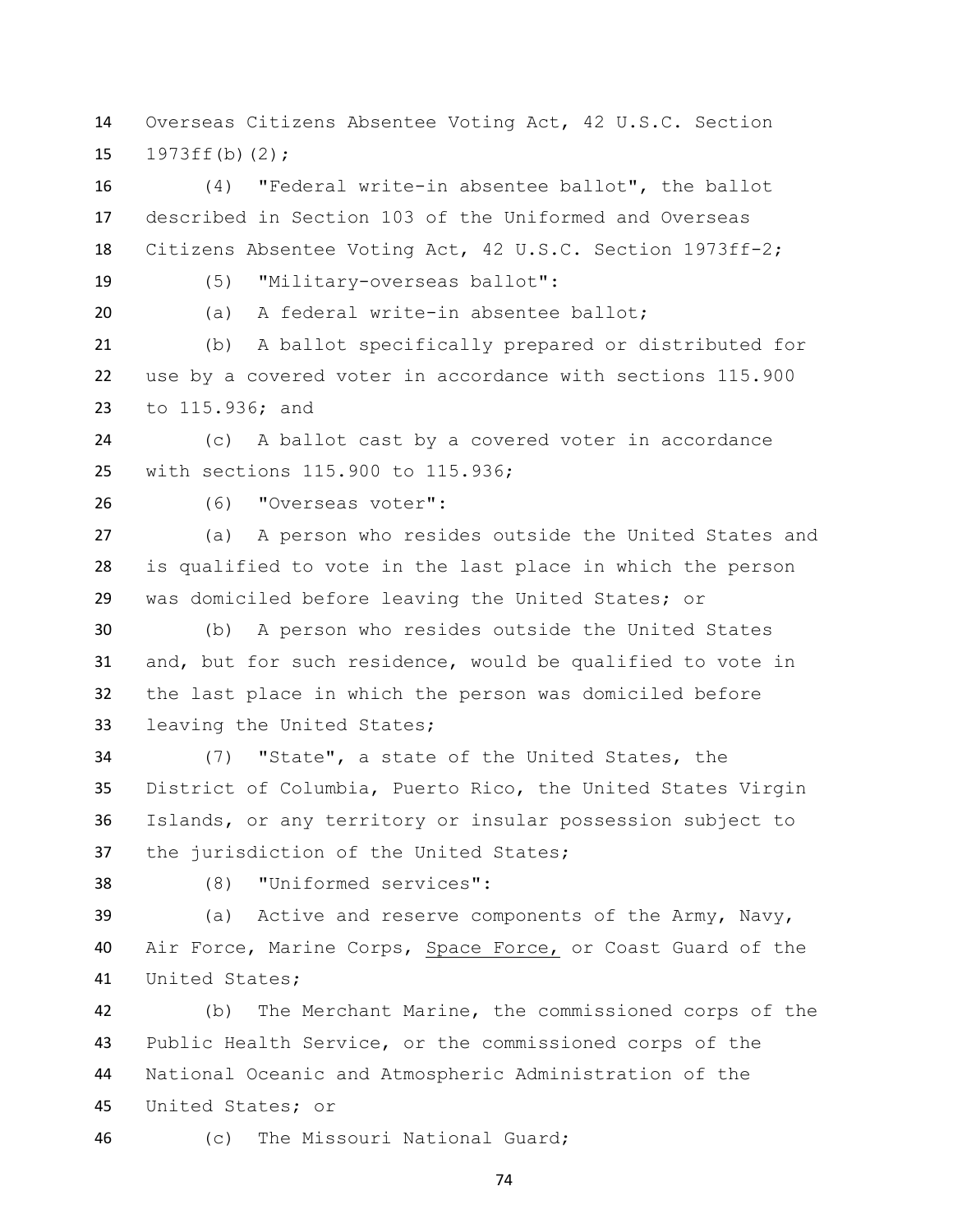(9) "Uniformed services voter", an individual who is qualified to vote and is:

 (a) A member of the active or reserve components of the Army, Navy, Air Force, Marine Corps, Space Force, or Coast Guard of the United States who is on active duty;

 (b) A member of the Merchant Marine, the commissioned corps of the Public Health Service, or the commissioned corps of the National Oceanic and Atmospheric Administration of the United States;

 (c) A member on activated status of the National Guard; or

 (d) A spouse or dependent of a member referred to in this subdivision;

 (10) "United States", used in the territorial sense, the several states, the District of Columbia, Puerto Rico, the United States Virgin Islands, and any territory or insular possession subject to the jurisdiction of the United States.

 115.904. The voting procedures in sections 115.900 to 115.936 shall apply to:

 (1) A general, special, **[**presidential preference,**]** or primary election for federal office;

 (2) A general, special, or primary election for statewide or state legislative office or state ballot measure; or

 (3) Any election in which absentee voting is conducted pursuant to sections 115.275 to 115.304.

115.960. 1. An election authority is authorized to accept voter registration applications with a signature submitted to the election authority under the provisions of sections 432.200 to 432.295 as provided in this section: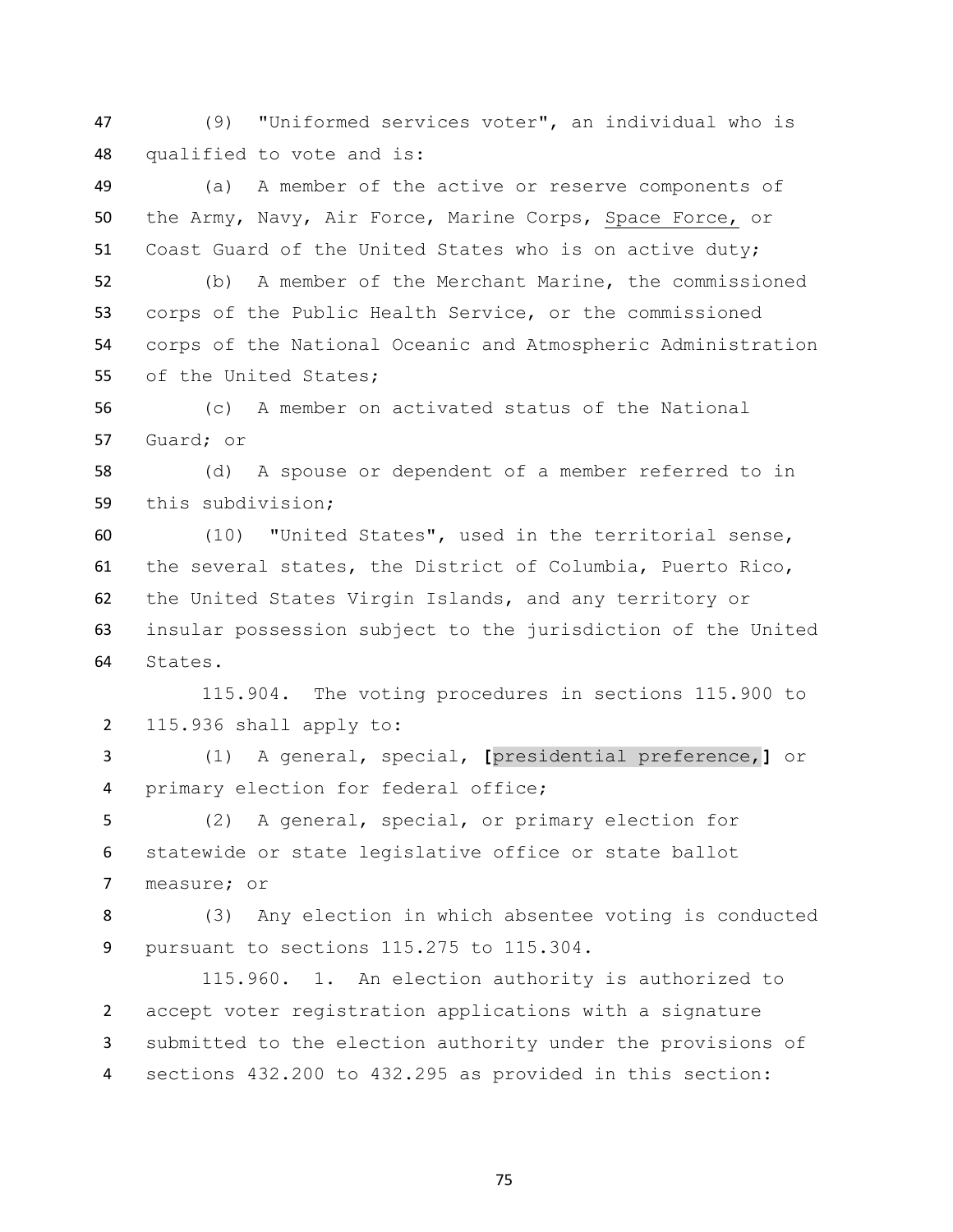(1) Sections 432.200 to 432.295 shall only apply to transactions between parties that have agreed to conduct 7 transactions by electronic means;

 (2) Except as provided in subsection 2 of this section, as used in this section and sections 432.200 to 432.295, the parties who agree to conduct voter registration transactions by electronic means shall be the local election authority who is required to accept or reject a voter registration application and the prospective voter submitting the application;

 (3) A local election authority is authorized to develop, maintain, and approve systems that transmit voter registration applications electronically under sections 432.200 to 432.295;

 (4) Except as provided in subsection 2 of this section and section 115.160, no officer, agency, or organization shall collect or submit a voter registration application with an electronic signature to an election authority without first obtaining approval of the data and signature format from the local election authority and the approval of 25 the voter to collect and store the signature and data; and

 (5) Local election authorities who maintain a voter registration application system shall direct voter registration applicants from other jurisdictions to the system used by the local election authority for that jurisdiction to accept voter registration applications electronically.

 2. (1) A system maintained by the secretary of state's office **[**shall**]** may be used to accept voter registration applications electronically **[**subsequent to approval from the committee formed as set forth in this subsection: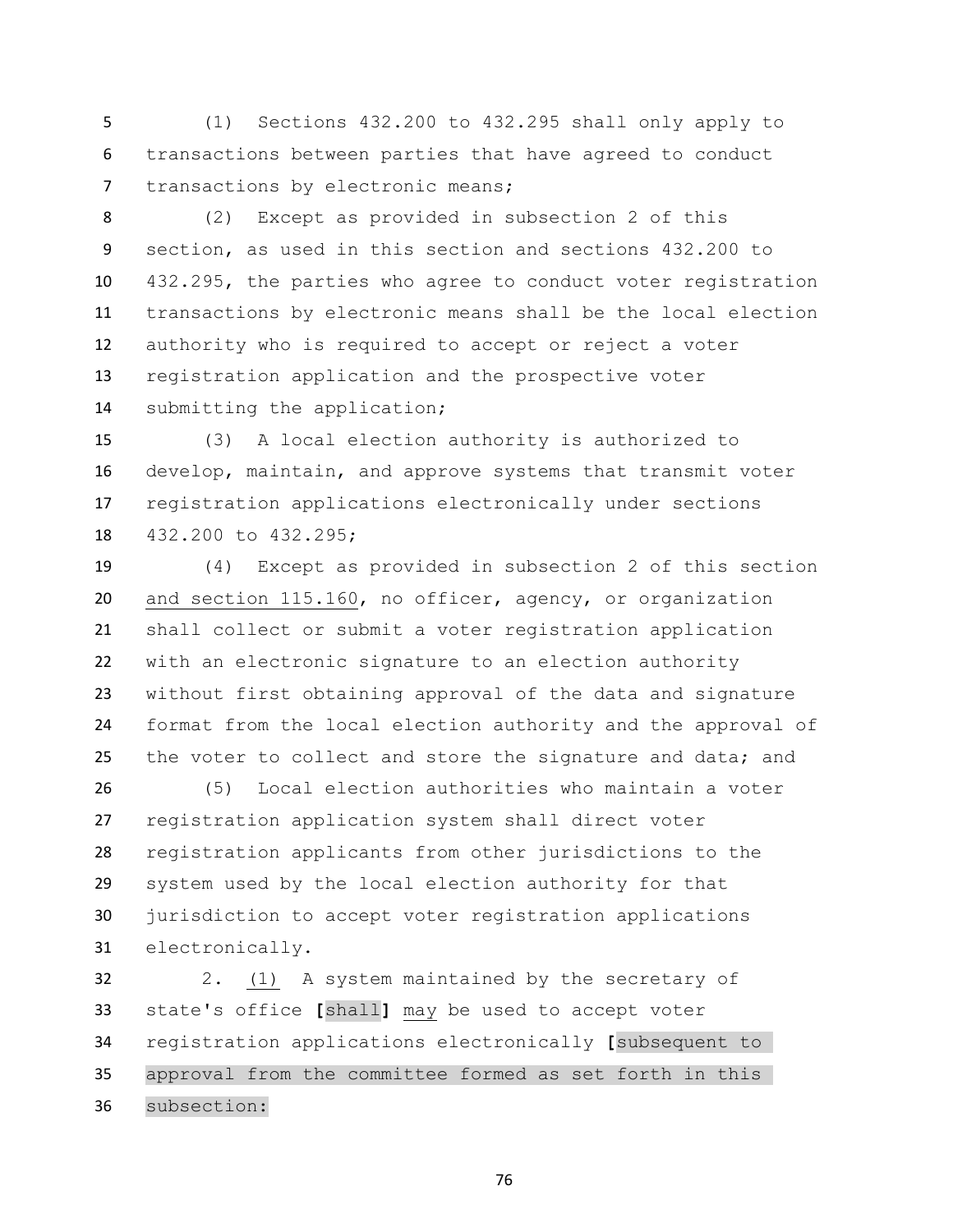(1) Within thirty days of, but in no event prior to January 1, 2017, the president of the Missouri Association of County Clerks and Election Authorities shall appoint fourteen of its members to serve on a committee to approve and develop uniform standards, systems, and modifications that shall be used by the secretary of state in any electronic voter registration application system offered by that office. The committee may also make recommendations 45 regarding the purchase, maintenance, integration, and operation of electronic databases, software, and hardware used by local election authorities and the secretary of state's office including, but not limited to, systems used for military and overseas voting and for building and conducting election operations. The committee shall have fourteen local election authorities, including representatives of each classification of counties, a representative from an election board, and at least one member who has experience processing online voter registration transactions. In addition, one representative appointed by the secretary of state's office shall serve on the committee;

 (2) The committee shall immediately meet to approve electronic signature formats and a minimum set of data collection standards for use in a voter registration application system maintained by the secretary of state;

 (3) Once the format and data collection standards are approved by the committee and implemented for the system maintained by the secretary of state,**]**.

 (2) Local election authorities shall accept the transmission of voter registration applications submitted to the approved system under the provisions of sections 432.200 to 432.295**[**;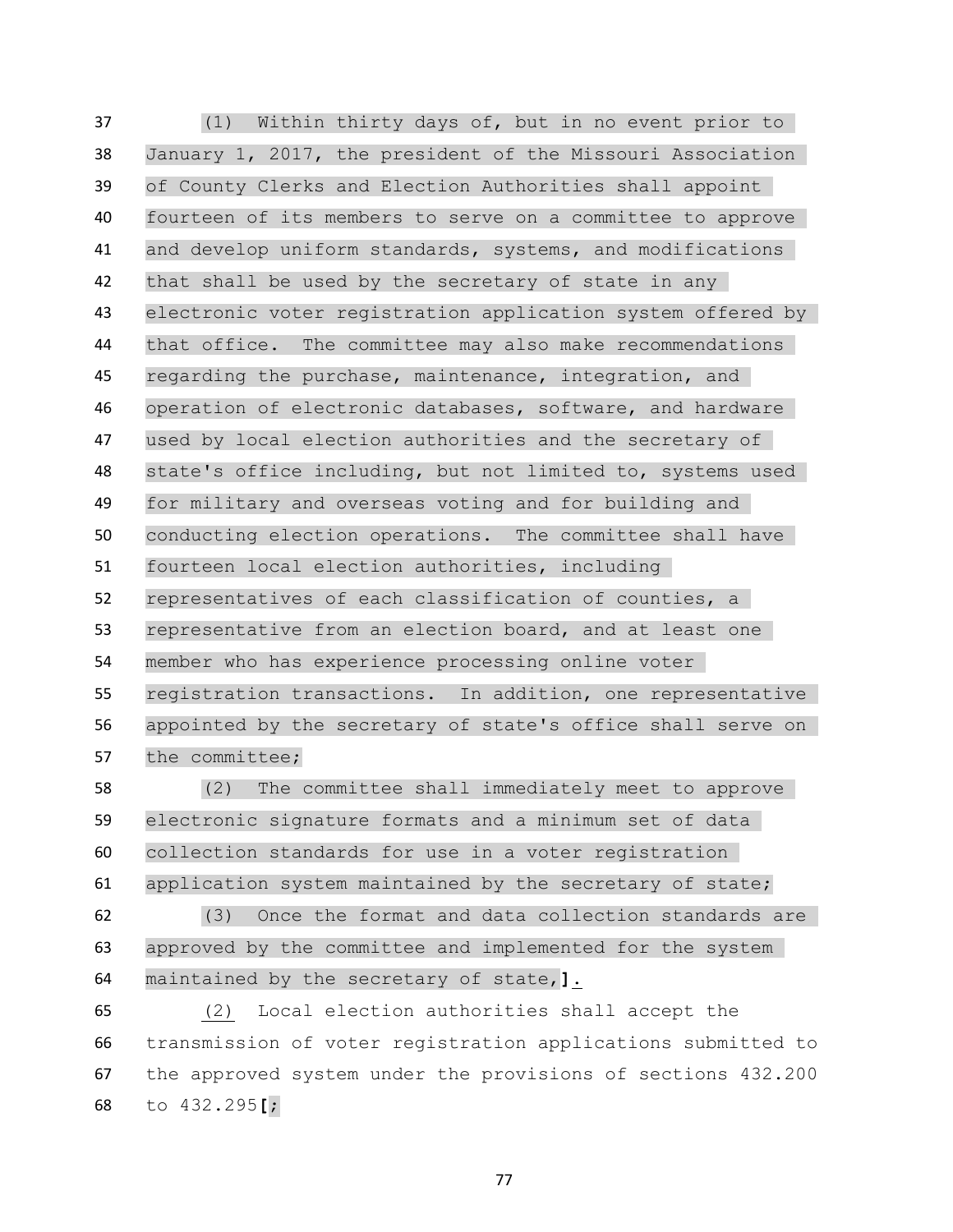(4) The secretary of state's office shall direct eligible voters to a local election authority's system to accept voter registration applications electronically if the local election authority has a system in place as of August 28, 2016, or implements a system that meets the same standards and format that has been approved by the committee for the secretary of state's system;

 (5) The committee shall meet not less than semiannually through June 30, 2019, to recommend and approve changes and enhancements proposed by the secretary of state or election authorities to the electronic voter registration application system. Vacancies that occur on the committee shall be filled by the president of the Missouri Association of County Clerks and Election Authorities at the time of the vacancy;**]**.

 **[**(6)**]** (3) To improve the accuracy of voter registration application data and reduce costs for local election authorities, the system maintained by the secretary of state shall**[**, as soon as is practical,**]** provide a method where the data entered by the voter registration applicant does not have to be re-entered by the election authority to the state voter registration database.

 3. Each applicant who registers using an approved electronic voter registration application system shall be deemed to be registered as of the date the signed application is submitted to the system, if such application is accepted and not rejected by the election authority and the verification notice required under section 115.155 is not returned as undeliverable by the postal service.

 4. This section shall not apply to voter registration and absentee records submitted by voters authorized under federal law, section 115.291, or sections 115.900 to 115.936 to submit electronic records and signatures.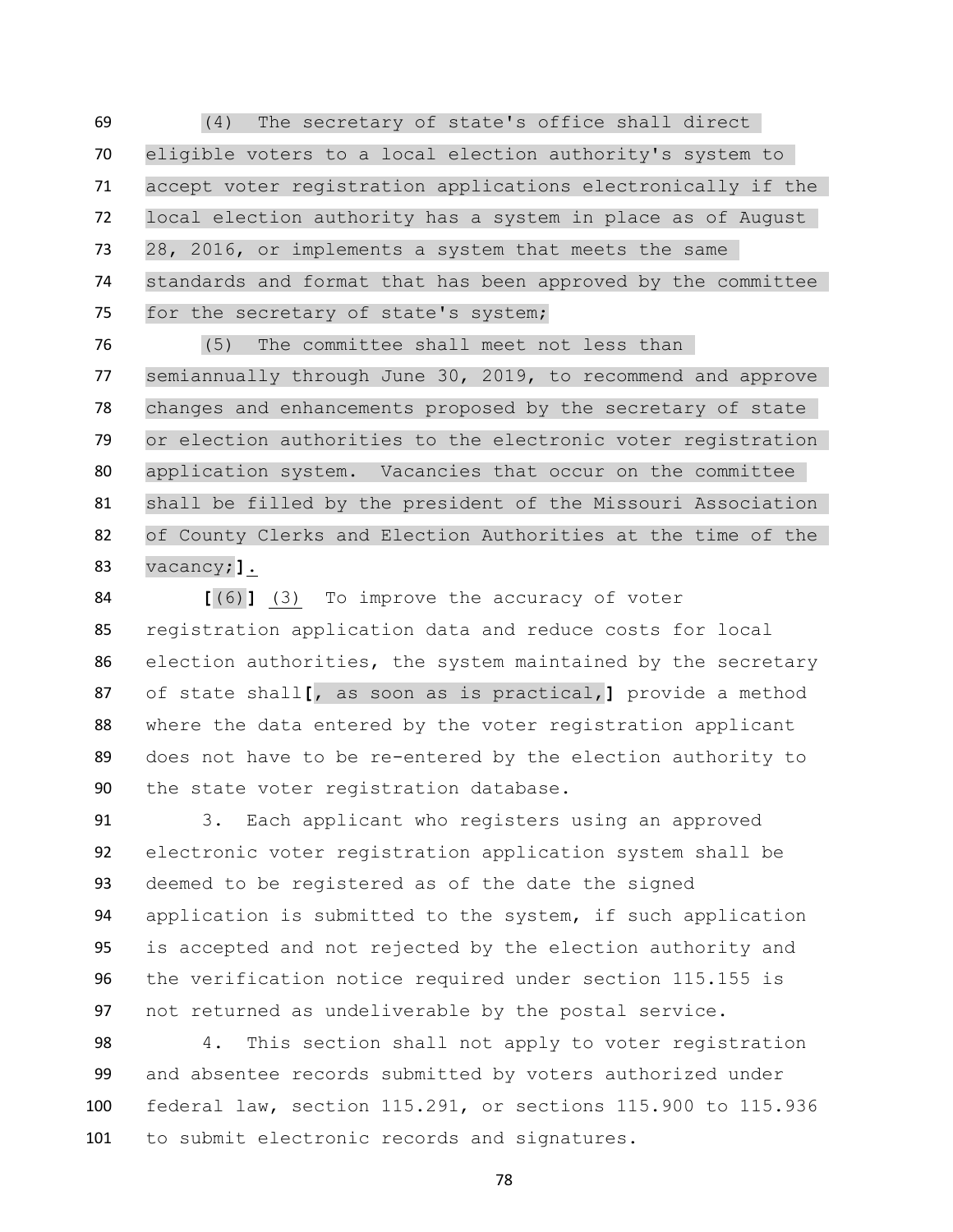5. High quality copies, including electronic copies, of signatures made on paper documents may be used for petition signature verification purposes and retained as records.

 6. Any signature required for petition submission under chapter 116 shall be handwritten on a paper document.

 7. **[**Notwithstanding the provisions of section 432.230**]** Except as provided under sections 115.160 and 432.230, nothing in this section shall require the election authority to accept voter registration records or signatures created, generated, sent, communicated, received, stored, or otherwise processed, or used by electronic means or in electronic form from any officer, agency, or organization not authorized under subsection 2 of this section without prior approval from the election authority. Election authorities shall accept and process voter registration records, including electronic images of applicant signatures, transmitted electronically by the division of motor vehicle and driver licensing of the department of revenue under section 115.160. Except as provided in subsection 2 of this section and section 115.160, no officer, agency, or organization shall give the voter the opportunity to submit a voter registration application with an electronic signature without first obtaining the approval of the local election authority.

 8. An election authority that agrees to conduct a transaction by electronic means may refuse to conduct other transactions by electronic means.

 9. No election authority or the secretary of state shall furnish to any member of the public any data collected under a voter registration application system except as authorized in subsections 1 to 5 of section 115.157.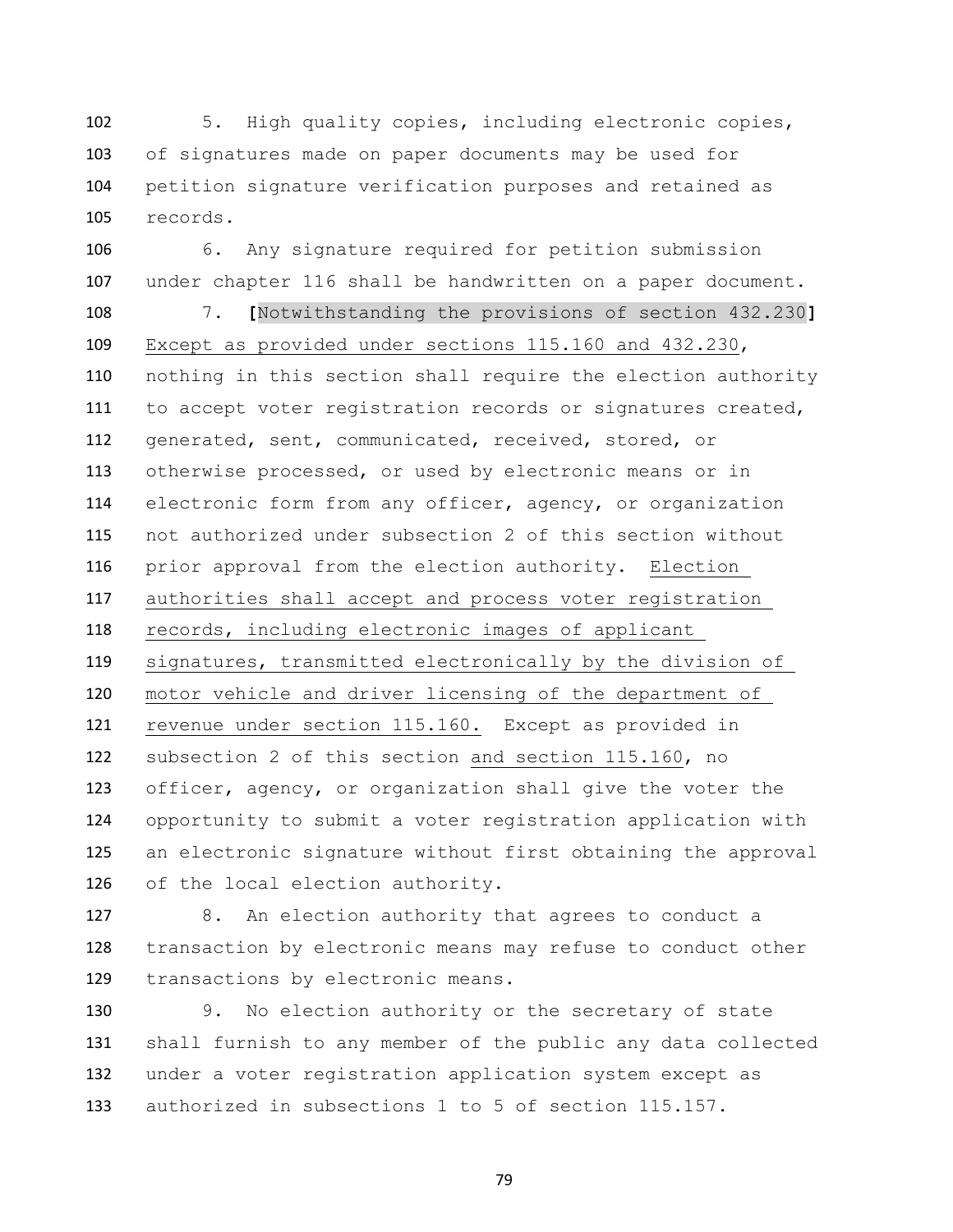10. Nothing in this section shall be construed to require the secretary of state to cease operating a voter registration application in place as of the effective date of this act.

Section 1. If any provision of section A of this act 2 or the application thereof to anyone or to any circumstance 3 is held invalid, the remainder of those sections and the 4 application of such provisions to others or other 5 circumstances shall not be affected thereby. 1 **[**115.755. A statewide presidential 2 preference primary shall be held on the second 3 Tuesday after the first Monday in March of each<br>4 Dresidential election vear.1 4 presidential election year.**]** 1 **[**115.758. On or before the tenth Tuesday 2 prior to the date of the presidential preference 3 primary, the secretary of state shall announce 4 the official list of presidential candidates for<br>5 each established political party as provided in each established political party as provided in 6 section 115.761.**]** 115.761. 1. The official list of<br>presidential candidates for each establis presidential candidates for each established 3 political party shall include the names of all 4 constitutionally qualified candidates for whom, 5 on or after 8:00 a.m. on the fifteenth Tuesday 6 prior to the presidential primary, and on or 7 before 5:00 p.m., on the eleventh Tuesday prior 8 to the presidential primary, a written request<br>9 to be included on the presidential primary to be included on the presidential primary 10 ballot is filed with the secretary of state 11 along with:<br>12 (1) Re 12 (1) Receipt of payment to the state<br>13 committee of the established political par

13 committee of the established political party on<br>14 whose ballot the candidate wishes to appear of a 14 whose ballot the candidate wishes to appear of a<br>15 filing fee of five thousand dollars; or filing fee of five thousand dollars; or

16 (2) A written statement, sworn to before 17 an officer authorized by law to administer 18 oaths, that the candidate is unable to pay the<br>19 filing fee and does not have funds in a campaig 19 filing fee and does not have funds in a campaign<br>20 fund or committee to pay the filing fee and a fund or committee to pay the filing fee and a 21 petition signed by not less than five thousand 22 registered Missouri voters, as determined by the<br>23 secretary of state, that the candidate's name be secretary of state, that the candidate's name be 24 placed on the ballot of the specified 25 established political party for the presidential 26 preference primary. The request to be included 27 on the presidential primary ballot shall include<br>28 each signer's printed name, registered address 28 each signer's printed name, registered address<br>29 and signature and shall be in substantially the 29 and signature and shall be in substantially the<br>30 following form: following form:

31 32 I (We) the undersigned, do hereby request that the name of \_\_\_\_\_\_\_ be placed upon the February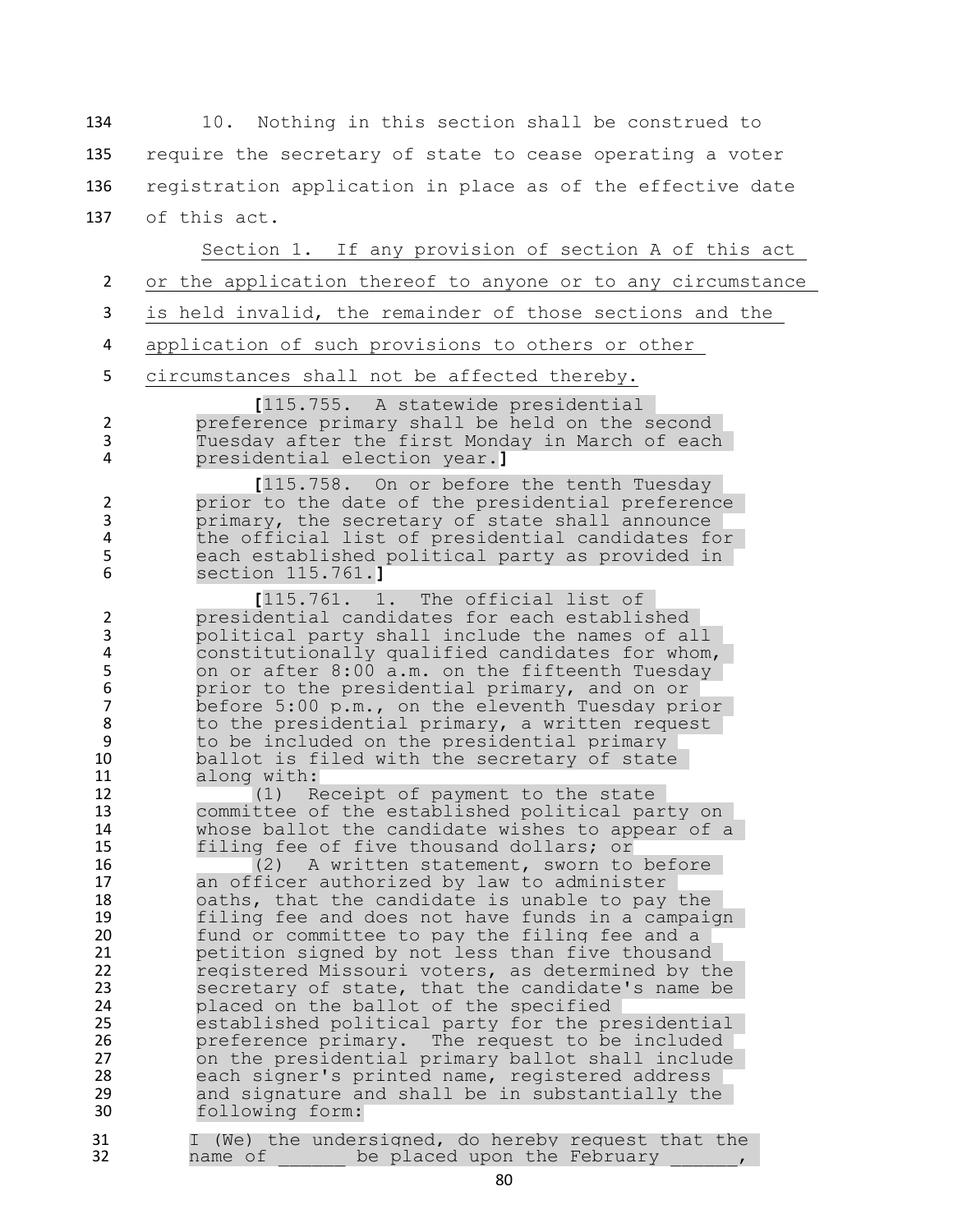| 33<br>34<br>35                                                                                                                                                       | , presidential primary ballot as candidate<br>for nomination as the nominee for President of the<br>United States on the<br>party ticket.                                                                                                                                                                                                                                                                                                                                                                                                                                                                                                                                                                                                                                                                                                                                                                                                                                                                                                                                                                                                                                                                                                                                                                                                                                |
|----------------------------------------------------------------------------------------------------------------------------------------------------------------------|--------------------------------------------------------------------------------------------------------------------------------------------------------------------------------------------------------------------------------------------------------------------------------------------------------------------------------------------------------------------------------------------------------------------------------------------------------------------------------------------------------------------------------------------------------------------------------------------------------------------------------------------------------------------------------------------------------------------------------------------------------------------------------------------------------------------------------------------------------------------------------------------------------------------------------------------------------------------------------------------------------------------------------------------------------------------------------------------------------------------------------------------------------------------------------------------------------------------------------------------------------------------------------------------------------------------------------------------------------------------------|
| 36<br>37<br>38<br>39<br>40<br>41<br>42<br>43<br>44<br>45<br>46<br>47<br>48<br>49<br>50<br>51<br>52<br>53<br>54<br>55<br>56<br>57<br>58<br>59<br>60<br>61             | The state or national party<br>2.<br>organization of an established political party<br>that adopts rules imposing signature<br>requirements to be met before a candidate can be<br>listed as an official candidate shall notify the<br>secretary of state by October first of the year<br>preceding the presidential primary.<br>3. Any candidate or such candidate's<br>authorized representative may have such<br>candidate's name stricken from the presidential<br>primary ballot by filing with the secretary of<br>state on or before 5:00 p.m. on the eleventh<br>Tuesday prior to the presidential primary<br>election a written statement, sworn to before an<br>officer authorized by law to administer oaths,<br>requesting that such candidate's name not be<br>printed on the official primary ballot.<br>Thereafter, the secretary of state shall not<br>include the name of that candidate in the<br>official list announced pursuant to section<br>115.758 or in the certified list of candidates<br>transmitted pursuant to section 115.765.<br>The filing times set out in this<br>4.<br>section shall only apply to presidential<br>preference primaries, and are in lieu of those<br>established in section 115.349.]                                                                                                                                |
| $\overline{2}$<br>3<br>4<br>5<br>6<br>$\overline{7}$<br>8<br>9<br>10<br>11<br>12<br>13<br>14<br>15<br>16<br>17<br>18<br>19<br>20<br>21<br>22<br>23<br>24<br>25<br>26 | [115.765. On or before the tenth Tuesday<br>prior to a presidential preference primary, the<br>secretary of state shall transmit to each<br>election authority a certified list containing<br>the names of all candidates whose names shall<br>appear on the presidential preference primary<br>ballot of each party. The names of the<br>candidates shall appear in the order in which<br>their request to be included on the presidential<br>primary ballot was received in the office of the<br>secretary of state, except that, in the case of<br>candidates who file a request to be included on<br>the presidential primary ballot with the<br>secretary of state prior to 5:00 p.m. on the<br>first day for filing, the secretary of state<br>shall determine by random drawing the order in<br>which such candidates' names shall appear on the<br>The drawing shall be conducted so that<br>ballot. I<br>each candidate, or candidate's representative,<br>may draw a number at random at the time of<br>The secretary of state shall record the<br>filing.<br>number drawn with the candidate's request to be<br>included on the presidential primary ballot.<br>The names of candidates filing on the first day<br>for filing on each party ballot shall be listed<br>in ascending order of the numbers so drawn.]<br>[115.767. Each election authority shall |

cause the name of candidates certified by the